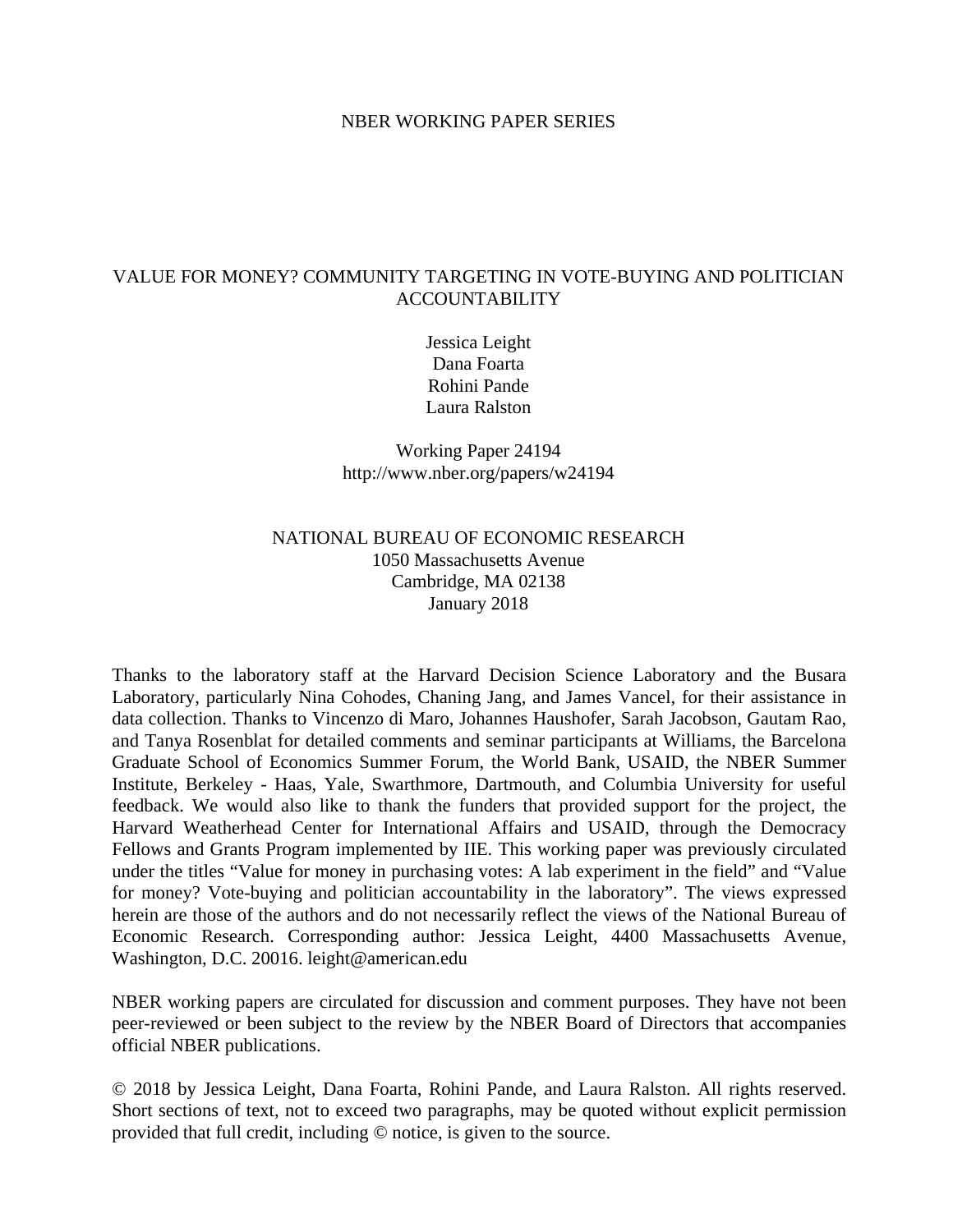Value for Money? Community Targeting in Vote-Buying and Politician Accountability Jessica Leight, Dana Foarta, Rohini Pande, and Laura Ralston NBER Working Paper No. 24194 January 2018 JEL No. O1,P16

## **ABSTRACT**

Community targeting of vote payments — defined as the saturation of entire neighborhoods with cash prior to elections — is widespread in the developing world. In this paper, we utilize laboratory experiments conducted in the U.S. and Kenya to demonstrate that, relative to individual targeting, a vote-buying regime that distributes payments widely renders voters more tolerant of politician rent-seeking, and increases the level of politician rent-seeking observed in equilibrium. The most parsimonious model of preferences consistent with these patterns is a model in which both politicians and voters are characterized by multifaceted social preferences, encompassing reciprocity, altruism, and inequality aversion.

Jessica Leight American University 4400 Massachusetts Avenue Washington, DC 20016 leight@american.edu

Dana Foarta Stanford University Graduate School of Business 655 Knight Way Stanford, CA 94305 ofoarta@stanford.edu

Rohini Pande Kennedy School of Government Harvard University 79 JFK Street Cambridge, MA 02138 and CEPR and also NBER rohini\_pande@harvard.edu

Laura Ralston World Bank lralston@worldbank.org

An online appendix is available at http://www.nber.org/data-appendix/w24194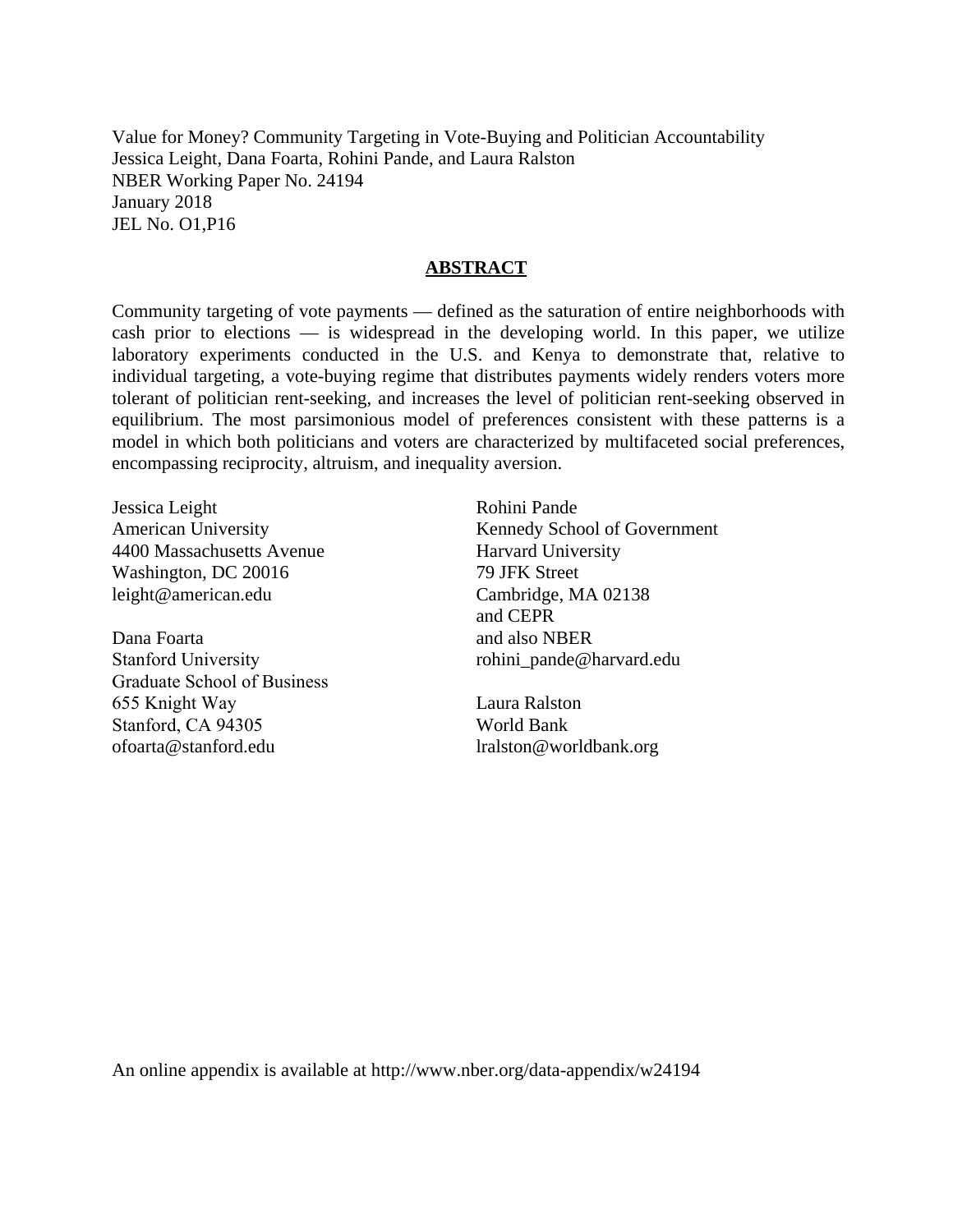## 1 Introduction

Vote-buying is widely characterized as a phenomenon in which party workers or brokers target specific individuals whose preferences are known to them ex ante [\(Finan and Schechter, 2012;](#page-30-0) [Nichter, 2008;](#page-31-0) [Stokes, 2005\)](#page-31-1). However, community-level targeting — rather than individual-level targeting – is frequently observed in developing countries, as party workers saturate neighbor-hoods or rallies with cash or gifts prior to elections [\(Banerjee et al., 2011;](#page-29-0) [Breeding, 2011\)](#page-29-1). Clientelistic policies by incumbent politicians are often similarly structured, targeting broad existing patron-client networks defined by region, kinship, or ethnicity [\(Keefer and Vlaicu, 2008;](#page-31-2) [Robinson and Verdier, 2013\)](#page-31-3).

Politicians who target individual voters benefit from both enhanced information and enhanced capacity for enforcement; the prevalence of community-level targeting is thus somewhat puzzling. Our objective in this paper is to develop a behavioral model of voters' preferences that is consistent with this puzzle, and use laboratory experiments to provide corroborating evidence. The model assumes that politicians seek to maximize their expropriation of rents while winning reelection, and voters use their votes to discipline politician's rent-seeking. In addition, it builds on two stylized empirical facts. First, social preferences are highly salient in low-income communities [\(Cardenas and Carpenter, 2008\)](#page-29-2); while reciprocity has been identified as relevant for sustaining vote-buying, we also analyze the complementary role of altruism and inequality aversion [\(Charness and Haruvy, 2002\)](#page-30-1). Second, both vote-buying and clientelism are generally public phenomena, encompassing large networks of voters who possess high-quality information about the available transfers [\(Anderson et al., 2015;](#page-29-3) [Vicente, 2014;](#page-31-4) [Kramon, 2011\)](#page-31-5).

We demonstrate that the interaction of multifaceted social preferences and widespread information about vote-buying generates an environment in which voters are differentially more responsive to collectively-targeted payments, rather than individually-targeted payments. Multifaceted social preferences thus have the perverse effect of augmenting voters' response to votebuying. Accordingly, a politician who seeks to maximize expropriation while holding constant his probability of reelection will favor community targeting as a means to reduce accountability.

We then utilize a series of laboratory experiments conducted in the U.S. and Kenya to identify whether the voter response to individual versus community targeting of vote payments is consistent with our theoretical predictions. We implement a retrospective voting game in which subjects choose whether to reelect an incumbent who expropriates rents from a common treasury. The reelection choice serves as a tool to punish politicians for excessive expropriation, and voting is secret and costless. No other dimension of politician quality influences voters' earnings, and there is no identified alternative candidate; hence, voters face no selection motive. We augment this game by introducing vote payments as an external transfer to the voter, distributed to a certain fraction of voters while maintaining the secret ballot. The politician has no agency in the targeting of payments, and does not pay transfers out of her own endowment.

Our primary objective is to examine whether the introduction of vote payments alters subjects' willingness to punish the politician for expropriation by voting against his reelection, and how this response varies with the proportion of the polity that is targeted for vote payments.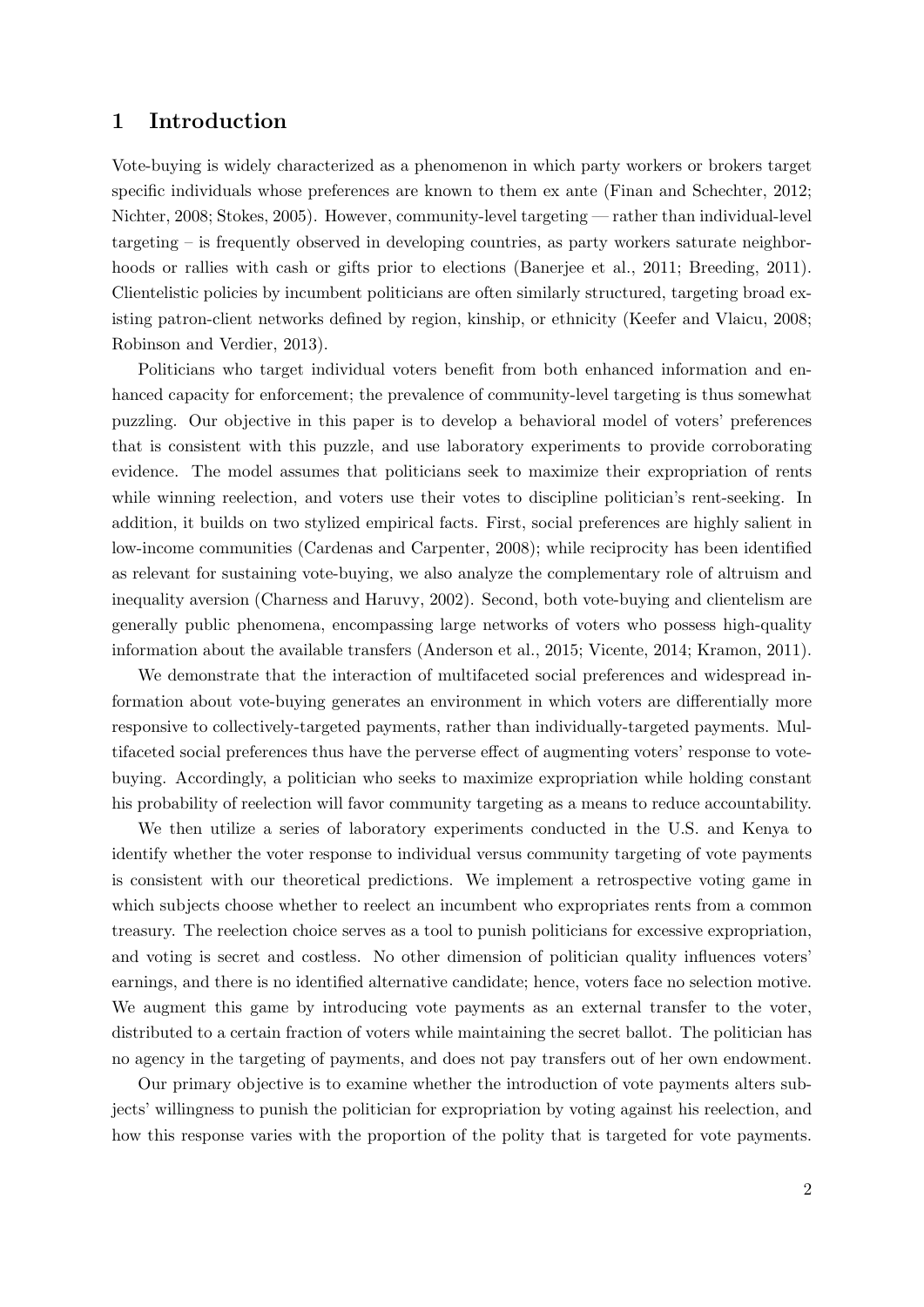Moreover, we generate predictions for purely self-interested subjects, as well as subjects motivated by different combinations of social preferences. We then compare these predictions to the observed empirical patterns.

First, we analyze voters' response to the introduction of payments. While theory suggests that self-interested voters will show no response, all models of preferences that include reciprocity predict that subjects who receive a payment increase their reelection threshold relative to the baseline game in which no payments are distributed. Predictions about the response of voters who do not receive payments — but are aware of them — vary. If subjects are motivated purely by self-interest and reciprocity, individuals who do not receive payments do not shift their reelection thresholds. However, if subjects are motivated in part by altruism, these individuals respond by punishing the politician, decreasing their threshold.<sup>[1](#page-3-0)</sup>

Our empirical results suggest that, consistent with reciprocity, subjects who receive a payment increase the maximum threshold of expropriation at which they will reelect the politician – i.e., they treat the politician more leniently. By contrast, subjects who do not receive payments treat the politician more harshly. This result is inconsistent with a model where voters are only motivated by self-interest and reciprocity, and suggests that altruism is relevant. However, this pattern does not allow us to draw any conclusions as to the importance of inequality aversion.

Second, we seek to analyze whether community targeting is differentially more effective than individual targeting, utilizing variation in the number of payments distributed within the experiment. Games in which more payments are distributed, and particularly games in which all voters receive payments, are analyzed as the experimental analogue to community targeting.

Our model predicts that if reciprocity and altruism are the only relevant dimensions of social preferences, all voters become more willing to punish the politician as the number of payments increases. If voters are also motivated in part by inequality aversion, increasing the number of payments generates divergent responses: voters who receive payments become less willing to punish the politician (allowing him to expropriate more), while those who do not receive payments become more willing to punish. Intuitively, a wider distribution of payments narrows the gap between the politician's payoff and voters' payoffs in expectation, reducing the utility cost for payment recipients of allowing the politician to expropriate more.

Here, empirical evidence suggests that the effect of each payment is larger when more payments are distributed, rendering payments most effective when they are distributed to all subjects. In fact, when all voters receive a payment, the effect per payment on each voter's threshold is around 90% larger relative to an identical game in which all but one (four out of five) voters receive a payment.<sup>[2](#page-3-1)</sup> At the same time, as voters become less willing to punish the politician, the politician chooses to expropriate more, suggesting there is a rent-seeking cost to vote-buying.

<span id="page-3-0"></span><sup>&</sup>lt;sup>1</sup>The intuition underlying this pattern is that if subjects are not motivated at least in part by altruism, they will uniformly opt for the minimum sustainable reelection threshold in equilibrium, and thus have no scope to punish the politician further. If subjects are partly motivated by altruism and thus sensitive to the politician's payoff, however, they choose a higher threshold in the base equilibrium, and respond to payment non-receipt by punishing the politician.

<span id="page-3-1"></span> $2<sup>2</sup>$ As evidence of the role of altruism, we observe that voters who do not receive payments always allow a nonzero level of expropriation, but the backlash effect among the excluded voters becomes larger in magnitude as the number of payments increases. Needless to say, there is no backlash effect when all subjects receive payments.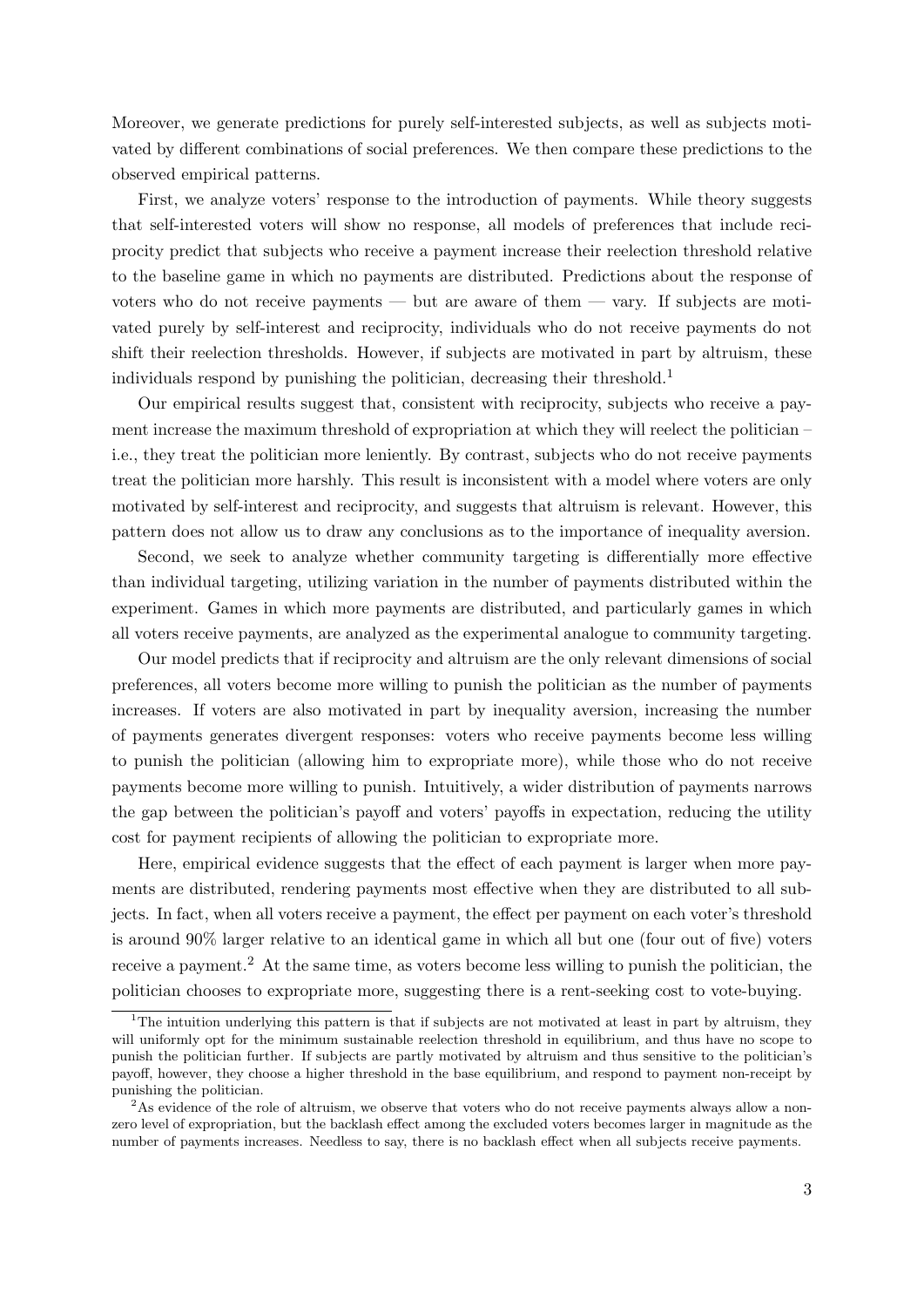The observed voter response to payments, as well as the increase in the magnitude of this response when the number of payments increases, suggests that the most parsimonious model of subject preferences consistent with the observed pattern encompasses self-interest as well as reciprocity, altruism toward the politician and fellow voters, and aversion to inequality between the politician and voters. Conditional on this model of preferences, the experimental results suggest that community targeting of vote payments is differentially more effective than individual targeting of such payments, ultimately allowing the incumbent politician to expropriate more resources without facing electoral punishment.

Importantly, the effectiveness of large-scale community-targeted vote-buying is evident even in an environment characterized by full information around vote payments. This highlights that increasing transparency may not be sufficient in and of itself to reduce the effectiveness of vote buying. In addition, our findings hold for both the U.S. and Kenya sample, but are significantly stronger for the Kenya subsample. While there are several potential reasons for the observed country-level differences, the findings are consistent with the fact that measured social preferences are stronger in Kenya.

This paper contributes to several related literatures. We add to the growing literature in behavioral political economy by examining the link between social preferences and voter responses to vote-buying; [DellaVigna](#page-30-2) [\(2009\)](#page-30-2) and [Schnellenbach and Schubert](#page-31-6) [\(2015\)](#page-31-6) provide useful reviews. In analyzing this nexus, our findings also complement [Finan and Schechter](#page-30-0) [\(2012\)](#page-30-0), who find that more reciprocal individuals are targeted for vote-buying in Paraguay. Here, we suggest that other dimensions of social preferences may be relevant, and if they are, voters may in fact respond more robustly to community targeted vote payments.

Our analysis also demonstrates how vote-buying can negatively affect governance outcomes. More specifically, we identify a new channel for this adverse relationship: vote-buying increases voters' tolerance of rent-seeking, even in the absence of any effect on selection. A number of recent papers have indirectly documented that vote-buying can alter voters' selection of candidates by presenting evidence that interventions targeting vote-buying not only reduce its reported prevalence, but yield shifts in voting patterns.<sup>[3](#page-4-0)</sup> However, to the best of our knowledge, we are the first to provide causal evidence on the link between vote-buying and voters' willingness to punish politicians in the absence of any selection motive. By doing so, we identify a mechanism that may underlie the common observation that voters who have received payments no longer exert effective control over policy decisions [\(Kitschelt, 2000;](#page-31-7) [Stokes, 2007\)](#page-31-8).[4](#page-4-1)

<span id="page-4-0"></span><sup>3</sup>[Vicente](#page-31-4) [\(2014\)](#page-31-4) demonstrates that an anti-vote buying campaign in Sao Tome and Principe reduces the challenger's vote share, and argues that this reflects the fact that vote-buying is the challenger's preferred response to the incumbent's use of clientelistic policies. [Hicken et al.](#page-30-3) [\(2014\)](#page-30-3) report on a campaign in the Philippines that sought to reduce voters' temptation to sell their votes, and demonstrate that it significantly reduced vote-switching from the candidate ex ante preferred by the voter. In another related paper, [Cruz et al.](#page-30-4) [\(2015\)](#page-30-4) analyze the effect of providing information about the incumbent's performance to voters in the Philippines, and find these voters are subsequently targeted more for vote-buying.

<span id="page-4-1"></span><sup>&</sup>lt;sup>4</sup>In addition, a theoretical literature has analyzed the implications of vote-buying, focusing primarily on the capture of legislators or committee members [\(Bo, 2007;](#page-29-4) [Dekel et al., 2008;](#page-30-5) [Groseclose and Snyder, 1996;](#page-30-6) [Snyder,](#page-31-9) [1991\)](#page-31-9). These papers generally conclude that vote-buying leads to inefficient outcomes, though [Dekel et al.](#page-30-5) [\(2008\)](#page-30-5) shows efficient outcomes are possible if parties place valuations on votes that aggregate the values placed by their supporters.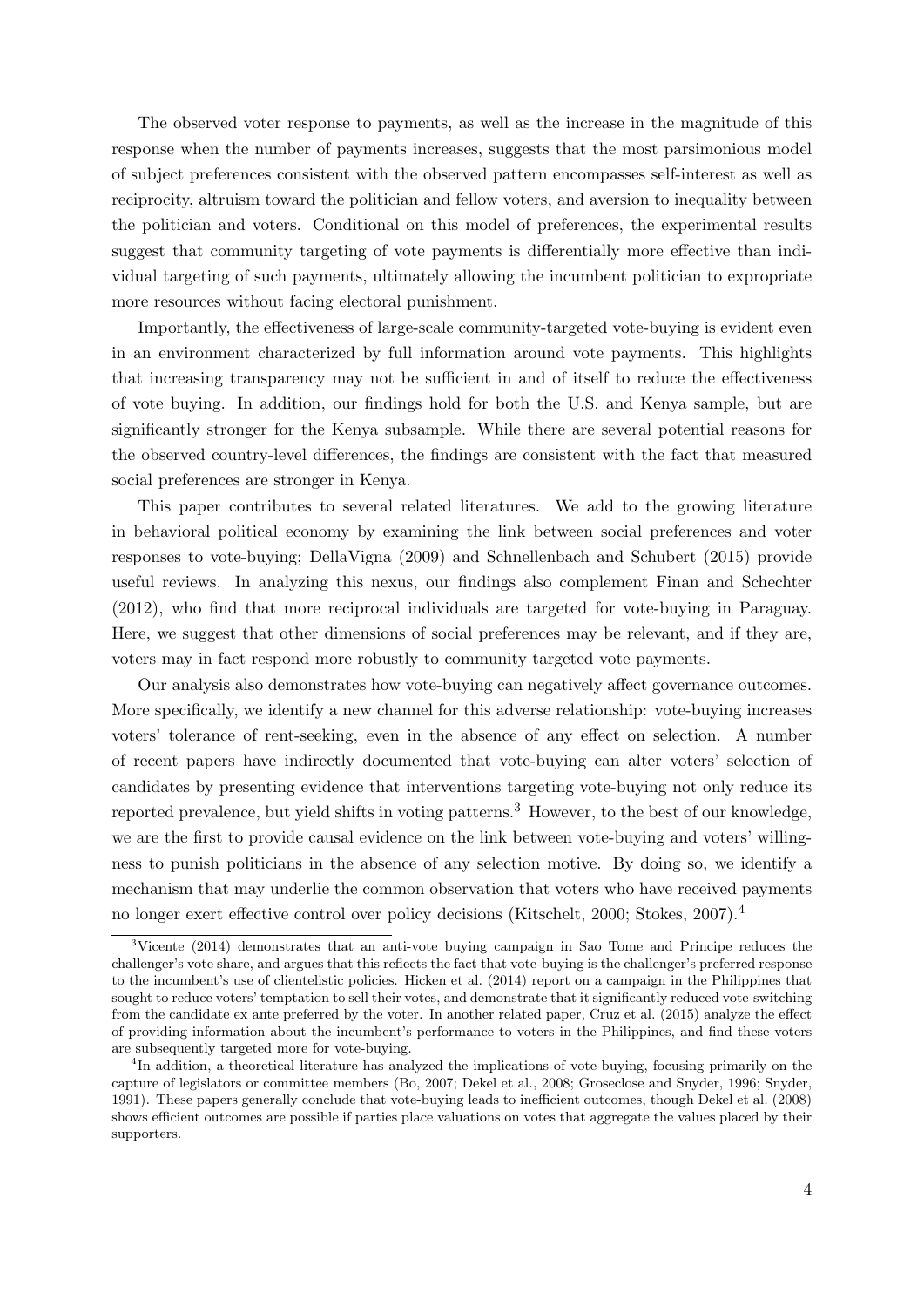We also contribute to a growing literature in experimental economics that analyzes varied forms of reciprocity. Similar to [Abbink et al.](#page-29-5) [\(2002\)](#page-29-5) and [Malmendier and Schmidt](#page-31-10) [\(2011\)](#page-31-10), we find that subjects display a reciprocal response when receiving a gift, even if this response is at the expense of third parties, and even though the gift is transparently provided in order to influence their behavior. Other recent work consistent with our findings includes [Pan and Xiao](#page-31-11) [\(2014\)](#page-31-11), who report that recipients favor a gift giver over a third party even when the third party has incurred the same cost and signaled the same intention of giving, and [Strassmair](#page-31-12) [\(2009\)](#page-31-12), who presents evidence that recipients' response to a gift does not significantly vary given experimental variation in the extent to which the gift may arise from selfish motives by the giver. Our experimental results suggest that subjects respond robustly to a transfer regardless of whether any quid pro quo is specified, and even though that response is costly both to the recipient of the transfer and to other subjects.

Finally, our findings increase the common ground shared between the literatures on votebuying and clientelism. Recent papers argue that clientelistic relationships undermine electoral accountability by enabling the elite to easily win the votes of poor citizens and subsequently engage in rent-seeking behavior [\(Baland and Robinson, 2008;](#page-29-6) [Anderson et al., 2015\)](#page-29-3). One interesting finding in this literature highlights a strong positive correlation between social capital and elite capture of policy-making [\(Acemoglu et al., 2014\)](#page-29-7). Our paper suggests that this may reflect the fact that clientelistic relationships are also in part sustained by social preferences.

The remainder of the paper proceeds as follows: Section [2](#page-5-0) provides empirical context about social preferences, vote-buying and clientelism in the developing world, while Section [3](#page-8-0) presents the model. Section [4](#page-16-0) outlines the experimental methods, and Section [5](#page-21-0) summarizes the empirical analysis. Section [6](#page-27-0) concludes.

## <span id="page-5-0"></span>2 Empirical context

As previously noted, our conceptual framework seeks to build on two stylized facts about political behavior and institutions in the developing world. The first is that multifaceted social preferences are salient; the second is that vote-buying and clientelism are widespread, and often conducted in public. We will provide additional evidence on each of these points.

### 2.1 Social preferences

In recent years, the role of social preferences in shaping economic and governance outcomes in the developing world has received increasing attention in the literature. Broadly speaking, this behavioral development literature has focused on two questions: whether social preferences or propensity to cooperate may be different in developing country contexts or contexts characterized by weaker formal institutions, and whether individual preferences toward risk and time may be different. Here, we will focus primarily on the first point.

[Cardenas and Carpenter](#page-29-2) [\(2008\)](#page-29-2) provide a valuable overview of this literature. The authors highlight that while patterns are not fully uniform, in general cooperation rates in prisoner's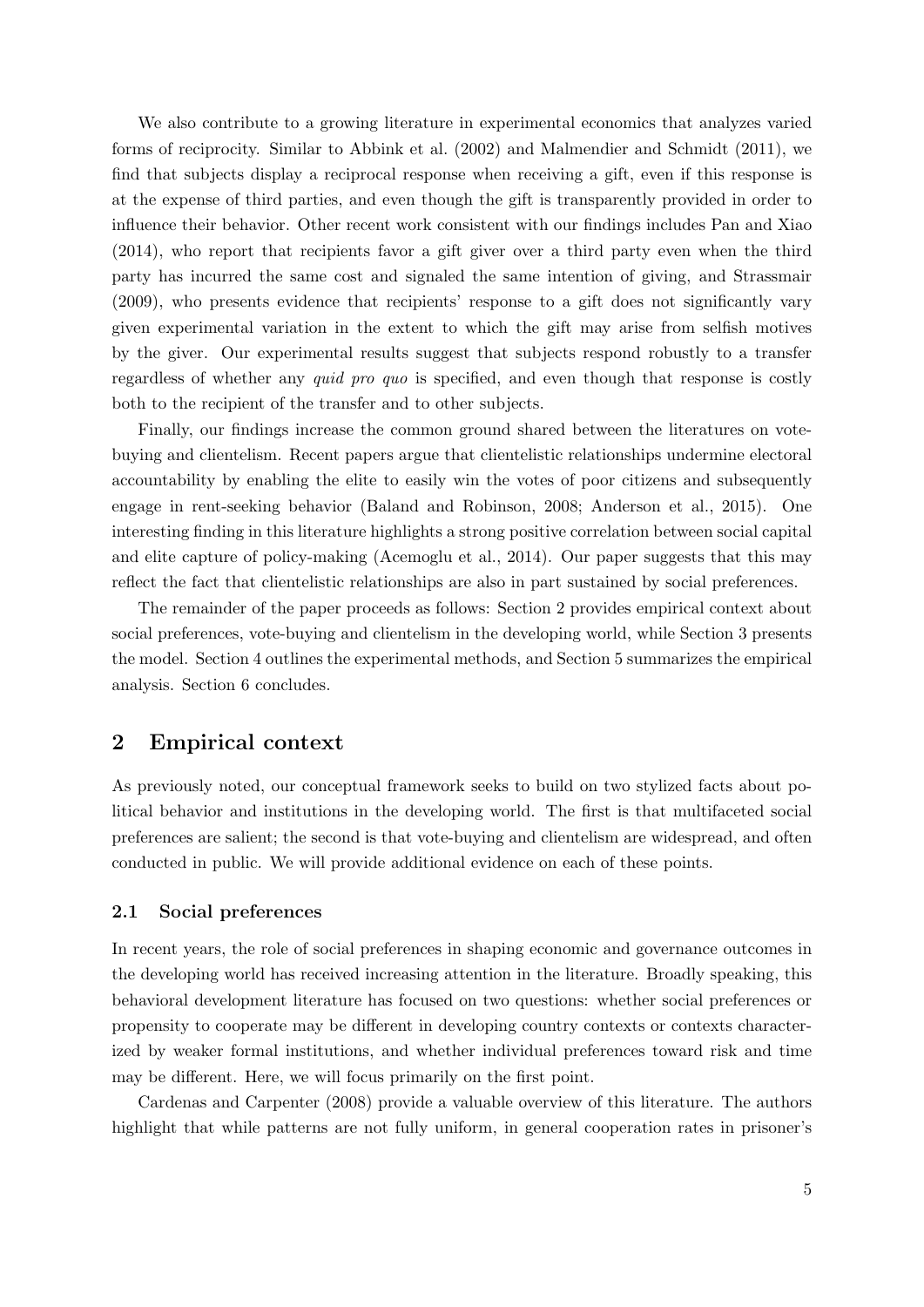dilemma or public goods games are higher and more sustained among poor participants in Africa and Southeast Asia. Patterns for trust are more ambiguous. The authors also note that in developing countries, behavior in the dictator game and ultimatum game (used to capture altruism and inequality aversion, respectively) are more driven by norms rather than strategic advantage. They argue that in general, societies in which formal institutions are weak may rely more heavily on social norms and preferences than societies with stronger institutions.

In additional related work, [Cardenas](#page-29-8) [\(2003\)](#page-29-8) shows that increased wealth within rural Colombian village populations reduces cooperation in experimental games, suggesting that some prosocial behaviors could be more salient in lower-income contexts. [Greig and Bohnet](#page-30-7) [\(2008\)](#page-30-7) find that respondents in a Nairobi slum exhibit balanced reciprocity, in which there are quid-pro-quo returns for any level of trust, and [Carter and Castillo](#page-29-9) [\(2009\)](#page-29-9) find that respondents in a South African slum exhibit high degrees of both trustworthiness and altruism, but the latter shows more robust correlations with living standards. By contrast, small-scale societies with very low levels of market integration generally show low levels of experimentally measured cooperation [\(Henrich et al., 2001\)](#page-30-8).

We are also able to examine evidence of social preferences among our own experimental subjects. Between 2013 and 2015, we conducted experiments at the Harvard Decision Science Lab in Cambridge, MA and the Busara Experimental Laboratory in Nairobi, Kenya. Our sample in the experimental sessions includes 450 subjects from the U.S. and 355 from Kenya, characterized by an average age of 33. In the U.S., the subject pool is equally divided by gender, overwhelmingly unmarried, and highly educated. In Kenya, the subject pool is 65% female and has an average of eleven years of education; half are married. Levels of political engagement are high in both subject pools, though higher in Kenya: 72% of U.S. subjects report voting in the last presidential election, while 86% of Kenyan subjects did so. Table E3 in the on-line Appendix provides details.

We collected detailed experimental measures of social preferences from our subjects, reported in Panel A of Table [1.](#page-32-0) As will be described in more detail in Section [4,](#page-16-0) the social preference games were conducted first in each experimental session, prior to the introduction of any voting games or any language around voting. Each subject was engaged in the dictator, trust, and ultimatum games, for which detailed protocols are provided in on-line Appendix  $C<sup>5</sup>$  $C<sup>5</sup>$  $C<sup>5</sup>$ 

We find that  $66\%$  of U.S. subjects send a positive amount to a partner in the dictator game, compared to 81% of Kenyan subjects. U.S. subjects are more likely to send a positive amount in the trust game, but conditional on receiving a positive amount, Kenyan subjects are more likely to return a non-zero amount. Kenyan subjects also exhibit greater inequality aversion; at 5.72 out of a maximum of \$10, the minimum transfer that Kenyans would accept from a partner in the ultimatum game is roughly double the reported threshold for U.S. subjects (\$2.91). (While the real endowment assigned to subjects was lower in the sessions conducted in Kenya, subjects'

<span id="page-6-0"></span> ${}^{5}$ The sample includes 653 subjects (372 in the U.S. and 281 in Kenya); this includes all subjects other than those included in session type F, unequal endowments, for whom social preferences are not observed. In the U.S., these choices were not incentivized, and thus subjects were not paired with a partner in order to calculate a payoff. In Kenya, these choices were incentivized, and subjects were paired with a partner and informed of their payoff. This payoff was added to their earnings in the voting game.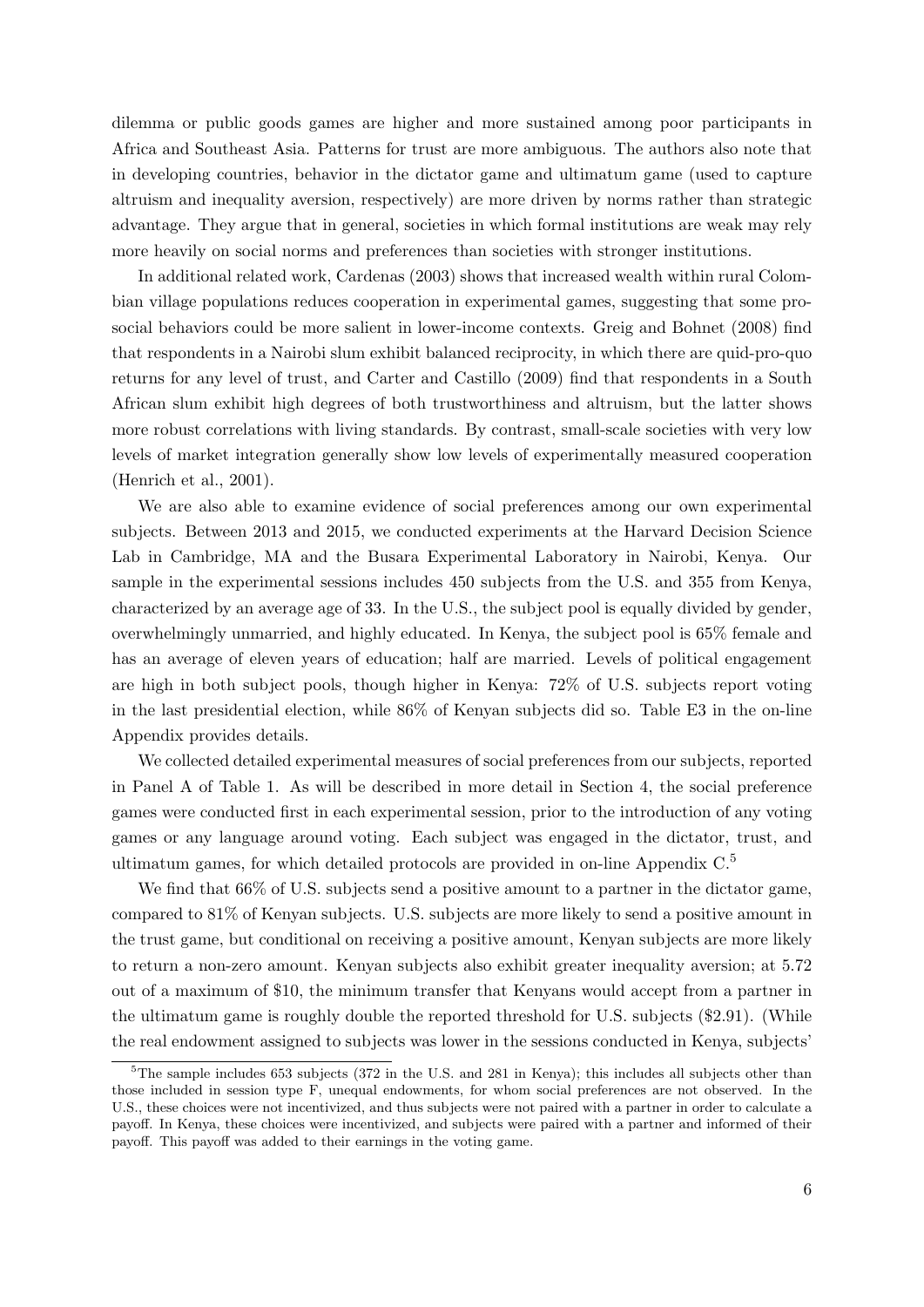choices are normalized relative to the endowment in the U.S. sessions.) These differences are all significant at the one percent level. This would suggest that the role of social preferences in shaping political behavior is likely stronger in Kenya.<sup>[6](#page-7-0)</sup>

Thus in general, experimentally generated measures suggest that in our sample, multiple dimensions of social preferences are highly relevant. This evidence is consistent with recent literature suggesting that in gift-exchange games, intentional reciprocity, distributive concerns, and altruistic considerations are all important in shaping subjects' choices [\(Charness and Haruvy,](#page-30-1) [2002\)](#page-30-1); [Fehr and Schmidt](#page-30-9) [\(2007\)](#page-30-9) also provide a useful overview. In addition, experimentally measured rates of altruism, reciprocity, and inequality aversion are all higher in Kenya, consistent with the previous evidence that social preferences may be more salient in developing countries or contexts with weaker formal institutions.

#### 2.2 Transactional politics in the developing world

Broadly speaking, two forms of vote-buying have been identified in the literature. One important manifestation, particularly in Latin America, is targeted transfers in which political brokers interact directly and repeatedly with individuals they know well. This is, for example, the form of vote-buying analyzed by [Finan and Schechter](#page-30-0) [\(2012\)](#page-30-0), employing data from Paraguay, and by [Stokes](#page-31-1) [\(2005\)](#page-31-1) and [Nichter](#page-31-0) [\(2008\)](#page-31-0), employing data from Argentina.

A second common form of vote-buying is widespread saturation of a neighborhood or community with cash or gifts, without any particular targeting or enforcement. Gift-giving at election rallies is a classic example, as described in [Kramon](#page-31-5) [\(2011\)](#page-31-5), who provides evidence about this form of vote-buying in Kenya. In his survey of 655 individuals, nearly half reported receipt of cash prior to the 2007 presidential election. Of those, 57% reported receiving the money at a rally and 16% at the market, settings where the presumed degree of targeting is low. Nearly 90% of respondents reported they did not believe either the person who provided the payment or anyone connected to a political party could ascertain their true vote. In Tanzania, takrima or traditional hospitality for citizens prior to elections was officially allowed until 2006, but according to surveys still persists [\(Croke, 2017\)](#page-30-10).

Similarly, observers in India reported significant vote-buying in state elections in Delhi in 2008 and Bihar in 2010. In both cases, gifts including cash, alcohol, and food were distributed to all households in targeted neighborhoods on the night before the election. The distribution was managed by youth from the community who, while familiar to the recipients, do not have strong social ties to them [\(Banerjee et al., 2011\)](#page-29-0). [Breeding](#page-29-1) [\(2011\)](#page-29-1) also reports that in India, parties often target vote payments to whole communities, rather than individuals.

In 2014, the authors administered a brief exit survey to 111 subjects included in experimental sessions in Nairobi. 46% of the subjects reported that they had received cash or gifts from a

<span id="page-7-0"></span><sup>&</sup>lt;sup>6</sup>We construct an additional index of reciprocity  $Rec_i$ , defined as  $Perc_i^{high} - Perc_i^{low}$ , censored at zero; where  $Perc_i^{high}$  ( $Perc_i^{low}$ .) is the percentage of funds received that a subject would return to sender in the trust game if he received more than 50% of endowment (less than 50%). In the 2013 sessions and in Kenya, a simpler trust game was employed in which the sender has the choice only to send all or nothing; accordingly,  $Rec<sub>i</sub>$  can be constructed only for the 2014 U.S. sessions. The mean index of reciprocity is .06. Interestingly, this is extremely close to the average level (.04) reported by [Finan and Schechter](#page-30-0) [\(2012\)](#page-30-0) for their Paraguay sample.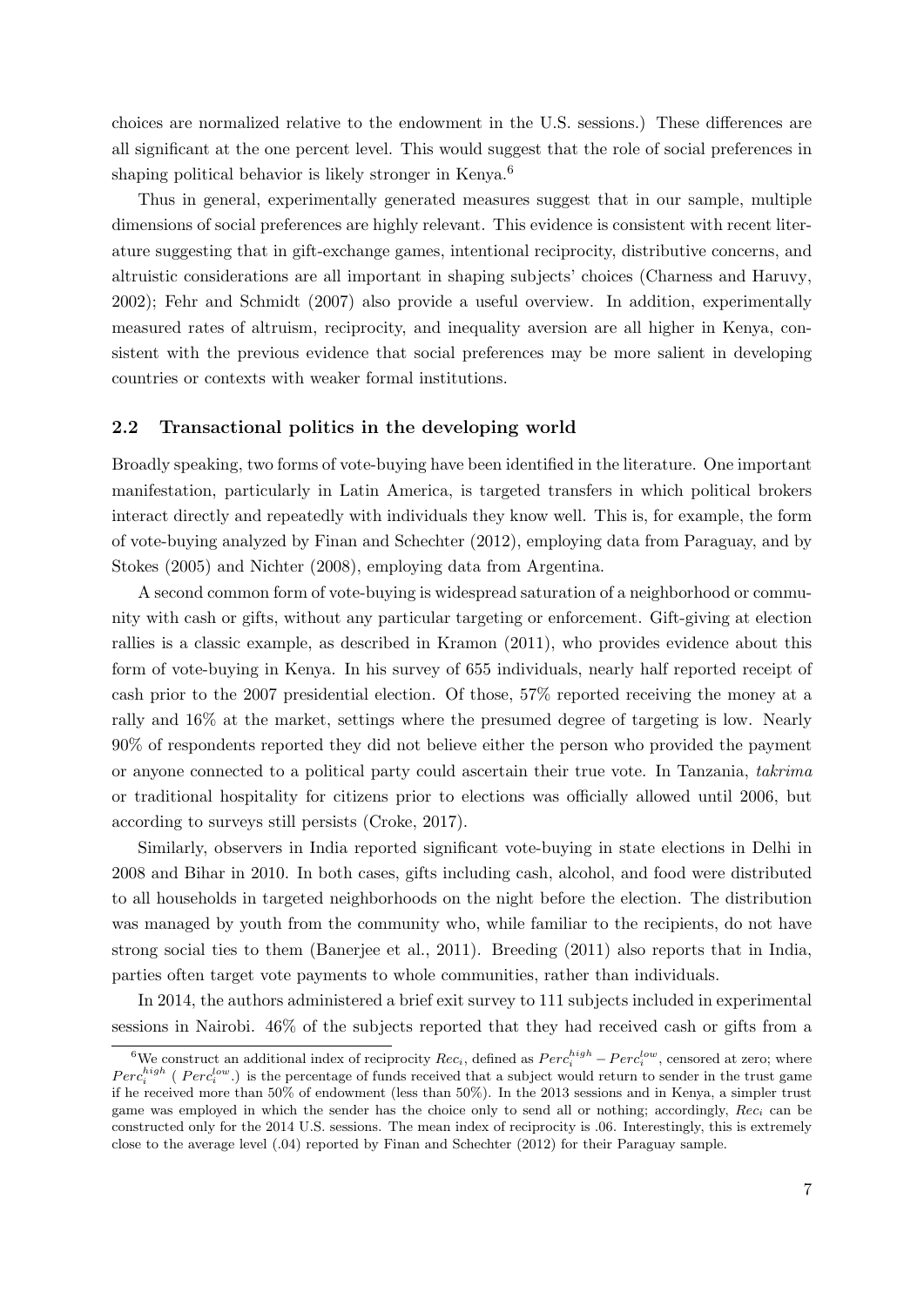politician or a politician's representative in the last presidential election (in 2013); more broadly, they estimated that two thirds of Kenyans received such a gift or transfer. Out of those who reported receiving a transfer, 80% said the individual who provided it was previously known to them, but only 20% stated that they interacted again with this individual after the transfer exchange.

In 2015, we also surveyed 400 households in rural Bangladesh about their vote-buying experiences.[7](#page-8-1) Around 30% of respondents reported payment in cash or in kind in the last election. However, in this context, 25% of respondents reported they had rarely interacted with the agent who offered the payment prior to receiving it, and 55% reported they rarely interacted with the person after the payment. Both sources of evidence seem consistent with limited targeting and limited enforcement.

It is also useful to note that the literature on clientelism similarly highlights that clientelistic benefits are generally provided to broad networks of beneficiary clients, with the objective of providing a credible signal of commitment from the politician [\(Keefer and Vlaicu, 2008;](#page-31-2) [Robinson and Verdier, 2013\)](#page-31-3). These networks can be defined by community boundaries; by caste or other markers of social status; or by ethnicity [\(Anderson et al., 2015;](#page-29-3) [Burgess et al., 2015;](#page-29-10) [Fujiwara and Wantchekon, 2013\)](#page-30-11). Generally, analysts do not seek to systematically estimate what percentage of a given community or constituency directly benefits from clientelistic policies, and in some cases, this may be impossible if local public goods are provided. However, the assumption is that all members of a certain network are at least presumptively able to access the clientelistic benefit, and are jointly more likely to cast their votes for the politician in return. Individual-level targeting is accordingly rare.

## <span id="page-8-0"></span>3 Theoretical framework

We begin by presenting a simple conceptual framework to inform our laboratory experiments. Our objective is to analyze how subjects acting as voters and politicians make choices in a simple voting game of retrospective accountability, conditional on different formulations of preferences.

In understanding subjects' behavior as voters, we focus on three primary dimensions: the response of voters who receive vote payments, the response of voters who do not receive vote payments but are aware of payments, and the shift in both responses when the number of payments distributed increases (an experimental proxy for community targeting). In understanding subjects' behavior as politicians, we focus on rent-seeking.

Consider a setting with one politician, denoted p, and  $N \geq 1$  ex-ante identical voters. Each voter v receives an initial endowment  $y_v = y$ , and the politician receives a salary  $y_p = y$  (i.e., the voter and politicians' endowments are identical). Each voter's endowment is taxed at a rate  $\tau$ , and the tax revenue  $T = \tau Ny$  is pooled in a common treasury. The politician can expropriate from the treasury an amount up to  $\lambda \cdot T$ , where  $\lambda \in (0,1)$ , i.e. some fraction of the tax revenue is protected from expropriation. The politician chooses the amount  $\lambda_p \cdot T \leq \lambda \cdot T$  to expropriate.

<span id="page-8-1"></span><sup>7</sup>This survey was jointly conducted by Leight and Pande, and has not yet been published.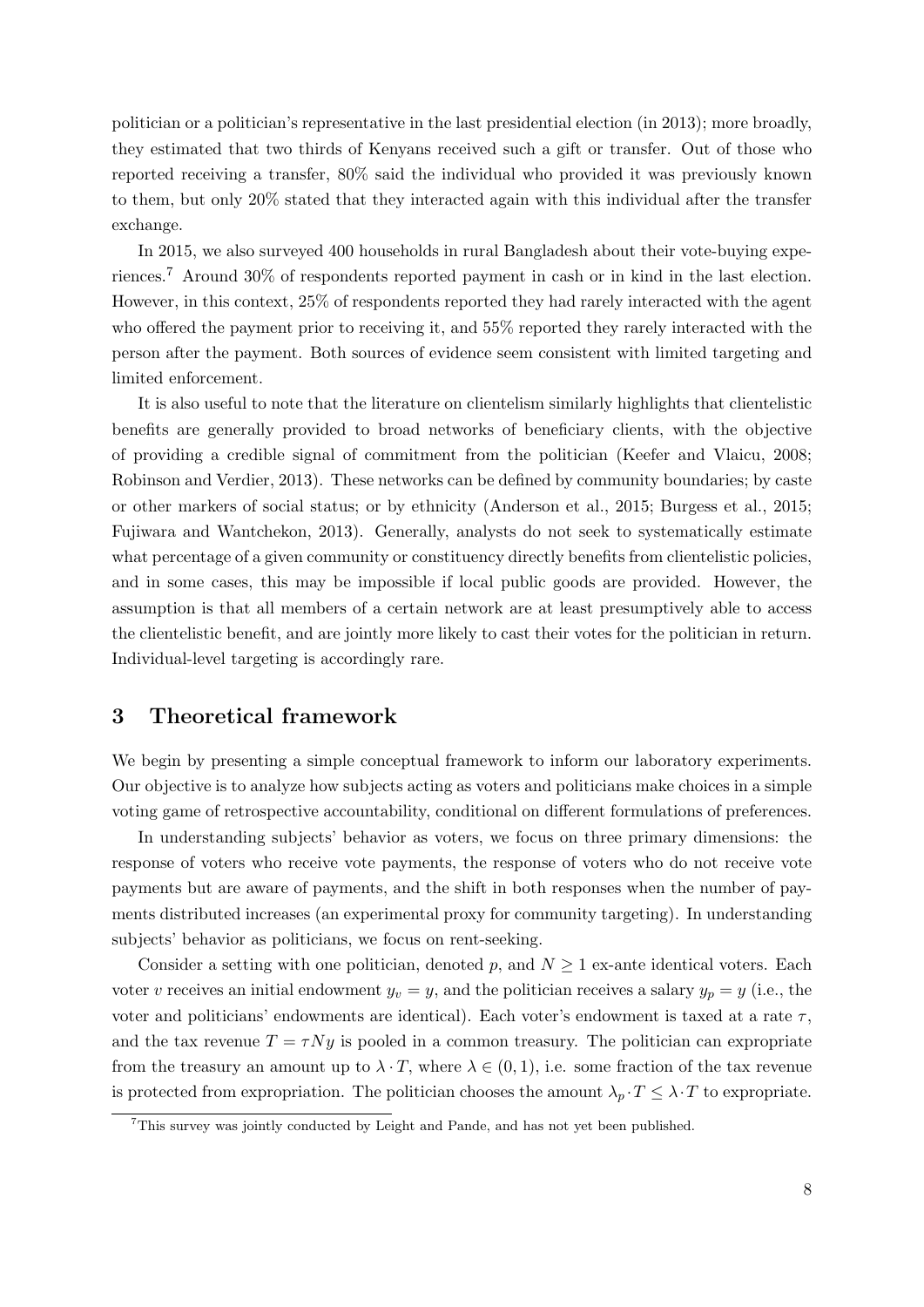Each voter v chooses an expropriation threshold  $\lambda_v \cdot T$  that summarizes his choice of whether or not to reelect the politician. The voter votes in favor of the politician's reelection if, and only if, the politician expropriates an amount less than or equal to this threshold. If the majority of voters vote to reelect the politician (denoted  $\rho = 0$ ), the politician retains both his full salary and the amount he expropriated; if the majority of voters vote against the politician's reelection (denoted  $\rho = 1$ ), the politician pays a penalty of  $0.5 \cdot y + \epsilon$ , while retaining any expropriated revenue. (Note that  $\rho$  is accordingly a dummy variable for the politician's removal, rather than his reelection.) The payoff for the politician can thus be summarized by:

$$
E_p = 0.5 \cdot y + \lambda_p \cdot T + (1 - \rho) \cdot (0.5 \cdot y + \epsilon).
$$
 (1)

Regardless of the reelection outcome, each voter's payoff is constituted by the untaxed portion of his endowment  $(1 - \tau) \cdot y$ , as well as an equal share of the resources remaining in the treasury following expropriation,  $(1 - \lambda_p) \cdot T/N$ . If the politician is not reelected, each voter also pays a transition fee  $\kappa \cdot y$ . The monetary payoff for each voter v is summarized by:

$$
E_v = (1 - \tau) \cdot y + \frac{(1 - \lambda_p) \cdot T}{N} - \rho \cdot \kappa \cdot y,\tag{2}
$$

Vote payments are introduced as follows. A subset  $n \leq N$  voters each receive a vote payment p; the experimenter, not the politician, chooses who receives the payment, and vote payments are funded separately (i.e., not drawn from the voters' or the politician's endowment). In the base game, the payments are described simply as "a payment in exchange for your vote". Therefore, the payoff for a voter v who receives a payment is  $E_v + p$ . In addition, in the base game, all voters are aware of  $n$  and the size of the payment  $p$ .

The full game can be summarized as follows:

- 1. Vote payments are made to n voters.
- 2. Each voter v chooses a threshold  $\lambda_v \cdot T$  corresponding to the maximum level of expropriation he is willing to tolerate, and the politician chooses an amount  $\lambda_p \cdot T$  to expropriate, where  $\lambda_p \leq \lambda$ .
- 3. Given an expropriation level  $\lambda_p \cdot T$ , if a majority of voters vote to reelect the politician  $(\rho = 0)$ , he retains his full salary. If a majority of voters do not vote to reelect the politician, the politician is removed  $(\rho = 1)$  and pays the associated penalty, while voters incur the transition fee  $\kappa \cdot \mathbf{v}$ .
- 4. Payoffs are realized.

The analysis of this game and the characterization of the set of pure strategy Nash equilibria is presented in Appendix [A.1.](#page-36-0) In particular, we demonstrate that any expropriation level above a threshold  $\lambda^* \cdot T$  can be supported in a pure strategy Nash equilibrium. Here, we focus on the predictions for the pure strategy equilibrium with sincere voting, in which each voter chooses the reelection threshold that maximizes his expected utility, assuming that he is pivotal.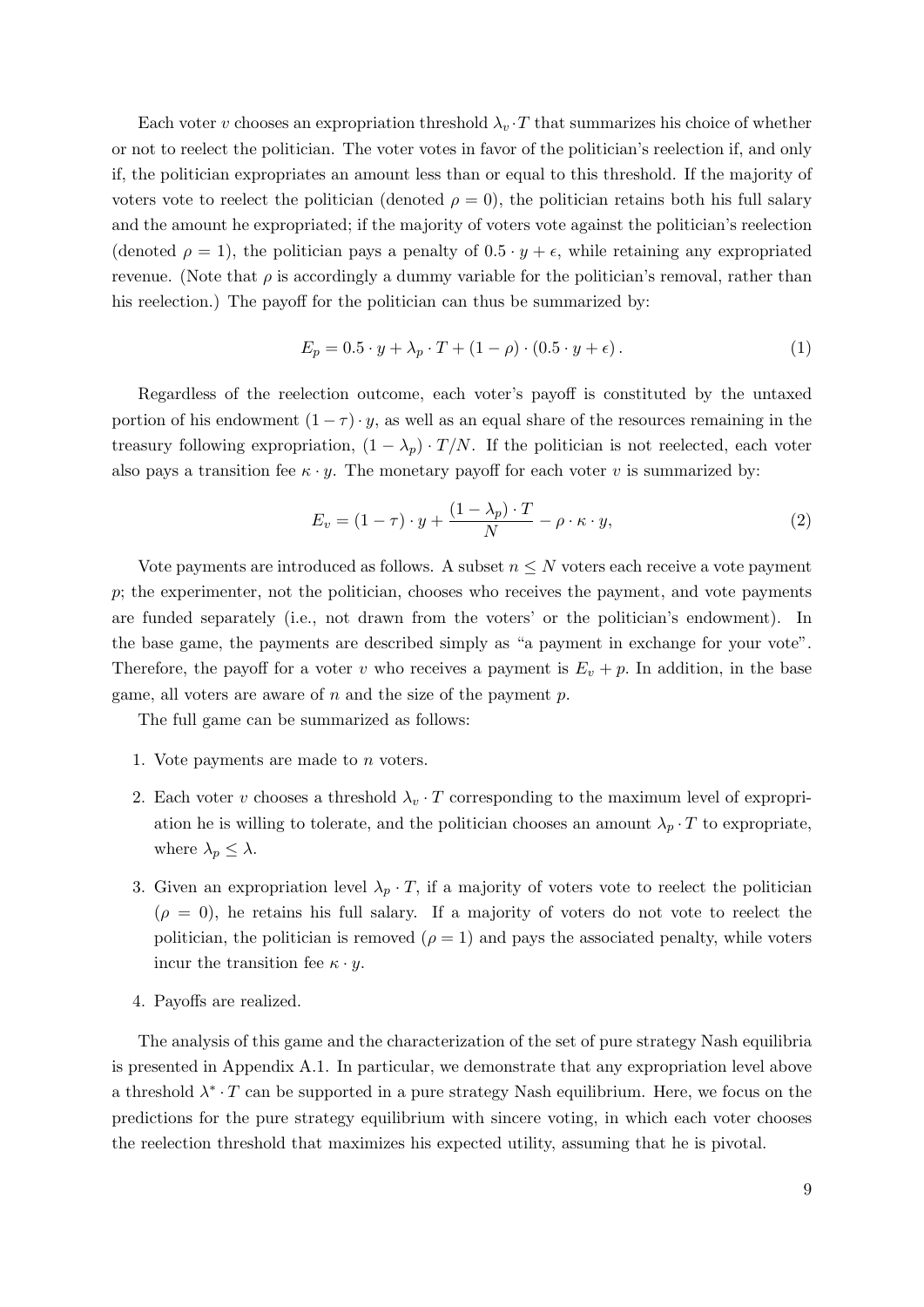## 3.1 Self-interest

Consider first the case in which subjects are purely self-interested and the utility of each subject i is an increasing function of his payoff alone:  $u_i = E_i$ . Throughout, we assume that subjects' preferences are identical for voters and politicians.

#### <span id="page-10-1"></span>Prediction 1 Given self-interested preferences.

- 1. A voter's threshold choice is unaffected by the introduction of payments.
- 2. Introducing payments or altering the number of payments does not change the equilibrium expropriation by the politician.

### **Proof.** In Appendix [A.2.](#page-36-1)  $\blacksquare$

If individuals derive utility from their own payoffs, each voter optimally chooses the minimum sustainable reelection threshold – the value at which the politician is indifferent between winning reelection and deviating to the maximum level of expropriation. Since this threshold is a function only of the politician's payoff, payments to voters do not shift the threshold.

### 3.2 Self-interest and social preferences

Next, we consider the case in which subjects are characterized by both self-interest and social preferences, and are thus sensitive to the payoffs received by other subjects. We consider three common dimensions of social preferences: intention-based reciprocity as in [Rabin](#page-31-13) [\(1993\)](#page-31-13) and [Dufwenberg and Kirchsteiger](#page-30-12) [\(2004\)](#page-30-12), altruism as in [Andreoni and Miller](#page-29-11) [\(2002\)](#page-29-11), and inequality aversion as in [Bolton and Ockenfels](#page-29-12) [\(2000\)](#page-29-12), applied to the difference between the politician's payoff and the average voter payoff.

Broadly speaking, reciprocity leads subjects to derive utility from being kind to others when others are kind to them. Given that the voter is informed that he is receiving a payment in exchange for his vote, we assume a reciprocal individual is motivated to respond kindly towards the politician. Altruism renders subjects sensitive to the other subjects' payoffs, and inequality aversion leads subjects to derive disutility when there is a difference between the politician's payoff and the average payoff of voters.[8](#page-10-0)

Given these definitions, each subject's utility can be described as follows:

$$
U_i = E_i + \gamma f \left( (\lambda_i T - \lambda^e T) (p_i - p^e) \right) + \eta m \left( \sum_{j \neq i} E_j \right) - \alpha \cdot h \left( \left| E_p - \frac{1}{N} \sum_j E_j \right| \right)
$$

The function  $f(.)$  is weakly concave and increasing, with  $f(0) = 0$  and  $\gamma \in [0, 1]$ . The measure  $(\lambda_v - \lambda^e) \cdot T$  captures how kind subject *i* is to the politician, and measure  $(p_i - p^e)$  captures

<span id="page-10-0"></span><sup>&</sup>lt;sup>8</sup>We can also explore analyzing this case using two other common formulations of inequality aversion. One is inequality aversion as modeled in [Fehr and Schmidt](#page-30-13) [\(1999\)](#page-30-13); the other is a more general formulation of Bolton-Ockenfels preferences in which subjects derive disutility from any difference between their own payoffs and the average payoff. While analyzing the former case of Fehr-Schmidt preferences yields similar results, the latter formulation of preferences yields multiple equilibria.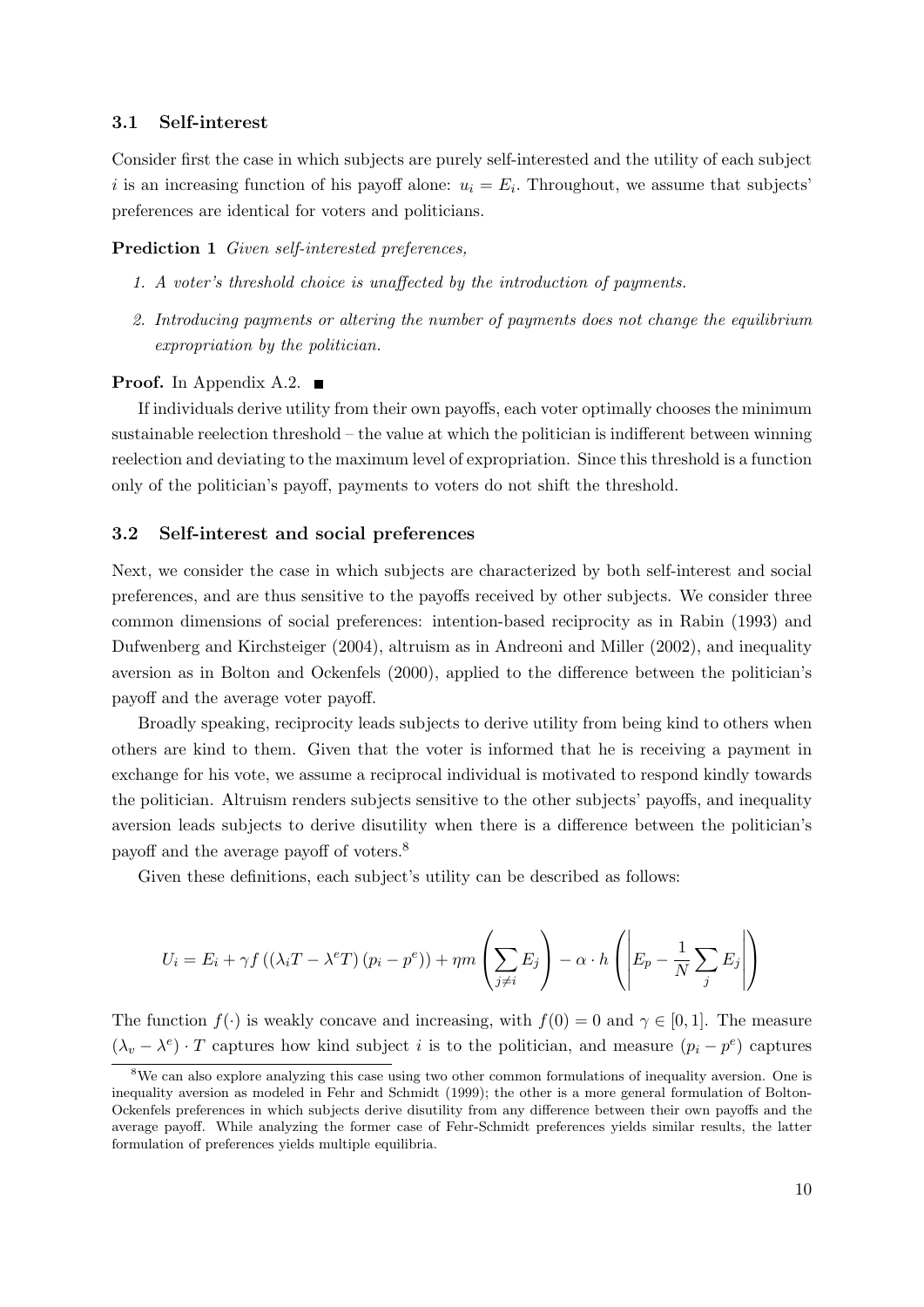how kindly subject *i* believes he is treated. The value  $\lambda^e \cdot T$  denotes the equitable equilibrium expropriation, defined as the average expropriation threshold on the Pareto frontier.<sup>[9](#page-11-0)</sup> The value  $p<sup>e</sup>$  denotes the the equitable payment expected by the subject, defined as the expected value of the payment given n payments and N voters:  $p^e \equiv n/N \cdot p$ . In addition, we assume that  $-\frac{f''(x)x}{f'(x)}$  $\frac{f''(x)x}{f'(x)} < 1$ . Intuitively, this suggest that  $(\lambda_i - \lambda^e) \cdot T$  and  $(p_i - p^e)$  are complements – the utility value of reciprocal behavior is higher when there is more reciprocal behavior from the other subject.

The increasing and concave function  $m(\cdot)$  captures the altruism effect, with  $\eta \in [0,1]$  measuring the weight placed on altruism in the individual's preferences. Finally,  $h(\cdot)$  is an increasing and convex function capturing inequality aversion, with  $\alpha \in [0, 1]$ .<sup>[10](#page-11-1)</sup>

We now consider cases in which the subjects' preferences exhibit different combinations of the above social preferences, in addition to a consistent self-interested preference for greater ownearnings. Specifically, we consider preferences that exhibit only reciprocity ( $\gamma > 0$ ;  $\eta$ ,  $\alpha = 0$ ); preferences that exhibit reciprocity and altruism ( $\gamma$ ,  $\eta > 0$ ;  $\alpha = 0$ ); preferences that exhibit reciprocity and inequality aversion  $(\gamma, \alpha > 0; \eta = 0)$ ; and preferences that exhibit reciprocity, altruism and inequality aversion  $(\gamma, \eta, \alpha > 0)$ .

#### 3.2.1 Self-interest and reciprocity

We first consider the case in which reciprocity is the only relevant dimension of social preferences, given that this has previously been the primary focus of the vote-buying literature.

<span id="page-11-2"></span>Prediction 2 Given preferences characterized by self-interest and reciprocity,

- 1. A voter who receives a payment chooses a higher threshold  $\lambda_v$  than a voter who does not receive a payment.
	- (a) A voter who receives a payment increases his selected threshold  $\lambda_v$  relative to the base case of no payments.
	- (b) A voter who does not receive a payment does not shift his selected threshold  $\lambda_v$  relative to the base case of no payments.
- 2. As the number of payments n increases, a voter who receives a payment decreases his choice of  $\lambda_v$ .

#### **Proof.** In Appendix [A.3.](#page-36-2)  $\blacksquare$

Consider first a voter who receives a payment. If preferences exhibit reciprocity, the voter responds by allowing the politician to expropriate more. However, if the number of payments increases, then the expected value of the equitable payment  $g^e$  increases, reducing the reciprocal

<span id="page-11-0"></span><sup>&</sup>lt;sup>9</sup>It is possible to solve for and specify algebraically the equitable expropriation level; however, the precise specification of these levels will not prove to be relevant for our subsequent analysis, given the assumed shape of the reciprocity function  $f(.)$ .

<span id="page-11-1"></span> $10$ For concision, we will subsequently refer to this postulated form of politician-voter group inequality aversion simply as inequality aversion.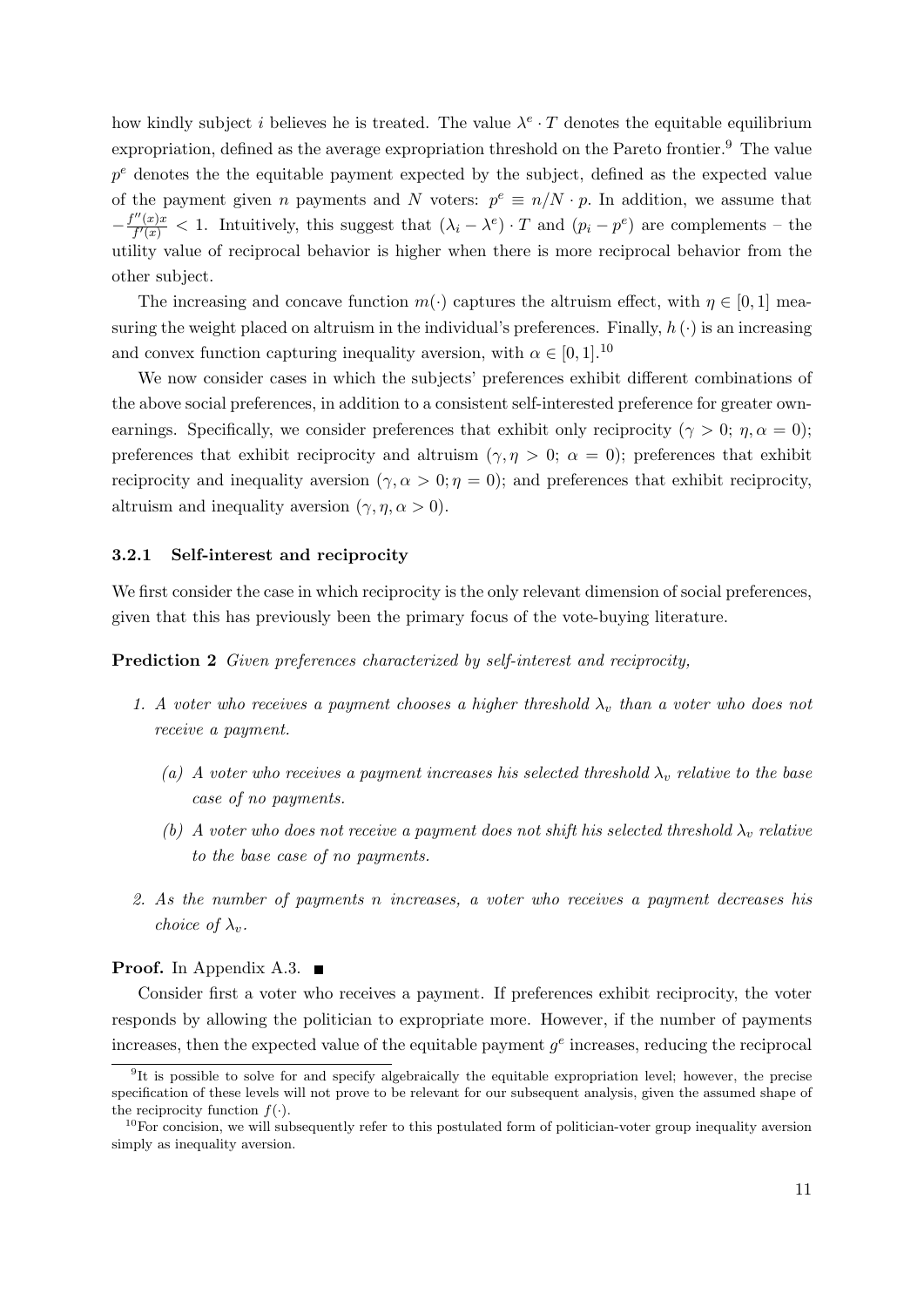response. By contrast, voters who do not receive payments are already optimally choosing the lowest sustainable threshold level of expropriation for the politician. Accordingly, they cannot decrease this threshold in response to their failure to receive a vote payment.

#### 3.2.2 Self-interest, reciprocity, and altruism

<span id="page-12-1"></span>Next, we consider the case in which social preferences encompass reciprocity and altruism.

Prediction 3 Given preferences characterized by self-interest, reciprocity, and altruism,

- 1. A voter who receives a payment chooses a higher threshold  $\lambda_v$  than a voter who does not receive a payment.
	- (a) A voter who receives a payment increases his selected threshold relative to the base case of no payments.
	- (b) A voter who does not receive a payment decreases his selected threshold relative to the base case of no payments, if he exhibits sufficiently high altruism  $(m'(\cdot))$  is sufficiently high); otherwise, he does not shift his selected threshold.
- 2. If the number of payments n increases and subjects exhibit sufficiently strong altruism,  $(m'(\cdot))$  is sufficiently high), all voters decrease their choice of  $\lambda_v$  compared to the  $n = 1$ case. This includes voters who did and did not receive payments. If subjects exhibit weak altruism  $(m'(\cdot)$  is low), then voters who receive a payment reduce their choice of threshold, while voters who do not receive a payment do not change their choice of threshold.

#### **Proof.** In Appendix [A.4.](#page-38-0)  $\blacksquare$

Again, the intuition for the reciprocal response is consistent. Importantly, however, when subjects are altruistic, the voter does not choose the minimum sustainable reelection threshold for the politician in the baseline game.<sup>[11](#page-12-0)</sup> Accordingly, subjects who do not receive payments respond to their exclusion (or more specifically, to their failure to receive the equitable payment) by punishing the politician, lowering the reelection threshold.

An increase in the number of payments increases average income in the community, reducing the marginal benefit of altruistically allowing the politician to expropriate more. Hence, for voters who receive payments, both a reduced reciprocal response and considerations of altruism lead to a decrease in the choice of  $\lambda_n$  as n increases. Similarly, for the voter who does not receive a payment, the negative reciprocal response becomes larger in magnitude as the number of payments increases, given that the voter expects a higher equitable payment. If the voter exhibits sufficiently high altruism, then his choice of threshold when only one payment is offered is above the minimum sustainable threshold, and the negative reciprocal response decreases this threshold; however, if the voter exhibits low altruism, then he chooses the minimum sustainable threshold in the one-payment game, and cannot lower this threshold any further.

<span id="page-12-0"></span> $11$ More technically, this conclusion holds conditional on the assumption that subjects receive strong utility benefits from altruism: i.e.,  $\eta m'(\cdot)$  is sufficiently high.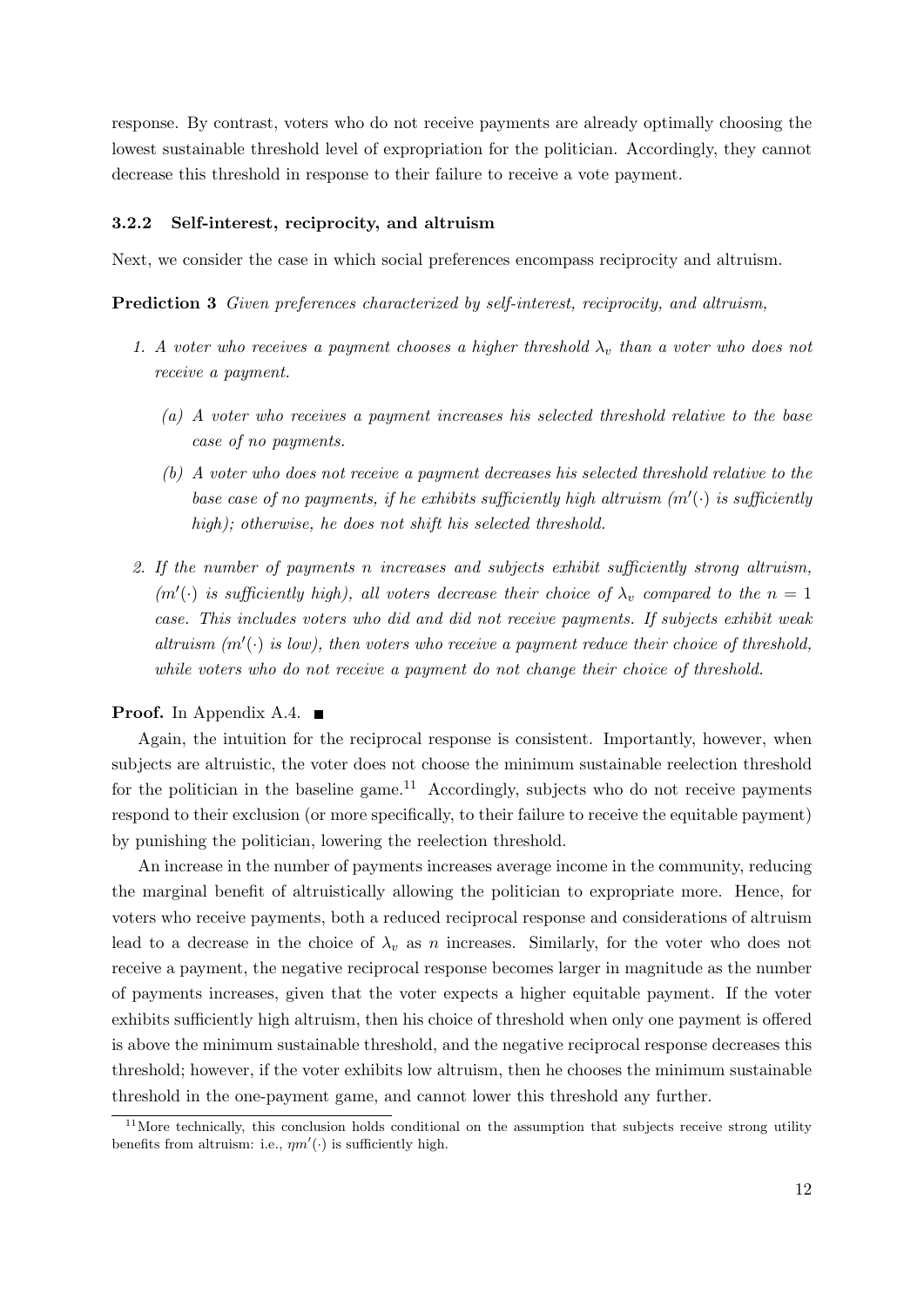#### 3.2.3 Self-interest, reciprocity, and inequality aversion

<span id="page-13-0"></span>Now assume social preferences encompass exhibit reciprocity and inequality aversion.

Prediction 4 Given preferences characterized by self-interest, reciprocity, and inequality aversion,

- 1. A voter who receives a payment chooses a higher threshold  $\lambda_v$  than a voter who does not receive a payment.
	- (a) A voter who receives a payment increases his selected threshold  $\lambda_v$  relative to the base case of no payments.
	- (b) A voter who does not receive a payment does not shift his selected threshold  $\lambda_v$  relative to the base case of no payments.
- 2. As the number of payments n increases,
	- (a) A voter who receives a payment decreases his choice of  $\lambda_v$  if the marginal cost of inequality aversion increases sufficiently slowly, and increases his choice of  $\lambda_v$  otherwise.
	- (b) A voter who does not receive a payment increases his choice of  $\lambda_v$ .

#### **Proof.** In Appendix [A.5.](#page-42-0)  $\blacksquare$

The intuition for the reciprocal response is the same as described above. If subjects are also averse to inequality, the provision of vote payments decreases the level of inequality between the voters in aggregate and the politician, lowering the marginal cost to the voter of allowing expropriation. Given that the politician is also inequality averse, his utility cost of engaging in expropriation likewise decreases. Jointly, these effects yield an increase in  $\lambda_i$ .

We now consider the effect of an increase in the number of payments. For the voter who receives a payment, the postulated effects are of opposite sign: reciprocal preferences suggest that  $\lambda_i$  should be decreasing in n, while inequality averse preferences suggest that  $\lambda_i$  should be increasing in n. The latter effect dominates if the voter is sufficiently averse to inequality. For the voter who does not receive a payment, both reciprocity and inequality aversion lead him to choose the minimum sustainable threshold  $\lambda^*$ , and this threshold is increasing in n.

#### 3.2.4 Self-interest, reciprocity, altruism, and inequality aversion

Finally, we consider the case in which social preferences encompass reciprocity, altruism and inequality aversion.

<span id="page-13-1"></span>Prediction 5 Given preferences characterized by self-interest, reciprocity, altruism, and inequality aversion,

1. A voter who receives a payment chooses a higher threshold  $\lambda_v$  than a voter who does not receive a payment.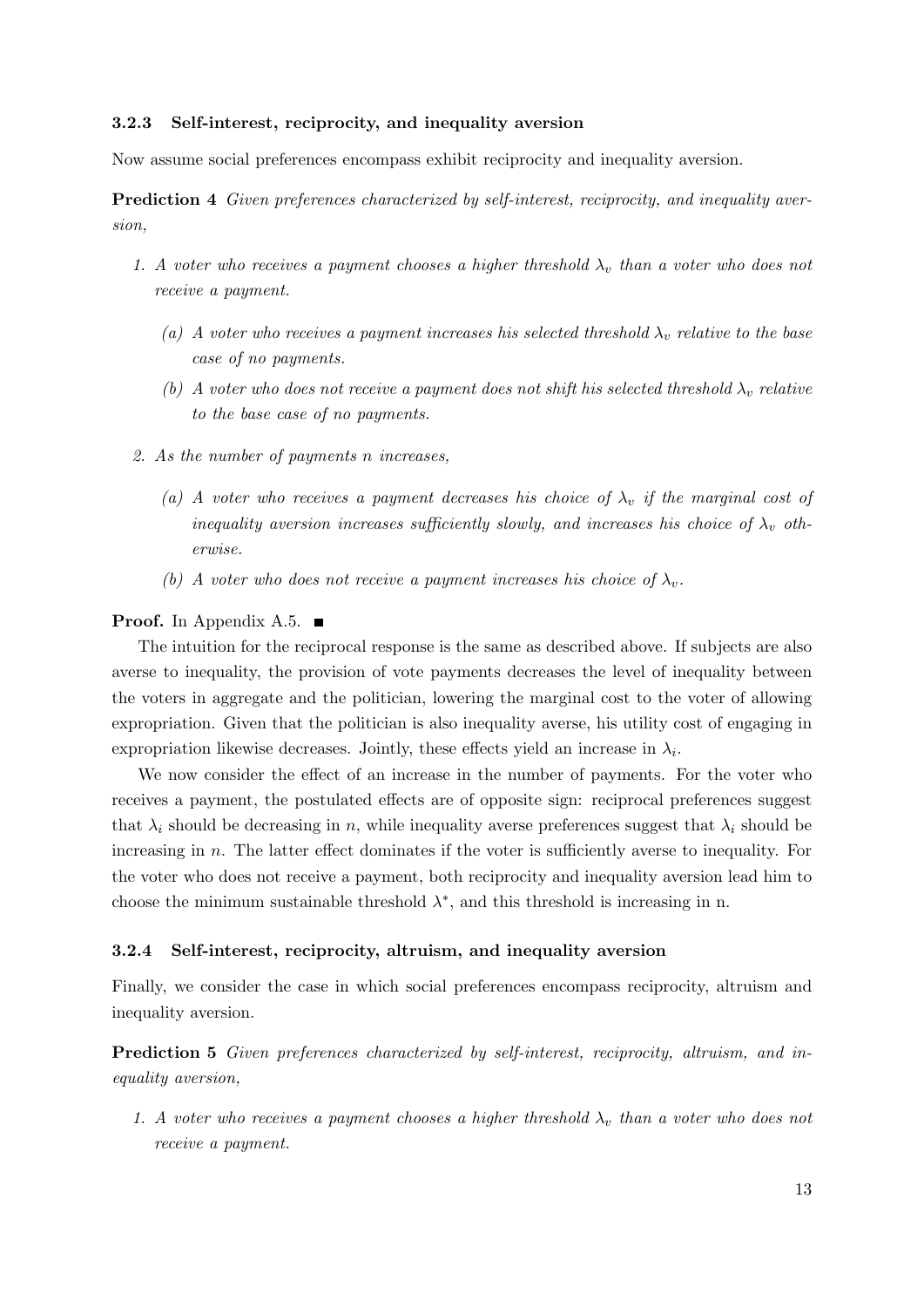- (a) A voter who receives a payment increases his selected threshold relative to the base case of no payments.
- (b) A voter who does not receive a payment decreases his selected threshold relative to the base case of no payments.
- 2. If the number of payments n increases, a voter who receives a payment increases his choice of  $\lambda_v$  if the marginal cost of inequality aversion is increasing sufficiently fast, and decreases his choice of  $\lambda_v$  otherwise.
- 3. If the number of payments n increases, a voter who does not receive a payment decreases his choice of  $\lambda_v$  if the marginal benefit of altruism is increasing sufficiently fast, and he increases his choice of  $\lambda_v$  otherwise.
- 4. There exist concave functions  $f(\cdot), m(\cdot)$  and convex functions  $h(\cdot)$  such that, when the number of payments increases, the threshold  $\lambda_v$  increases for the voter who receives a payment, and it decreases for the voter who does not receive a payment.

## **Proof.** In Appendix [A.6.](#page-45-0)  $\blacksquare$

The dynamics described in Prediction [4](#page-13-0) continue to play out. Given sufficiently strong altruism, however, a voter who does not receive a payment also prefers an expropriation threshold above the minimum sustainable level. Accordingly, he will adjust his threshold in response to a shift in the number of payments. Due to the negative reciprocal response and the cost of inequality aversion, his threshold decreases as the number of payments increases.

### 3.2.5 Analyzing the politician's choices

The politician's preferences are assumed to be identical in structure to the voters' preferences, and in any equilibrium in the voting game, the politician sets  $\lambda_p$  equal to  $\lambda_v$  as chosen by a majority of voters. Therefore, the politician's choices in equilibrium can be described as follows.

Prediction 6 The politician's choice of expropriation in equilibrium can be described as follows.

- 1. Given preferences that are purely self-interested, the politician's level of expropriation will not shift when payments are introduced.
- 2. Given preferences characterized by self-interest, reciprocity, and potentially inequality aversion, but not by altruism:
	- (a) If a minority of subjects receive payments, the politician's level of expropriation will be unchanged.
	- (b) If a majority of subjects receive payments, the politician's level of expropriation will increase.
- 3. Given preferences characterized by self-interest, reciprocity, and altruism, and potentially inequality aversion: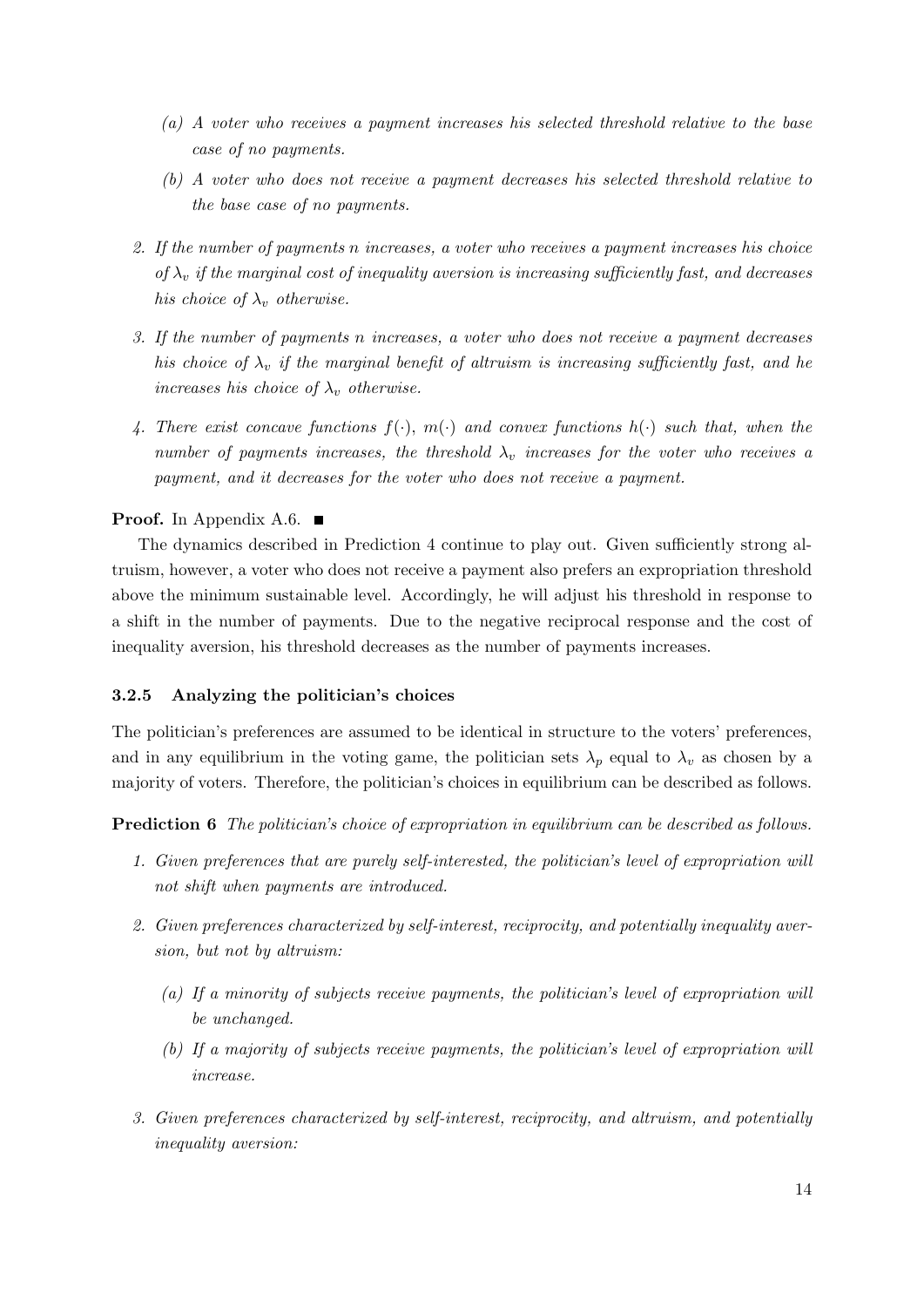- (a) If a minority of subjects receive payments, the politician's level of expropriation will decrease.
- (b) If a majority of subjects receive payments, the politician's level of expropriation will increase.
- (c) Given an increase in the number of payments conditional on a majority receiving payments, the politician's response will shift in the same direction as the voters' reelection thresholds.

### 3.2.6 Community targeting versus individual targeting

We conclude this analysis by highlighting how social preferences can influence a politician's choice of how to target vote payments, assuming that he seeks to maximize expropriation while still winning reelection.

<span id="page-15-0"></span>Prediction 7 Assume voters have preferences characterized by self-interest as well as reciprocity, altruism, and inequality aversion, and the politician has a fixed vote-buying budget. If altruistic preferences are sufficiently strong (the value of  $\eta \cdot m'(\cdot)$  is sufficiently large), then the politician maximizes expropriation conditional on reelection by providing payments to all voters (community targeting), rather than individual-level targeting of particular voters.

**Proof.** In Appendix [A.7.](#page-50-0)  $\blacksquare$ 

#### 3.3 Comparative statics

We can also derive comparative statics with respect to two key parameters: the strength of the reciprocal response, captured by  $\gamma$ , and the fraction of the treasury that is vulnerable to expropriation,  $\lambda$ .

<span id="page-15-1"></span>**Prediction 8** An increase in  $\gamma$  (weakly) increases  $\lambda_v$  for voters who receive payments and (weakly) decreases  $\lambda_v$  for voters who do not receive payments.

### **Proof.** In Appendix [A.8.](#page-52-0)  $\blacksquare$

Intuitively, individuals who derive more utility from a reciprocal response are even more willing to reward a politician who distributes vote payments. Conversely, more reciprocal individuals who do not receive a payment are more willing to punish the politician, if they are not already constrained by an initial choice of the minimum sustainable threshold.

<span id="page-15-2"></span>**Prediction 9** An increase in  $\lambda$  weakly increases  $\lambda_n$  for all voters.

#### **Proof.** In Appendix [A.9.](#page-53-0)  $\blacksquare$

A higher  $\lambda$  increases the minimum sustainable threshold for politician reelection in a pure strategy equilibrium. When the politician can expropriate more, this increases his outside option, rendering it more challenging for voters to discipline him with the threat of removal. Thus if voters prefer the minimum sustainable reelection threshold, their choices shift accordingly.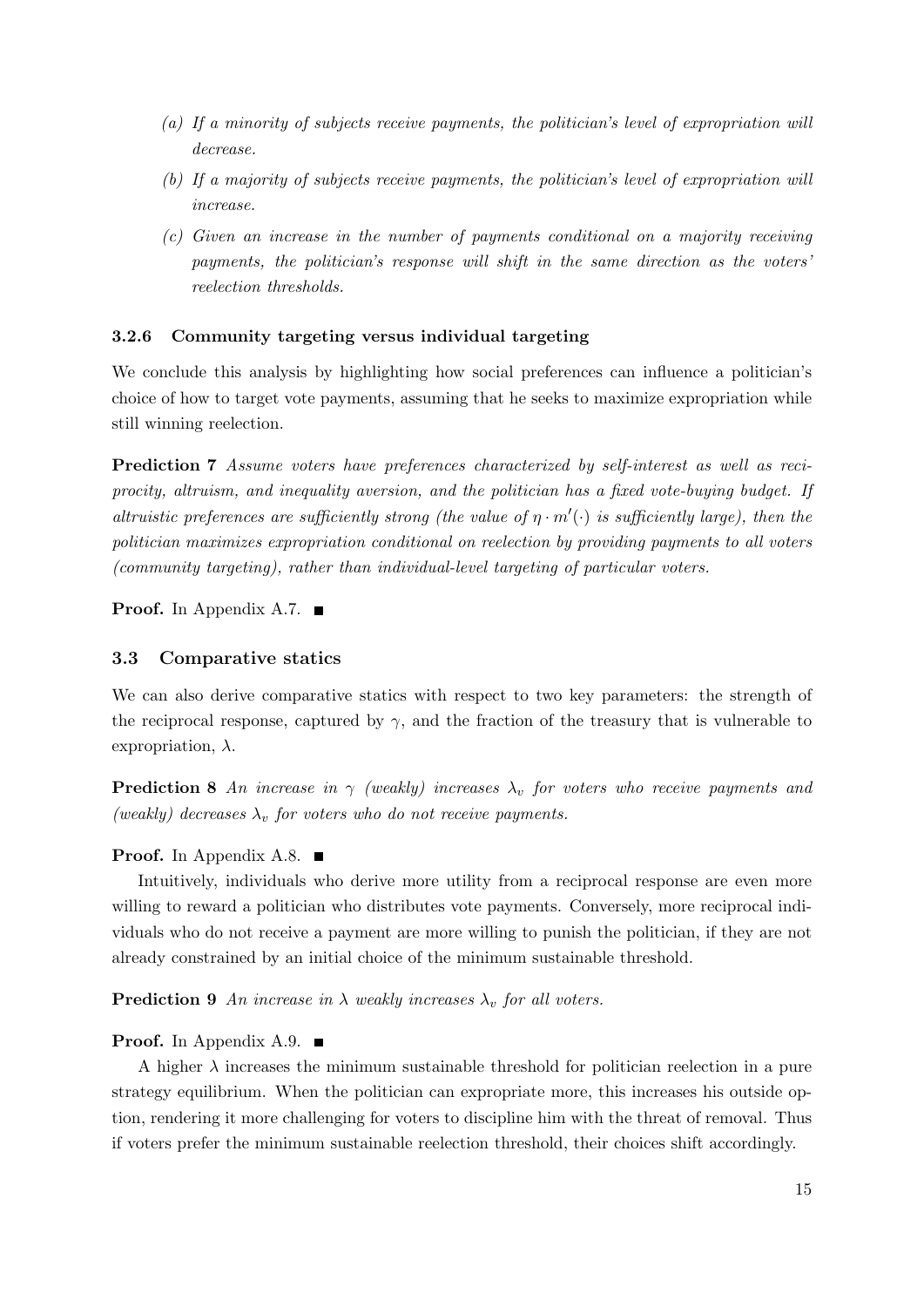If the voters' preferred threshold(s) are above the minimum sustainable threshold ex ante – because of altruism or the reciprocal response to a payment – then a shift in  $\lambda$  does not impact the choice of these voters, unless their preferred choice(s) drops below the (new) minimum sustainable threshold once  $\lambda$  increases. In the latter case, again the voters' reelection thresholds will increase, and will equal the (new) minimum sustainable threshold given higher  $\lambda$ .

## 3.4 Unequal endowments

In our laboratory experiments, we also seek to evaluate whether subjects respond differently to an increase in endowment as opposed to a labeled vote payment, and we can use the theoretical framework to generate predictions for how these two cases should differ. Consider the case where, rather than receiving payments, voters receive different endowments at the initiation of the game that incorporate the value of the payments. Specifically,  $n$  voters have an endowment equal to  $y+p$ , and the remaining voters have endowment y; they are then engaged in the simple baseline voting game, without payments.

<span id="page-16-1"></span>Prediction 10 If voters have multifaceted social preferences and unequal endowments, then

- 1. If η is sufficiently small (weak altruism), all voters prefer the minimum feasible threshold.
- 2. If  $\eta$  is sufficiently large (strong altruism), voters given the higher endowment prefer a higher threshold than the voters given the lower endowment.
- 3. The threshold chosen by voters with lower endowments exceeds the threshold chosen by payment non-recipients in the game with payments. The threshold chosen by voters with higher endowments is below the threshold chosen by payment recipients under the game with payments. Accordingly, the gap between the thresholds chosen by voters with high and low endowments is smaller in magnitude than the gap between the thresholds chosen by voters who do and do not receive payments in the game with payments.

**Proof.** In Appendix [A.10.](#page-53-1)  $\blacksquare$ 

## <span id="page-16-0"></span>4 Experimental methods and data

We now map the voting games we implement in the laboratory to the model in Section [3,](#page-8-0) and describe laboratory procedures.

### 4.1 Voting games

In each voting game played in the laboratory, six subjects — five voters and one politician constituted the polity. The endowment y was \$20 in the U.S., and 500 shillings or approximately \$6 in Kenya, while the tax rate  $\tau$  was 0.5. The fraction of collective treasury available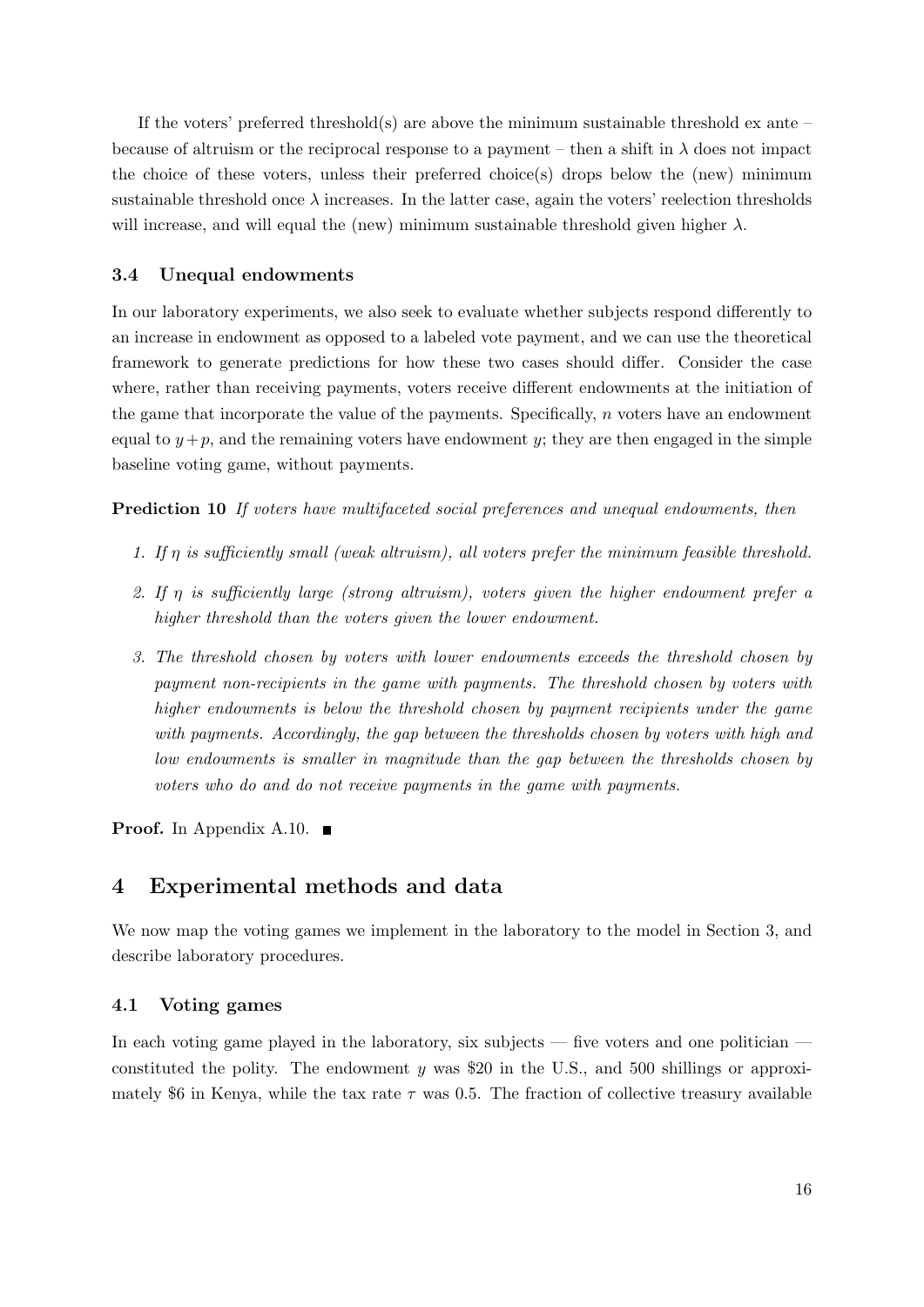for expropriation  $(\lambda)$  was set at 0.3; thus 15% of a voter's endowment was vulnerable to expropriation. The cost of removing the politician,  $\kappa$ , was defined as 0.1y. In the game incorporating vote payments, the payment size  $p$  was also set at 0.1 $y$ .

In every experimental session, subjects first played a simple baseline voting game, with no reference to vote payments. Each subject specified his choice as a voter, answering the question, "what is the maximum amount you would allow the politician to expropriate and still re-elect him?" He also stated his expectation regarding how much the politician would expropriate. The subject then specified his choice as a politician, answering the question, "what is the amount you would expropriate from the treasury?" He also specified whether he expected to be re-elected.<sup>[12](#page-17-0)</sup>

Next, we engaged subjects in the voting game including vote payments. Six variants of the basic voting game were conducted, each designed to test a different key hypothesis. The first two, denoted public payment and public gifts, can be described as follows.

- 1. Public payment: Subjects were informed that some subjects will receive a "payment in exchange for your vote", and were informed of the number and value of the payments. This framing was implemented with one, four, and five payments.
- 2. Public gifts: Subjects were informed that "one (four) voter(s) will receive a gift of \$2. This gift does not come from the treasury." No quid pro quo for the gift was specified. Again, all subjects were informed about the number and value of the gifts. This framing was implemented with one and four payments.<sup>[13](#page-17-1)</sup>

By examining voter response to the introduction of payments, the variation in this response when the number of payments increases, and the politician's response and variation thereof, we are able to test the relative salience of social preferences vis-a-vis own-regarding preferences for subjects. The "public gifts" framing also enables us to evaluate the hypothesis that gifts distributed without any *quid pro quo*, for example via clientelistic policies, are as effective as vote payments that incorporate an explicit quid pro quo.

We use three additional variations on the voting game to evaluate the postulated comparative statics. First, to generate experimental variation in the salience of reciprocity, we limited the information that subjects received about vote payments and then requested their consent for the payment; both modifications were designed to increase the subject's perception that he was engaging voluntarily in an implicit transaction conditional on a payment. Second, we examined changes in voter response when the amount of the treasury vulnerable to expropriation varies. These additional voting game variations can be described as follows.

3. Limited information, no prior consent: No initial information about the number, size, or nature of payments was provided; the game description simply stated that some voters may receive payments in exchange for their votes. This framing was implemented with four payments.

<span id="page-17-0"></span> $12$ The specific wording of these questions follows the games employed in the U.S. sessions. Minor differences between the U.S. and Kenya sessions are detailed in the on-line Appendix, section D.

<span id="page-17-1"></span><sup>&</sup>lt;sup>13</sup>Some combinations of framing and number of payments were omitted due to resource constraints.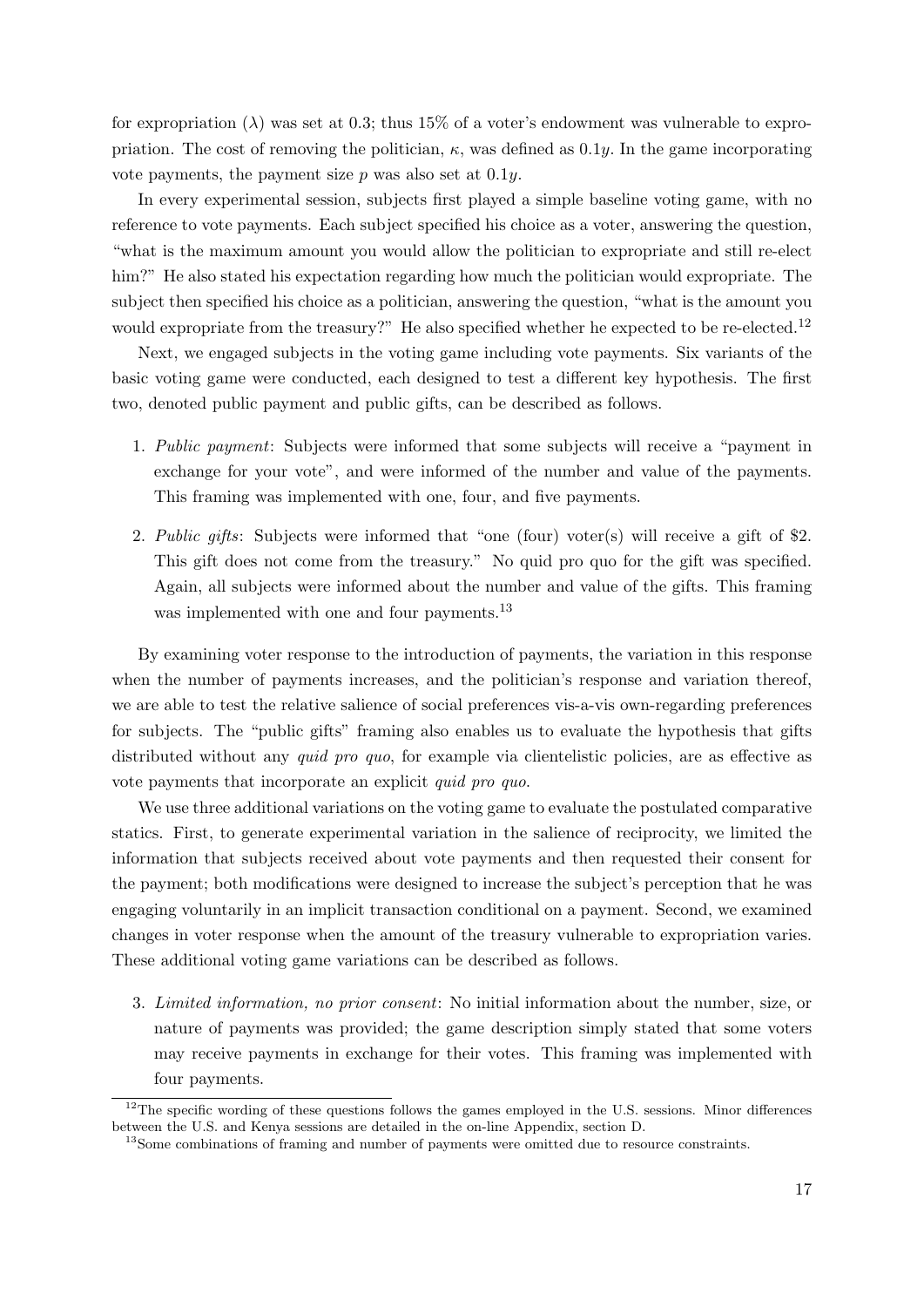- 4. Limited information, prior consent: The information and payment structure was identical to the previous framing. However, prior to choosing reelection thresholds, subjects were asked if they would accept a payment, if offered. This framing was implemented with four payments.
- 5. Big pot: The fraction of the treasury vulnerable to expropriation by the politician  $(\lambda)$  in the basic payment game was increased from 0.3 to 0.5. This framing was implemented with zero and five payments.

Finally, we conducted one game as a robustness check to evaluate the hypothesis that voters were responding merely to the shift in their endowment, rather than to the payment itself.

6. Unequal endowments: Subject endowments were rendered unequal ex ante to mimic the wealth distribution induced by the vote payments; i.e., subjects had an endowment of either \$20 or \$22 (parallel to their endowment if they had received a \$2 vote payment). The standard voting game was played, without reference to vote payments.

To reiterate, the first two voting games (public payments and public gifts) are used to elucidate the salience of self-interest and social preferences. If subjects are purely self-interested, a voter's threshold should be unaffected by the introduction of payments. If subjects are motivated in part by reciprocity, voters who receive a payment will increase their reelection thresholds. If subjects are motivated in part by altruism, voters who do not receive a payment will decrease their reelection thresholds. In each case, predictions differ about how these responses vary as the number of payments increases; in particular, examining this response will allow us to elucidate the significance of inequality aversion, as predictions around the variation with respect to N vary depending on whether inequality aversion is salient.

The limited information, prior consent, and big pot games are used to test the hypothesized comparative statics. First, if reciprocity is salient in subjects' preferences, then increasing the experimentally generated sense of reciprocity should render payment recipients more responsive, while payment non-recipients show evidence of a (weakly) larger backlash effect. Second, independent of subject preferences, increasing the share of the treasury that is vulnerable to expropriation should (weakly) increase voters' reelection thresholds. Finally, the unequal endowment games are used to evaluate the hypothesis that subjects respond identically to a payment labeled a "vote payment" relative to an increase in their initial endowments.

### 4.2 Laboratory procedures

We conducted our experiments at the Harvard Decision Science Lab in Cambridge, MA and the Busara Experimental Laboratory in Nairobi, Kenya between 2013 and 2015. At both sites, subjects were recruited through the laboratories' centralized databases, and each subject participated in only one session. In the U.S., 450 subjects participated in 62 sessions, and a typical session consisted of 12 subjects; only around 5% of subjects participated in a session with six subjects. In Kenya, 366 subjects participated in 24 sessions, and each session consisted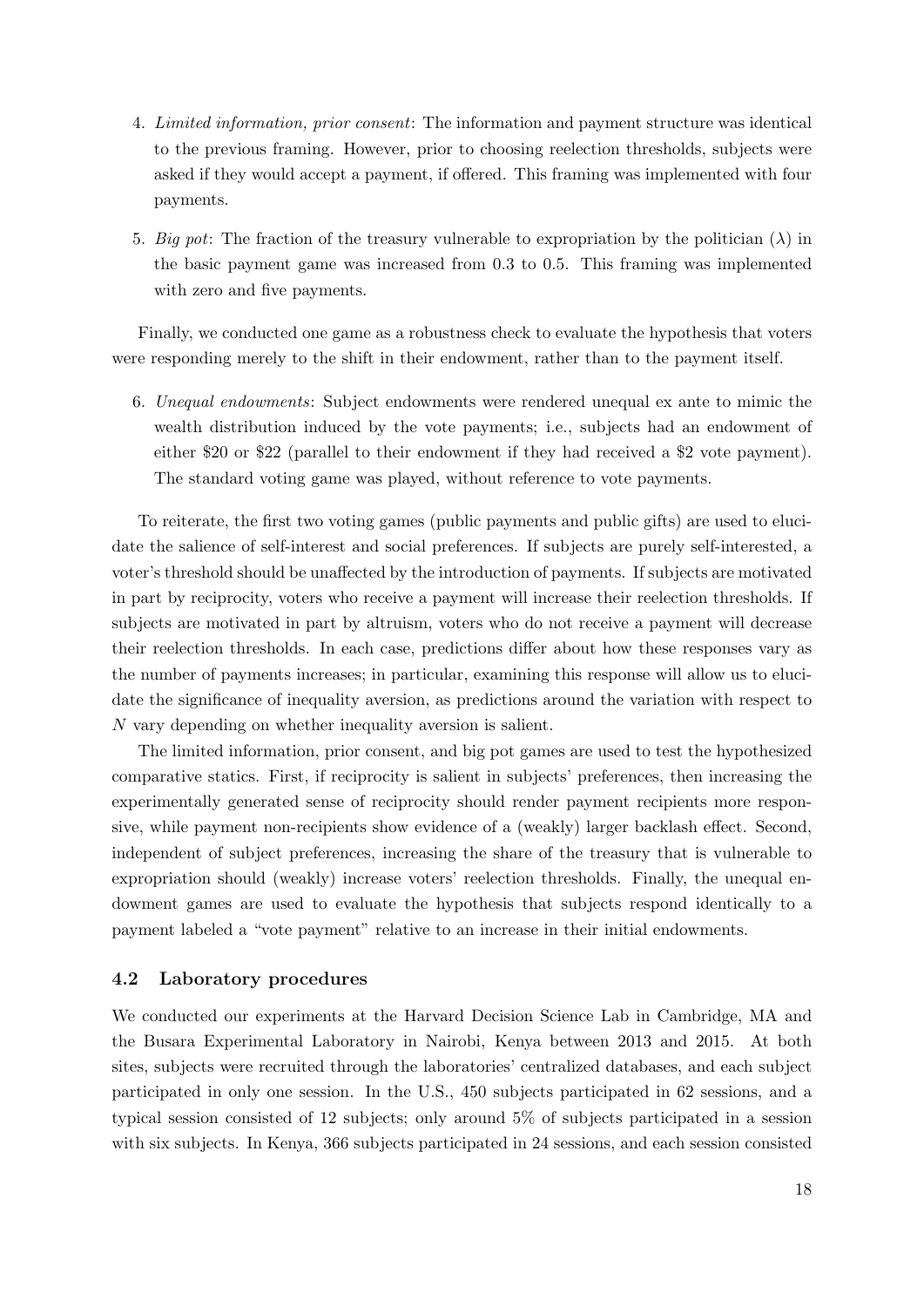of 12 or 18 subjects. All experimental sessions were programmed using zTree. Table E2 in the on-line Appendix provides more details on the sample and session structure.

At the beginning of the session, each subject played a set of social preference games. This included the dictator, trust, and ultimatum games; detailed protocols are provided in the on-line Appendix, section C. Next, subjects were engaged in multiple iterations of the voting game; we denote each iteration as a game round. A session included two to three independent game rounds; in Kenya, the sessions always included only two game rounds. Subjects made new decisions in each round, and could not revisit decisions made in previous rounds.

The first game round began with an overview of the simple voting game, with no reference to vote payments. The instructions emphasized that subjects would make choices as both the voter and the politician, and would be assigned to a game role (and paid on the basis of their choices in that role) at the conclusion of the session. Subjects completed a comprehension quiz, and were required to review the correct responses to the comprehension questions before proceeding. Each subject then specified his choices. First, he answered the question, "what is the maximum amount you would allow the politician to expropriate and still re-elect him?", and also stated his expectation regarding how much the politician would expropriate. The subject then specified his choice as a politician, answering the question, "what is the amount you would expropriate from the treasury?". He also specified whether he expected to be re-elected.<sup>[14](#page-19-0)</sup>

The use of the strategy method to elicit subject responses is often described as "cold" decision-making, in contrast to "hot" decision-making in which subjects respond directly to another's choice. In general, the two methods yield similar results, though there is some evidence that the strategy method results in lower levels of punishment [\(Brandts and Charness, 2011\)](#page-29-13). Given that our primary specification entails within-subject comparisons across games that are all conducted using the strategy method, we do not regard this as a significant source of bias.

In all experimental sessions excluding the limited information sessions, the next game round began with an overview of the voting game including payments, followed by a second comprehension quiz. Two key points were highlighted: first, the money employed for vote payments was separate from subjects' endowments and the politician's salary; and second, the vote remained secret and anonymous. In addition, the number and value of payments to be distributed were fully detailed. In the limited information sessions, this entire introduction outlining the role of payments was omitted, and subjects moved directly to specify their in-game decisions.

To maximize power, each subject was asked to specify his reelection threshold with and without payment. Subjects were presented with the following language: "suppose you are a voter and that you have received \$2 in exchange for your vote. What is the maximum amount you would allow the politician to expropriate and still re-elect him/her, given that you received \$2?" To elucidate preferences in the absence of a vote payment, a parallel question is posed: "suppose you are a voter and that you have not received \$2 in exchange for your vote. What is the maximum amount you would allow the politician to expropriate and still re-elect him/her, given that you have not received \$2?" The order in which these questions were posed varied;

<span id="page-19-0"></span> $14$ Again, the specific wording of these questions follows the games employed in the U.S. sessions. Minor differences between the U.S. and Kenya sessions are detailed in the on-line Appendix, section D.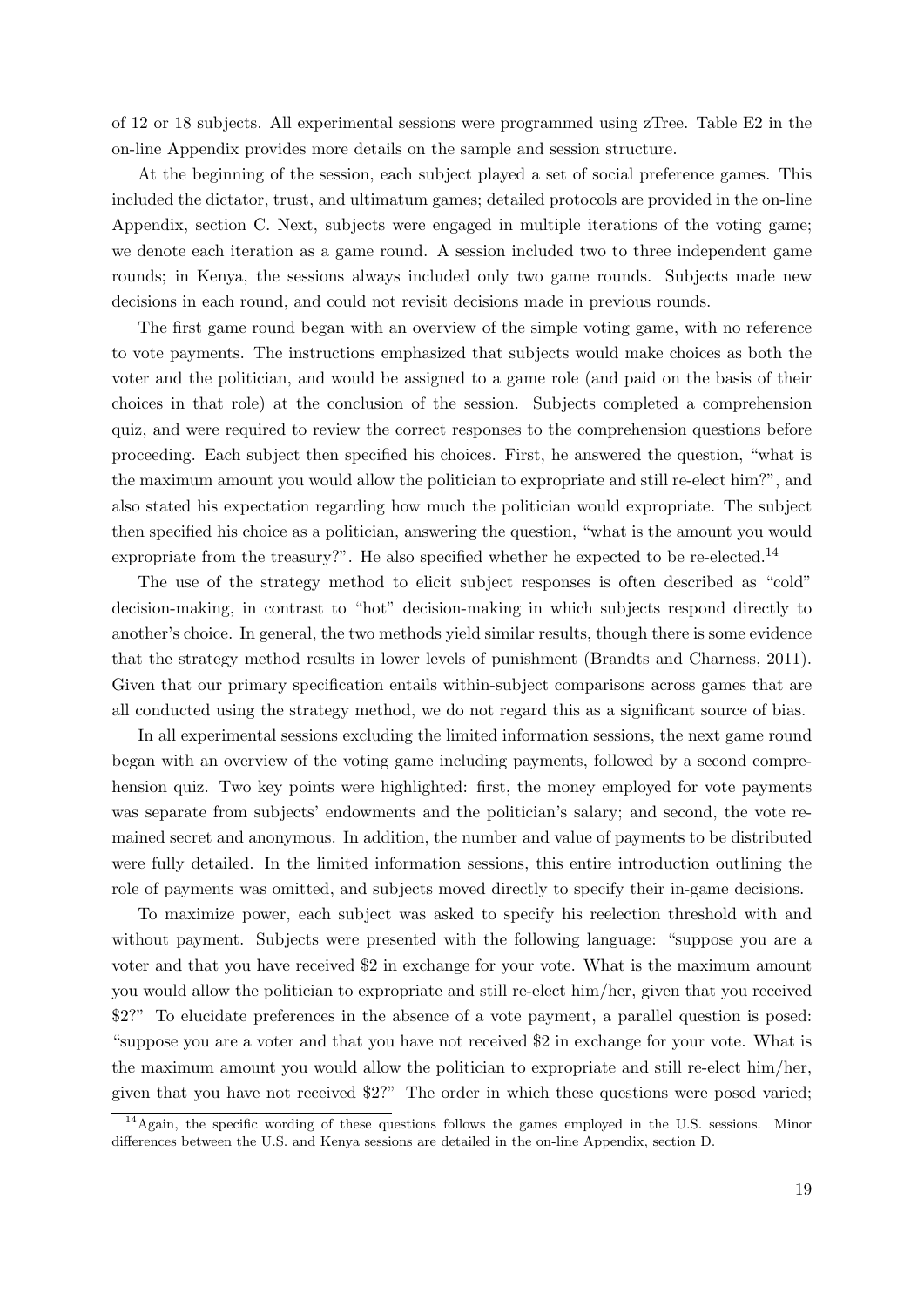an analysis of this variation can be found in Section  $5.1<sup>15</sup>$  $5.1<sup>15</sup>$  $5.1<sup>15</sup>$  Finally, subjects specified their choices as politicians, responding to the same question posed in the previous round ("what is the amount you would expropriate from the treasury?"), and specified whether they expected to be reelected.<sup>[16](#page-20-1)</sup>

The unequal endowments game round followed a slightly different structure: rather than specifying choices with and without payment, each subject specified what threshold he would set for the politician if his endowment was \$22, and if his endowment was \$20. Each subject was then asked to specify how much he would expropriate as the politician.

In the U.S., subjects generally played two vote-buying game rounds, and the number of payments varied across game rounds. In Kenya, subjects played a single vote-buying game round. The experimental sessions concluded with subjects completing a brief questionnaire on their demographic characteristics and political experiences.

The six vote-buying session types were implemented with some minor country-specific variations, described in the on-line Appendix, section  $D<sup>17</sup>$  $D<sup>17</sup>$  $D<sup>17</sup>$  It is important to note that the framing of a payment was uniform in a given session: any variation in the framing of the payment is across sessions, and thus across subjects. However, the fact that subjects in the U.S. played the voting game with payments multiple times with different numbers of payments creates both within-session (within-subject) and cross-session (cross-subject) variation in the number of payments.

Finally, each subject's compensation was based on his choices in one randomly selected role (politician or voter, and voter who did or did not receive a payment), during a randomly selected game round. During the session, subjects were regularly reminded that any choice could affect their final earnings. Section D.7 in the on-line Appendix provides more details and an example.

### 4.3 Data and descriptive statistics

Again, our sample includes 450 subjects from the U.S. and 355 from Kenya. In our analysis, the unit of interest is the subject-decision. In game rounds with zero or five payments, the subject makes a single decision as a voter, specifying the reelection threshold for the politician. He also makes a single decision as a politician. However, in game rounds with one or four payments, the subject makes two decisions as a voter — the reelection threshold conditional on a payment, and the reelection threshold unconditional on a payment — in addition to a single decision as a politician.

To elicit voters' re-election thresholds, U.S. subjects were asked to specify the maximum amount they would allow the politician to expropriate and still re-elect him, naming any integer between zero and \$15, inclusive, where \$15 was the maximum level of expropriation available to

<span id="page-20-0"></span><sup>&</sup>lt;sup>15</sup>The question order never varied across different game rounds for the same subject in the same session. A single subject faced only one ordering of the payment questions.

<span id="page-20-2"></span><span id="page-20-1"></span><sup>&</sup>lt;sup>16</sup>The questions posed about subjects' expectation of the game outcome were not incentivized.

<sup>&</sup>lt;sup>17</sup>We denote country-specific session types by numbers. For example, session type A corresponds to public payments; session type A1 was implemented in the U.S., and session type A2 in Kenya. A given session can have up to three game rounds, denoted "game round I", "game round II", and "game round III". Table E1 in the on-line Appendix summarizes the session types implemented and the game rounds included in each session.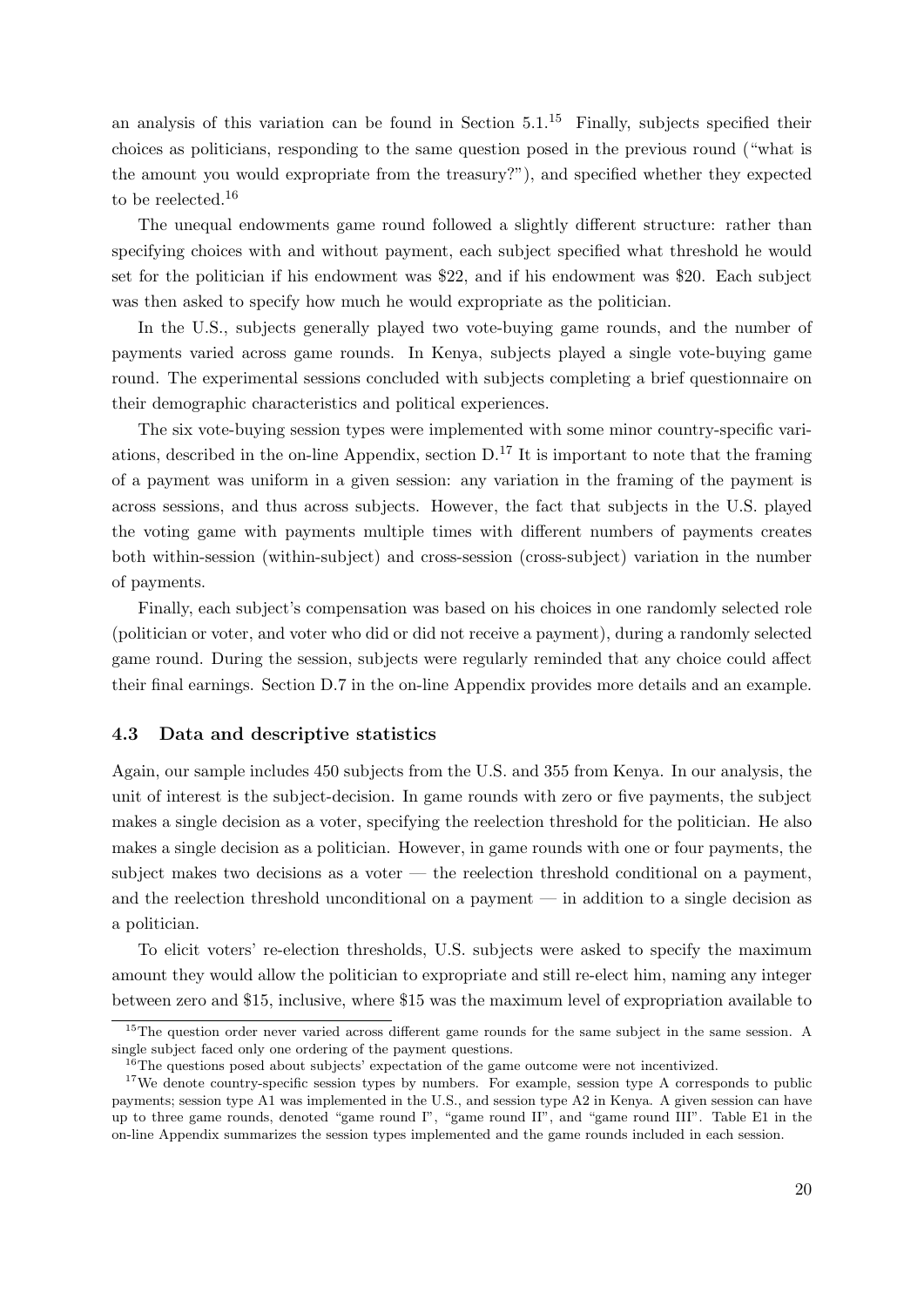the politician. In Kenya, we posed a series of binary choices to increase comprehension: subjects were asked if they would reelect a politician who expropriated a specified amount (0, 75, 150, 250, 300, or 375 Ksh, where 375 Ksh was the maximum level of expropriation available). In section D.3 of the on-line Appendix, we describe how we construct a linear variable capturing the reelection threshold for the Kenyan observations. We drop roughly 7% of observations corresponding to subjects who stated that they would not reelect a politician expropriating a lower amount, but would reelect a politician expropriating a higher amount, leaving a sample of 755 subjects. (We will subsequently demonstrate that our primary results are robust to the inclusion of subjects exhibiting non-monotonic behavior.)

Panel A of Table [1](#page-32-0) reports summary statistics for these observations, where Kenyan subject choices are rescaled to lie on the 0 to \$15 scale employed in the  $U.S.^{18}$  $U.S.^{18}$  $U.S.^{18}$  The average voter reelection threshold in the pooled sample is the equivalent of \$7.33, with significantly higher voter thresholds in the U.S. (\$7.70) than Kenya (\$6.59). Kenyan subjects are also significantly more likely to set their reelection threshold at zero. Again, a higher threshold suggests a greater tolerance by subjects as voters of expropriation by politicians.<sup>[19](#page-21-3)</sup> At \$8, the average level of politician expropriation is above the average voter threshold; this is again significantly higher in the U.S. (\$8.39) than in Kenya (\$7.21).

## <span id="page-21-0"></span>5 Empirical analysis

We first evaluate subjects' responses to vote payments as both voters and politicians, as well as variation in these responses given variation in the number of payments. The objective of this analysis is to test the hypotheses generated by the theoretical model around the response to vote payments conditional on different formulations of subject preferences, and to identify whether community targeting dominates individual targeting from the politician's perspective. In addition, we consider comparative statics related to varying the salience of the reciprocal response  $\gamma$  and the maximum expropriation level  $\lambda_p$ , and analyze the unequal endowments game as a robustness check.

#### <span id="page-21-1"></span>5.1 Voter response to payments

To evaluate the effect of vote payments on the reelection thresholds subjects choose as voters, we estimate the following equation. Note that  $T_{idqs}$  corresponds to the threshold chosen by subject  $i$  in game decision  $d$  in game round  $q$  in session  $s$ .

$$
T_{idgs} = \beta_1 R_{idgs} + \beta_2 P_{gs} + \phi_i + \epsilon_{idgs}
$$
\n<sup>(3)</sup>

<span id="page-21-2"></span><sup>&</sup>lt;sup>18</sup>In addition, choices made by subjects in the big pot games are re-scaled to lie on the same scale from 0 to \$15.

<span id="page-21-3"></span><sup>19</sup>For graphical evidence about different subject choices in the U.S. and Kenya, Figure E3 in the on-line Appendix shows the corresponding kernel densities and histograms of subject choices as voters.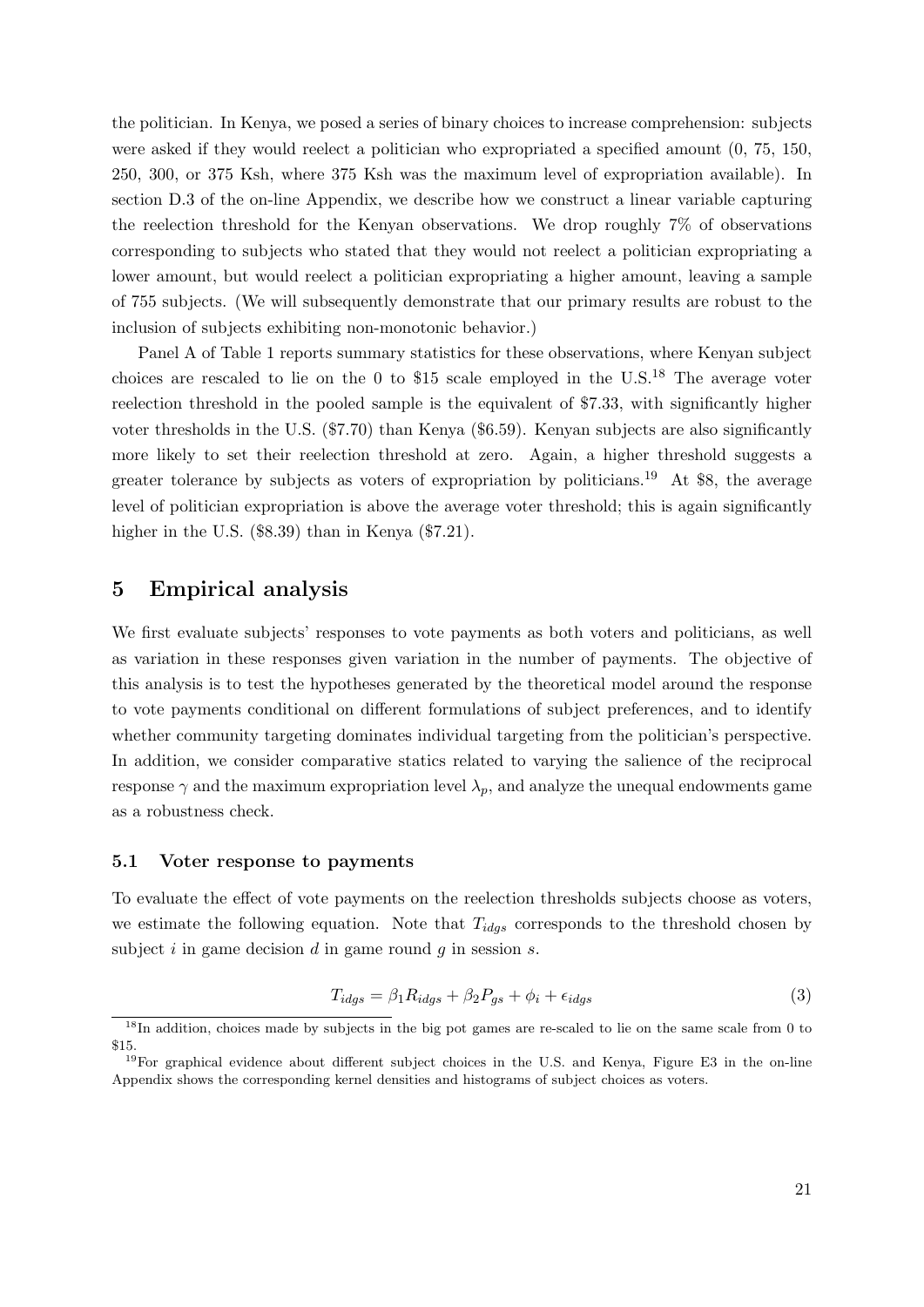$R_{idgs}$  is a dummy equal to one if subject i's decision is conditional on payment receipt, and  $P_{qs}$  is a dummy equal to one if the game round includes vote payments. All specifications are estimated with and without subject fixed effects, with standard errors clustered at the session level. Specifications without subject fixed effects include a Kenya dummy, a control variable for the order in which questions about vote payments are posed, and comprehension index fixed effects. Table E1 in the on-line Appendix includes an overview of all game sessions conducted.

Table [2](#page-33-0) reports the primary results analyzing voter behavior, employing all session types except big pot and unequal endowments.<sup>[20](#page-22-0)</sup> First, we observe in Columns  $(1)$  and  $(2)$  a positive and significant coefficient on recipient  $(\beta_1)$ , demonstrating that subjects who receive a payment increase their reelection thresholds relative to subjects who do not receive a payment. This suggests that voters are not motivated solely by self-interest.

Second, we observe a negative and significant coefficient on payment  $(\beta_2)$ , suggesting a backlash effect: subjects playing a voting game with payments who do not receive a payment are harsher in their treatment of the politician, lowering their reelection thresholds. This suggests the importance of altruism, given that only models including altruism predict a decrease in the reelection threshold for payment non-recipients.<sup>[21](#page-22-1)</sup> The bottom row reports the sum of  $\beta_1$  and  $\beta_2$ ; it is positive and significant at the 10 percent level conditional on subject fixed effects.

In order to examine how voters' responses vary with the number of payments, we estimate the following specification; it includes the recipient dummy variable interacted with the dummy variables  $P_{gs}^1$  and  $P_{gs}^4$ , denoting game rounds in which payments are distributed to one and four subjects, as well as the dummy  $All_{gs}$ , equal to one for game rounds in which all subjects receive payments. Again, this specification is estimated with and without subject fixed effects.

$$
T_{idgs} = \beta_1 R_{idgs} \times P_{gs}^1 + \beta_2 R_{idgs} \times P_{gs}^4 + \beta_3 P_{gs}^1 + \beta_4 P_{gs}^4 + \beta_5 All_{gs} + \phi_i + \epsilon_{idgs}
$$
 (4)

The results in Columns (3) and (4) in Table [2](#page-33-0) suggest that both the positive effect of payments on recipients' reelection thresholds and the negative effect on the thresholds of nonrecipients are growing in magnitude as the number of payments increases. The bottom rows of the table report the linear combinations  $\beta_1 + \beta_3$  and  $\beta_2 + \beta_4$ , capturing the net effect of a payment when one payment and four payments are distributed, respectively. The net effect of a \$2 payment in the one-payment game is insignificant. The net effect of a \$2 payment in the four-payment and five-payment games is positive and significant, and larger for the all-payment game; the recipient voter(s) allows the politician to expropriate about 40 cents more if four voters receive payments, and 70 cents more if all voters receive payments. We can reject the hypothesis that the net effect of a single payment,  $\beta_1 + \beta_3$ , is equal to the effect of five payments, β<sub>5</sub>. The hypothesis that  $β_2 + β_4 = β_5$  cannot be rejected, though p=.11 for the specification

<span id="page-22-0"></span> $^{20}$ This is a sample of 2136 subject-decisions. The unequal endowment session types, F1 and F2, also include some game rounds with five payments. For clarity of the within-subject comparisons, however, data from session types F are omitted. The results are consistent if this data is also included.

<span id="page-22-1"></span><sup>&</sup>lt;sup>21</sup>The sign and significance of  $\beta_1$  and  $\beta_2$  are consistent irrespective of order of posing "reelection threshold payment" and "reelection threshold - no payment" questions. These results are available upon request.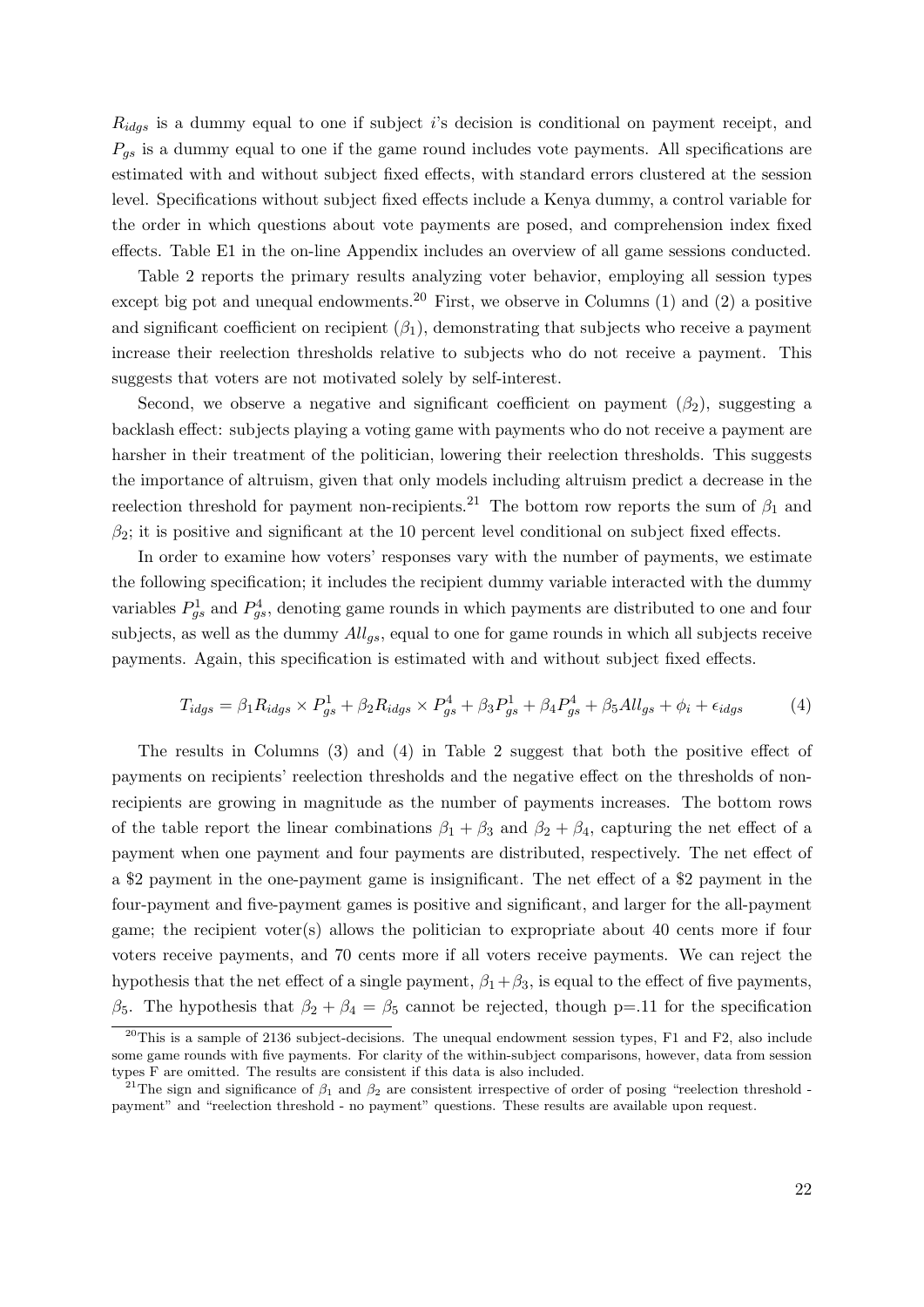employing subject fixed effects.[22](#page-23-0)

A vote payment of \$2 also leads to a decline of about 60 cents in the amount voters who do not receive a payment are willing to allow the politician to expropriate if only one voter receives a payment, and a decline of about 73 cents in the non-recipient threshold if four voters receive payments — i.e., the backlash effect is increasing in magnitude as the number of payments increases. However, the difference between these two coefficients is not statistically significant.

Finally, we estimate the following specification to examine whether there is any heterogeneity in the response to payments when the payment is framed as a gift with no quid pro.

$$
T_{idgs} = \beta_1 R_{idgs} + \beta_2 R_{idgs} \times Gift_{gs} + \beta_3 P_{gs} + \beta_4 P_{gs} \times Gift_{gs} + \phi_i + \epsilon_{idgs}
$$
(5)

Columns (5) and (6) report the results, and we observe that  $\beta_2$  and  $\beta_4$  are small in magnitude and insignificant. That suggests subject responses generally do not vary when alternate framings of an identical payment are introduced; if we interact the gift dummy with dummy variables for framings including specific numbers of payments, we observe the same pattern.[23](#page-23-1)

The observed gap in reelection thresholds across subjects who do and do not receive a payment, an increase in the recipient response as number of payments increases, and a more intense backlash effect among non-recipients as the number of payments increases is inconsistent with subjects being motivated solely by self-interest. Rather, this evidence is consistent with the hypothesis that subjects are characterized by multifaceted social preferences encompassing altruism, reciprocity, and inequality aversion (specification P4). Given a sufficiently high degree of inequality aversion and a large marginal reciprocal response, voters' reelection thresholds are decreasing in  $n$  for voters who do not receive a payment, and increasing in  $n$  for voters who receive a payment. This is exactly the pattern we observe. In addition, the results suggest that payments structured as clientelistic transfers without any explicit quid pro quo may be as effective as vote payments in shifting voters' behavior.<sup>[24](#page-23-2)</sup>

#### 5.2 Politician response to payments

Do politicians' expropriation choices shift when vote-buying is introduced? Our model predicts that politicians should set their expropriation level equal to the reelection threshold chosen by the majority of voters. Given our previous findings, this suggests that politician expropriation should increase when four or five payments are introduced, with the increase larger in magnitude

<span id="page-23-0"></span> $22$ The absence of an increase in voters' thresholds when one payment is introduced is inconsistent with the theoretical predictions given  $\lambda$  is modeled as continuous. However, this empirical pattern could be consistent with an alternate model where  $\lambda$  is modeled as discrete.

<span id="page-23-1"></span><sup>&</sup>lt;sup>23</sup>In the on-line Appendix, we reproduce the core results around voter behavior reported in Table [2](#page-33-0) employing two alternate samples. Table E5 expands the sample to include Kenyan subjects who exhibit non-monotonic behavior, and Table E6 limits the sample to exclude subjects who score in the bottom decile of game comprehension. In both cases, our results are robust.

<span id="page-23-2"></span> $24$ We can also demonstrate that the observed pattern is inconsistent with subjects who are motivated by only one dimension of social preferences. Given subjects who are purely altruistic or averse to inequality, the effect of a payment on the reelection threshold would be uniform for voters who do and do not receive a payment. Given purely reciprocal subjects, voters who do not receive a payment would not alter their choice of threshold relative to the base game with no payments.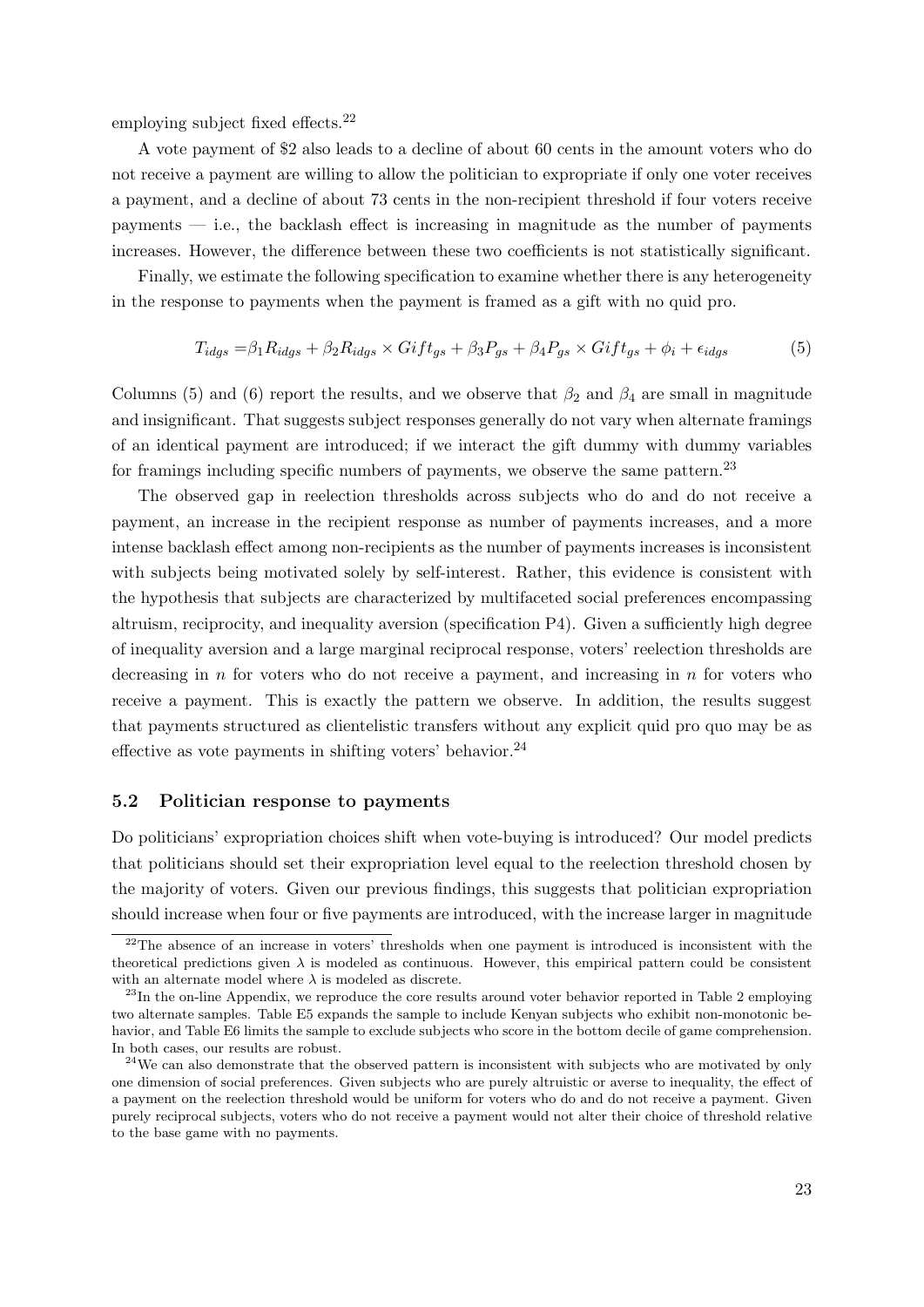for games including five payments. To evaluate this hypothesis, we estimate the following specification:

$$
Exp_{igs} = \beta_1 P_{gs} + \phi_i + \epsilon_{igs} \tag{6}
$$

 $Exp_{iqs}$  denotes the amount expropriated by subject i as a politician in game round g in session s. Parallel specifications will be estimated including dummy variables for various numbers of payments, as well as an interaction with the gift framing.

Table [3](#page-34-0) presents the results. Columns (1) and (2) show that the introduction of vote payments increases politician expropriation by around \$0.50, an increase of 6% relative to the mean. Columns (3) and (4) show a larger increase in expropriation when payments are distributed to all subjects, but the difference is statistically insignificant. In addition, the fact that there is an increase in politician expropriation when only one payment is distributed is not consistent with the theoretical predictions; however, this increase is not statistically significant in the absence of subject fixed effects. Finally, in Columns (5) and (6) we observe no significant variation in expropriation when the gift framing is employed.

Importantly, the magnitudes of the observed coefficients are consistent with the observed changes in voter behavior. The average increase in the voter threshold when payments are introduced is between \$0.30 and \$0.50, while the increase in politician expropriation is \$0.45. The increase in the voter threshold when all voters receive payments is around \$0.70, while the increase in politician expropriation is \$0.80. This pattern is also consistent with subjects' beliefs about the probability that they will be reelected as politicians. We observe no significant shift in subjects' reelection expectations once payments are introduced, suggesting that they accurately infer that both politician expropriation and voter thresholds are increasing.

Turning to the welfare of subjects as voters, the introduction of vote payments renders voters who do not receive the transfers worse off, as expropriation increases. We do not observe an increase in expropriation that exceeds the \$2 value of the vote payment, and thus subjects who receive payments are better off when payments are introduced. In a real-world polity, the potential losses due to politician expropriation are presumably several orders of magnitude larger than a typical voter incentive, but this difference cannot easily be replicated in the laboratory.

#### 5.3 Comparative statics

#### 5.3.1 Variation in reciprocity

We experimentally vary the subjects' degree of reciprocity toward the politician in two ways. First, we conduct sessions in which limited information about payments is provided, consisting of a simple statement in the game introduction noting that some voters may receive payments in exchange for their votes. The subjects are not informed of the number of payments distributed, the targeting mechanism, or the payments' value. Providing limited information may increase subjects' reciprocal motivation, given that a more private payment seems more targeted. Second, in a subset of the limited information sessions, subjects are asked whether or not they would like to accept a payment, and only then are asked to specify their reelection threshold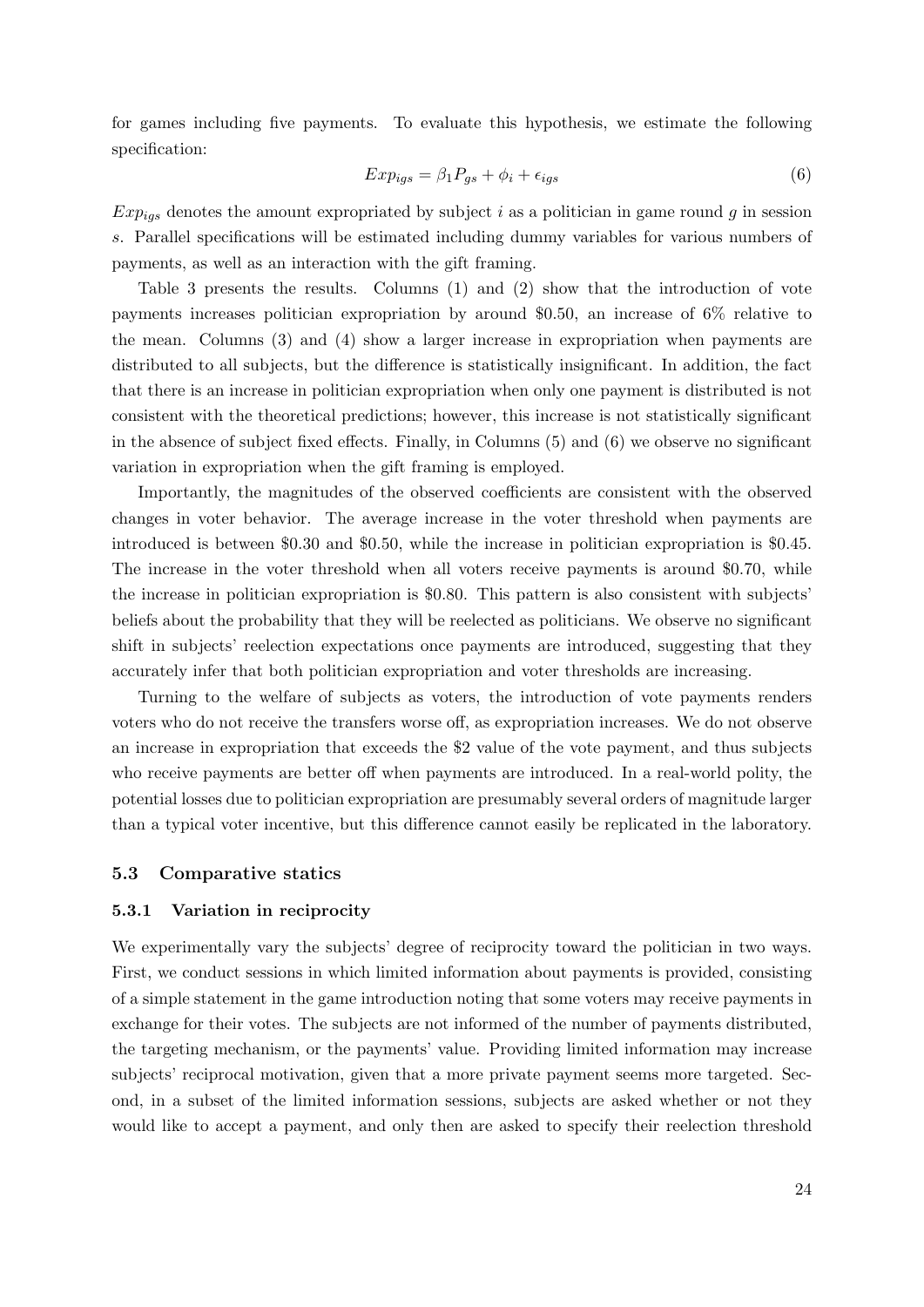in case they received a payment. (Even subjects who state they would not like to accept the payment specify this threshold.) The active provision of consent is designed to mimic a contract between the politician and the voter.

In order to test these hypotheses, we estimate the following specification including interaction terms with the limited information and prior consent framings, utilizing the same sample employed in the previous section. The limited information dummy variable is equal to one for sessions that employ limited information and no prior consent.<sup>[25](#page-25-0)</sup>

$$
T_{idgs} = \beta_1 R_{idgs} + \beta_2 R_{idgs} \times Lim_{gs} + \beta_3 R_{idgs} \times Cons_{gs}
$$
  
+  $\beta_4 P_{gs} + \beta_5 P_{gs} \times Lim_{gs} + \beta_6 P_{gs} \times Cons_{gs} + \beta_7 All_{gs} + \beta_8 Cons_{gs} + \phi_i + \epsilon_{idgs}$  (7)

The results are reported in Columns (1) and (2) of Table [4;](#page-35-0) in general, the introduction of limited information and prior consent does not significantly shift voters' responses. While the interaction terms with the payment dummy  $\beta_5$  and  $\beta_6$  are negative, consistent with the theoretical prediction of larger backlash effects given a higher degree of reciprocity, the coefficients are small in magnitude. The estimated interaction terms for the prior consent framing  $\beta_2$  and  $\beta_3$  are heterogeneous in sign; there is some weak evidence that soliciting prior consent renders voters more responsive to payments.[26](#page-25-1)

Further suggestive evidence can be generated by comparing our two experimental sites. As previously noted, Kenyan subjects on average demonstrate much greater reciprocity compared to the U.S. subjects.<sup>[27](#page-25-2)</sup> Perhaps unsurprisingly, we also observe that the Kenyan subjects' response to payments is up to 70% larger, though this difference should be interpreted cautiously given that there are many other differences between the subject pools.

#### 5.3.2 Variation in the maximum expropriation level

In another variant of the voting game, the fraction of the treasury vulnerable to expropriation  $\lambda$  was increased from 35% to 50%; the voting game was then played without any payments and with five payments, while the vote payment remained fixed at \$2. Data from these "big pot" sessions allows us to examine whether voters' responsiveness to payments diminishes when they risk greater losses from the politician's expropriation.

<span id="page-25-0"></span><sup>&</sup>lt;sup>25</sup>The dummy variables  $All_{gs}$  and  $Cons_{gs}$  vary within-subject and thus are included in subject fixed effect specifications. The gift, limited information, and prior dummy variables, by contrast, only vary across subjects and are omitted from subject fixed effects specifications. More details on coding are provided in Table E4 in the on-line Appendix. In the specifications without subject fixed effects, we continue to include controls previously enumerated for the no subject fixed effect specification.

<span id="page-25-1"></span> $^{26}$ Roughly 80% of subjects indicated they would consent to receive a vote payment. Compared to those who declined to provide consent, we observe a greater increase in voter thresholds among subjects who state they would accept the payment, though clearly providing consent may be endogenous to other unobserved subject characteristics. Tabulations are not reported for concision, but are available upon request.

<span id="page-25-2"></span><sup>&</sup>lt;sup>27</sup>Subjects at both sites are engaged in a simple trust game in which the sender has the option to send all or none of an endowment of \$4 or 120 shillings, and whatever is sent is tripled prior to the partner's choice of how much to return. In the case of a positive transfer, Kenyan subjects return on average \$.50 more to the sender, and are 14 percentage points more likely to return a non-zero amount. (The magnitudes here are normalized with respect to the endowment in the U.S. sessions.)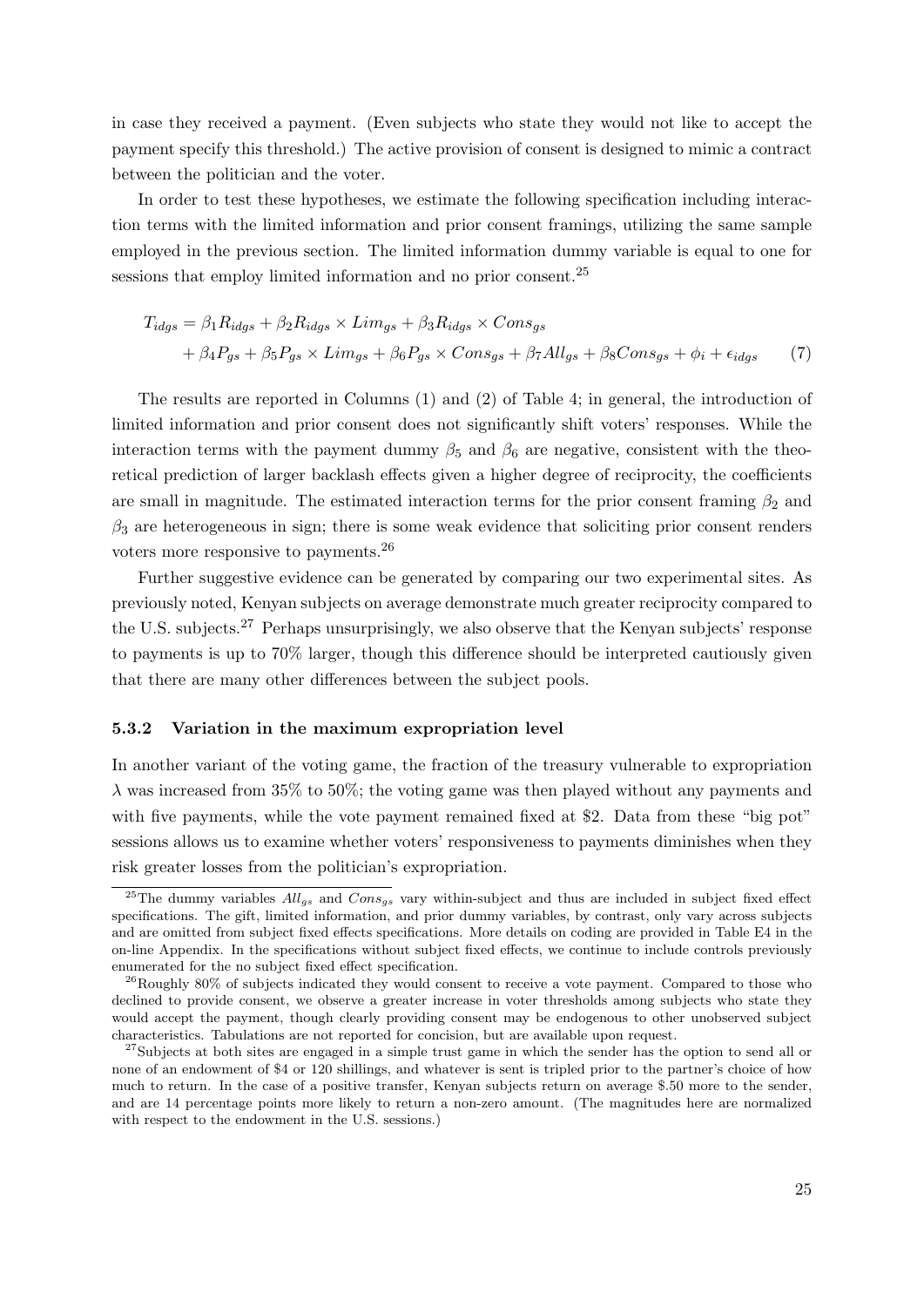We estimate the following specification, where  $Big_{ggs}$  is equal to one if the session includes a big pot vulnerable to expropriation.

$$
T_{idgs}^{frac} = \beta_1 P_{gs} + \beta_2 R_{igds} + \beta_3 All_{gs} + \beta_4 All_{gs} \times Big_{gs} + \phi_i + \epsilon_{idgs}
$$
\n(8)

Columns (3) and (4) of Table [4](#page-35-0) report the findings: the big pot dummy is positive and significant, while the interaction between big pot and payment is negative and significant.

Again, the previous evidence suggests that all three dimensions of social preferences are relevant for voters' choices, and accordingly subjects are not choosing the minimum sustainable threshold in equilibrium. Thus an increase in  $\lambda$  will shift voters' chosen thresholds only if the previously chosen thresholds are below the new minimum sustainable level. In this case, voters will increase their thresholds to the new minimum sustainable level. Mechanically, this increase will be larger for payment non-recipients, as they previously chose lower payment thresholds.

In fact, this is exactly the pattern we observe. There is a significant increase in voter thresholds, suggesting both thresholds chosen ex ante are below the new minimum sustainable threshold given the higher amount vulnerable to expropriation. However, the increase is significantly larger for payment non-recipients.

#### 5.4 Additional robustness checks

An alternative interpretation of the results is that the subjects' responses as voters simply reflect a reaction to the receipt of a payment that is directed at the experimenter, but externalized via decisions about re-electing the politician. For example, subjects who receive a payment may be gratified and feel more generous; subjects who do not receive a payment may be angry.[28](#page-26-0)

To test this hypothesis, we use the "unequal endowments" game. This game is equivalent to the simple voting game without payments; however, four voters have endowments of \$22, and one voter has an endowment of \$20, parallel to the endowments that are induced in the four-payment voting game. All subjects are informed of this distribution of endowments. The subjects are then engaged in the simple voting game without payments.

Our model of subject preferences suggests a very different response to this variation in endowments, relative to the response to a payment. Intuitively, since there is no payment, subjects with high and low endowments are not differentiated by any reciprocal response, and since they all pay the same tax (\$10), altruism would likewise not generate any differences in their reelection thresholds. Higher-endowment individuals would allow a higher threshold due to inequality aversion, but this difference is strictly smaller in magnitude than the difference generated by a payment.

To examine whether high endowment individuals respond in the same way as subjects who receive a transfer designated as a vote payment, we consider the full sample of games excluding big pot (session types A–D and F). The following specification is again estimated with and

<span id="page-26-0"></span><sup>&</sup>lt;sup>28</sup>We can rule out the hypothesis that subjects simply seek to reach a target level of earnings in the experimental session. In this case, we would see no change in behavior between the voting game without any payments, and the decisions subjects make in a voting game in which payments are distributed but they do not receive a payment.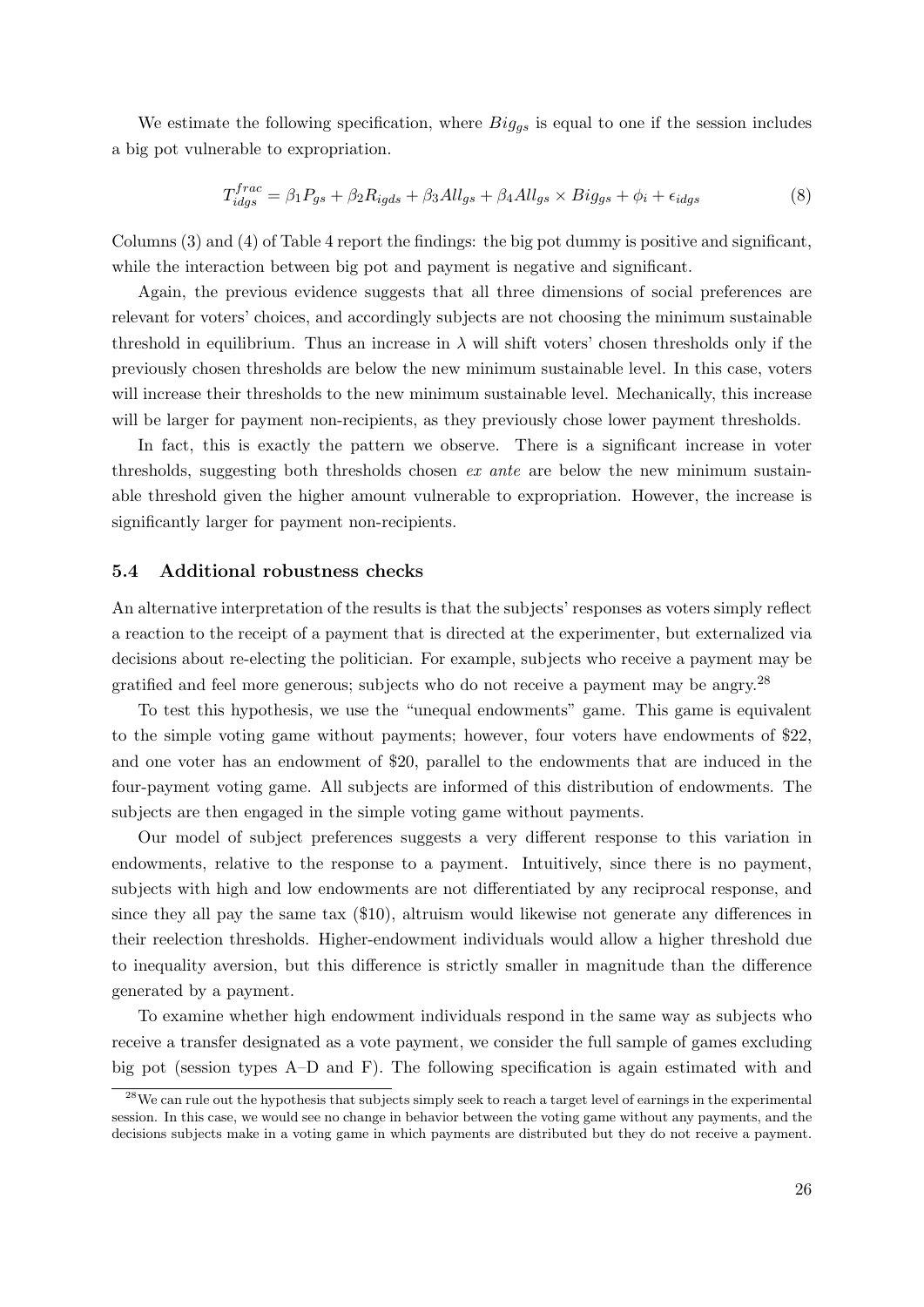without subject fixed effects.<sup>[29](#page-27-1)</sup>

$$
T_{idgs} = \beta_1 R_{idgs} + \beta_2 High_{idgs} + \beta_3 P_{gs} + \beta_4 Ineq_{gs} + \phi_i + \epsilon_{idgs}
$$
\n
$$
\tag{9}
$$

The dummy variable  $High_{idqs}$  is equal to one if a subject has a high endowment, and zero otherwise;  $Ineq<sub>gs</sub>$  is equal to one for the unequal endowment game rounds. Again, the theoretical predictions suggest that subjects who receive high endowments should set higher thresholds than subjects who receive low endowments, but the magnitude of this gap should be smaller than the gap between subjects who do and do not receive payments. Accordingly, we expect the coefficient  $\beta_2$  to be positive, but strictly smaller in magnitude than  $\beta_1$ .

The results are reported in Columns (5) and (6) of Table [4,](#page-35-0) and show a consistently positive coefficient  $\beta_1$  and a coefficient  $\beta_2$  that is also positive but much smaller in magnitude (and also, noisily estimated). The final rows of the table reports the p-values corresponding to the tests  $\beta_1 = \beta_2$  and  $\beta_1 + \beta_3 = \beta_2 + \beta_4$ : i.e., whether the effect of a payment is the same as the effect of a high endowment, and whether the net effect of a payment in a payment game is the same as the net effect of a high endowment in the unequal endowments game. In both specifications, we can reject both hypotheses at the 5 percent level, suggesting that the effect of receiving a payment is not the same as the effect of a high initial endowment. While the results should be interpreted cautiously given that the salience of an additional transfer (in the form of a payment) may be significantly greater than a higher endowment assigned at the initiation of the game session, this pattern is consistent with the hypothesis that voters are not simply responding to the payment by externalizing a general sense of gratitude at the experimenter.

# <span id="page-27-0"></span>6 Conclusion

Vote-buying is an important phenomenon in polities around the world. However, the prevalence of community-level saturation of vote payments has remained largely unexamined in the existing literature, despite the fact that this phenomenon poses an empirical puzzle.

In this paper, we develop a model designed to identify how social preferences on the part of voters may shape the response to broadly targeted vote payments, and test this model by evaluating subject behavior in a simple game of retrospective voting conducted with 816 subjects in the Harvard Decision Science Laboratory and the Busara Experimental Laboratory in Nairobi, Kenya. Our results suggest that voters are highly responsive to payments: those who receive payments are less willing to punish the politician, while those who do not receive payments are more willing to punish the politician, suggesting possible backlash at their exclusion. Both responses become larger in magnitude as the number of payments increases. At the same time, we observe greater expropriation by subjects as politicians when vote payments are introduced.

<span id="page-27-1"></span>The observed pattern is not consistent with a model of subjects who seek purely to maximize

<sup>&</sup>lt;sup>29</sup>The sample includes game round I (no payments) and any game round including four payments from session types A-F as specified in Table E1: A1-III, A2-II, B1-III, B2-II, C1-II, C2-II, D1-II, D2-II, F1-I, F2-I and F2-II. In the specifications without subject fixed effects, we include a Kenya dummy, a control variable for the order in which questions about the receipt of vote payments is posed, and comprehension index fixed effects.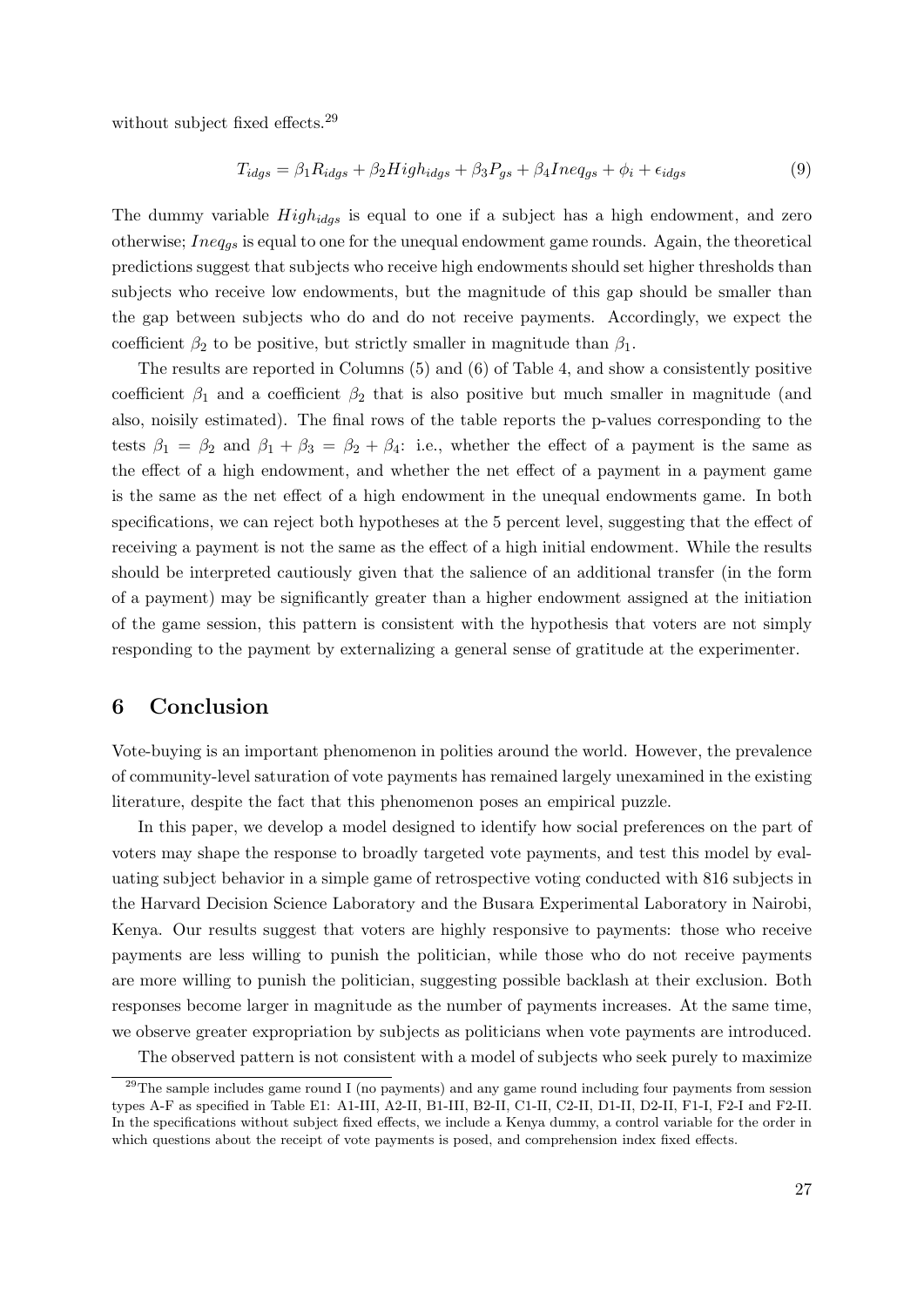their own earnings. Rather, it is consistent with the hypothesis that individuals are motivated by a diverse set of social preferences — altruism, inequality aversion, and reciprocity — all of which shape their response to vote payments. Importantly, these preferences also imply that a rent-seeking politician will favor community targeting over individual-level targeting in order to maximize his probability of reelection. In addition, our analysis suggests that vote-buying reduces voters' willingness to punish politicians for rent-seeking, absent any selection channel. Accordingly, vote-buying could have important implications for governance even if it has no impact on the identity of the winning candidate.

Our results also link to a broader observation in the literature that there is a positive correlation between social capital and elite capture of the policy-making process in developing countries [\(Acemoglu et al., 2014;](#page-29-7) [Anderson et al., 2015\)](#page-29-3). One channel for this correlation could be that strong social capital renders clientelistic mechanisms such as vote-buying more effective, even when vote payments are relatively anonymous and unenforceable. This implies that enhancing other, non-electoral methods of political accountability may be particularly important in the developing world.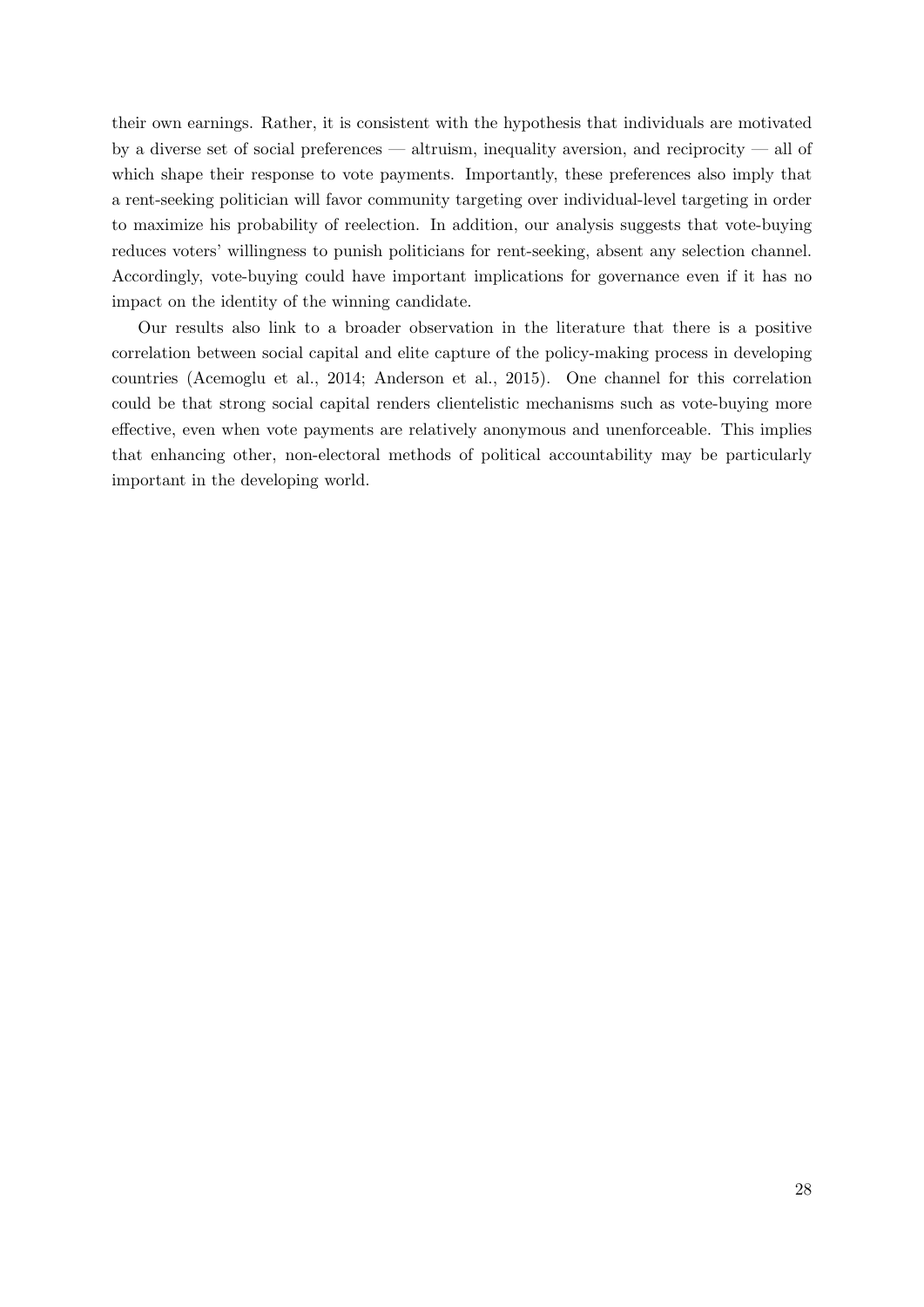## References

- <span id="page-29-5"></span>Abbink, Klaus, Bernd Irlenbusch, and Elke Renner, "An experimental bribery game," Journal of Law, Economics, and Organization, 2002, 18 (2), 428–454.
- <span id="page-29-7"></span>Acemoglu, Daron, Tristan Reed, and James A. Robinson, "Chiefs: Economic development and elite control of civil society in Sierra Leone," Journal of Political Economy, 2014, 122 (2), 319–368.
- <span id="page-29-3"></span>Anderson, Siwan, Patrick Francois, and Ashok Kotwal, "Clientelism in Indian villages," American Economic Review, 2015, 105 (6), 1780–1816.
- <span id="page-29-11"></span>Andreoni, James and John Miller, "Giving according to GARP: An experimental test of the consistency of preferences for altruism," Econometrica, 2002, 70 (2), 737-753.
- <span id="page-29-6"></span>Baland, Jean-Marie and James Robinson, "Land and power: Theory and evidence from Chile," American Economic Review, 2008, 98 (5), 1737–1765.
- <span id="page-29-0"></span>Banerjee, Abhijit, Selvan Kumar, Rohini Pande, and Felix Su, "Do informed voters make better choices? Experimental evidence from urban India," 2011. Working paper.
- <span id="page-29-4"></span>Bo, Ernesto Dal, "Bribing Voters," American Journal of Political Science, 2007, 51 (4), 789–803.
- <span id="page-29-12"></span>Bolton, Gary and Axel Ockenfels, "ERC: A theory of equity, reciprocity, and competition," American Economic Review, 2000, 90 (1), 166–193.
- <span id="page-29-13"></span>Brandts, Jordi and Gary Charness, "The strategy versus the direct-response method: a first survey of experimental comparisons," Experimental Economics, 2011, 14, 375–398.
- <span id="page-29-1"></span>Breeding, Mary, "Micropolitics and vote banks," Economic and Political Weekly, 2011, 46  $(1), 71-77.$
- <span id="page-29-10"></span>Burgess, Robin, Remi Jedwab, Edward Miguel, Ameet Morjaria, and Gerard Padró i Miquel, "The value of democracy: Evidence from road building in Kenya," American Economic Review, 2015, 105 (6), 1817–1851.
- <span id="page-29-8"></span>Cardenas, Juan-Camilo, "Real worth and experimental cooperation: experiments in the field lab," Journal of Development Economics, 2003, 70, 263–289.
- <span id="page-29-2"></span>and Jeffrey Carpenter, "Behavioral development economics: Lessons from field labs in the developing world," Journal of Development Studies, 2008, 44 (3), 331–338.
- <span id="page-29-9"></span>Carter, Michael and Marco Castillo, "Trustworthiness and social capital in South Africa: Analysis of actual living standards experiments and artefactual field experiments," 2009. University of Wisconsin Working Paper.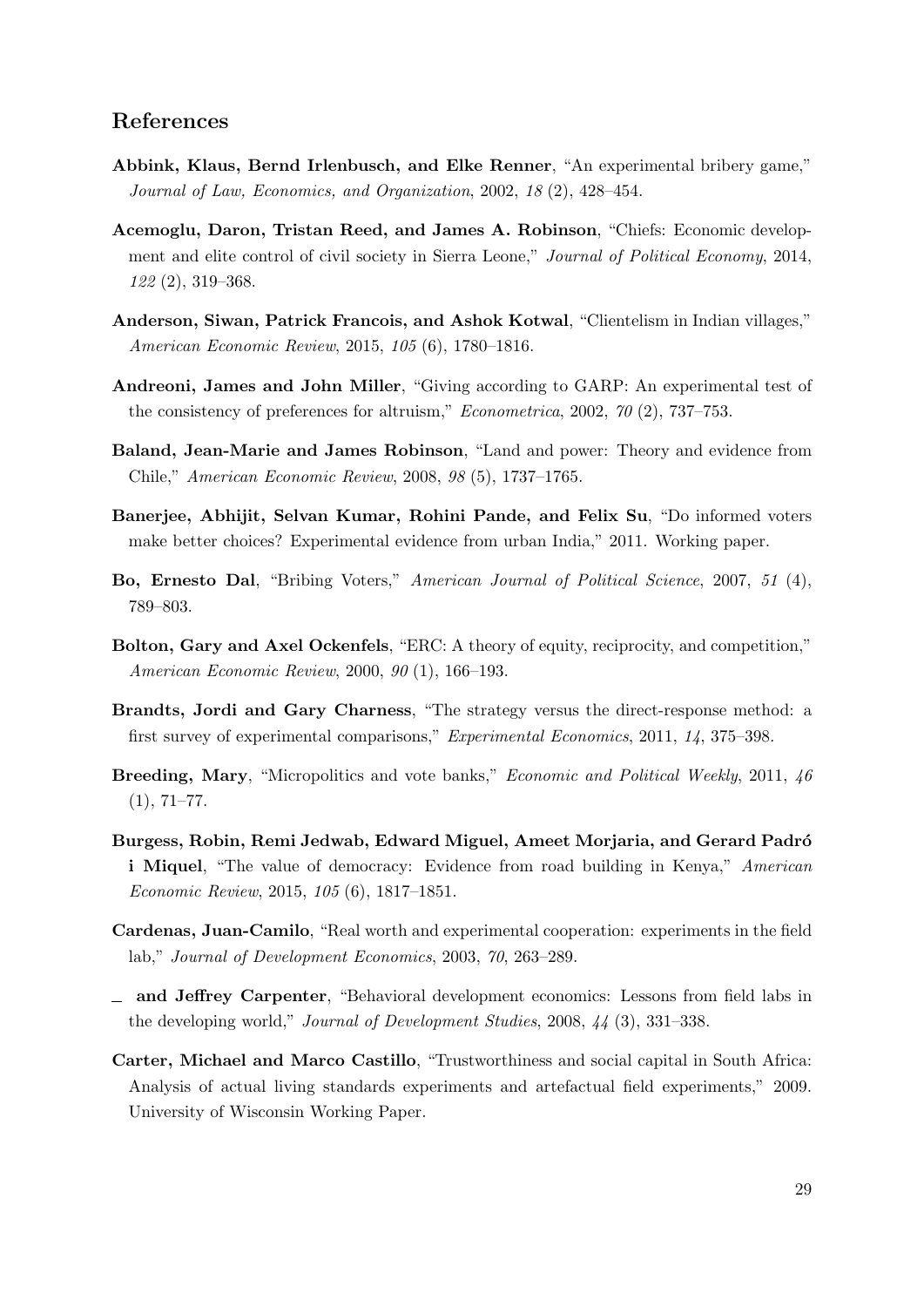- <span id="page-30-1"></span>Charness, Gary and Ernan Haruvy, "Altruism, equity, and reciprocity in a gift-exchange experiment: an encompassing approach," Games and Economic Behavior, 2002, 40 (2), 203– 231.
- <span id="page-30-10"></span>Croke, Kevin, "Tools of single party hegemony in Tanzania: evidence from surveys and survey experiments," Democratization, 2017, 24 (2), 189–208.
- <span id="page-30-4"></span>Cruz, Cesi, Philip Keefer, and Julien Labonne, "Incumbent advantage, voter information and vote buying," 2015. Mimeo.
- <span id="page-30-5"></span>Dekel, Eddie, Matthew O. Jackson, and Asher Wolinsky, "Vote buying: General elections," Journal of Political Economy, 2008, 116 (2), 351–380.
- <span id="page-30-2"></span>DellaVigna, Stefano, "Psychology and economics: Evidence from the field," Journal of Economic Literature, 2009, 47 (2), 315–372.
- <span id="page-30-12"></span>Dufwenberg, Martin and Georg Kirchsteiger, "A theory of sequential reciprocity," Games and Economic Behavior, 2004, 47 (2), 268–298.
- <span id="page-30-13"></span>Fehr, Ernest and Klaus M. Schmidt, "A theory of fairness, competition, and cooperation," The Quarterly Journal of Economics, 1999, 114 (3), 817–868.
- <span id="page-30-9"></span> $\Box$  and Klaus Schmidt, "The economics of fairness, reciprocity and altruism - experimental evidence and new theories," in Serge-Christophe Kolm and Jean Mercier Ythier, eds., Handbook of the Economics of Giving, Altruism and Reciprocity, Netherlands: Elsevier, 2007, pp. 615–691.
- <span id="page-30-0"></span>Finan, Federico and Laura Schechter, "Vote-buying and reciprocity," Econometrica, 2012, 80 (2), 863–881.
- <span id="page-30-11"></span>Fujiwara, Thomas and Leonard Wantchekon, "Can informed public deliberation overcome clientelism? Experimental evidence from Benin," American Economic Journal: Applied Economics, 2013, 5 (4), 241–255.
- <span id="page-30-7"></span>Greig, Fiona and Iris Bohnet, "Is there reciprocity in a reciprocal-exchange economy? Evidence of gendered norms from a slum in Nairobi, Kenya," Economic Inquiry, 2008, 46 (1), 77–83.
- <span id="page-30-6"></span>Groseclose, Timothy and James Snyder, "Buying super-majorities," American Political Science Review, 1996, 90, 303–15.
- <span id="page-30-8"></span>Henrich, Joseph, Robert Boyd, Samuel Bowles, Colin Camerer, Ernst Fehr, Herbert Gintis, and Richard McElreath, "In search of homo economicus: Behavioral experiments in 15 small-scale societies," American Economic Review, 2001, 91 (2), 73–78.
- <span id="page-30-3"></span>Hicken, Allen, Stephen Leider, Nico Ravanilla, and Dean Yang, "Temptation in voteselling: Evidence from a field experiment in the Philippines," 2014. CESifo Working Paper, No. 4828.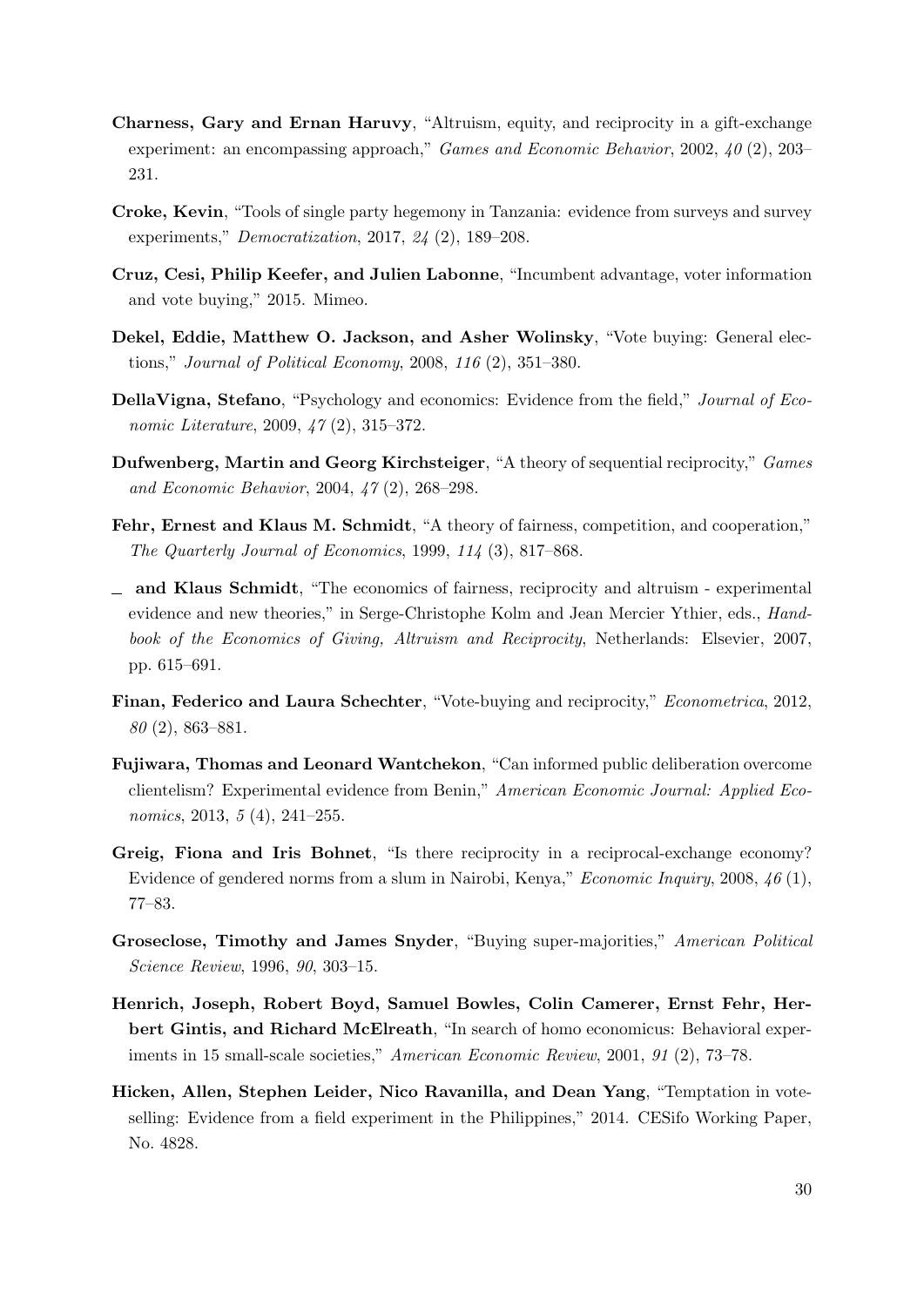- <span id="page-31-2"></span>Keefer, Philip and Razvan Vlaicu, "Democracy, credibility, and clientelism," The Journal of Law, Economics, and Organization, 2008, 24 (2), 371406.
- <span id="page-31-7"></span>Kitschelt, Herbert, "Linkages between citizens and politicians in democratic polities," Comparative Political Studies, 2000, 33, 845–879.
- <span id="page-31-5"></span>Kramon, Eric, "Why do politicians buy votes when the ballot is secret? Theory and experimental evidence from Kenya," 2011. Working paper.
- <span id="page-31-10"></span>Malmendier, Ulrike and Klaus Schmidt, "You owe me," 2011.
- <span id="page-31-0"></span>Nichter, Simeon, "Vote buying or turnout buying? Machine politics and the secret ballot," American Political Science Review, 2008, 102 (1), 19–31.
- <span id="page-31-11"></span>Pan, Xiaofei Sophia and Erte Xiao, "It's not just the thought that counts: An experimental study on the hidden cost of giving," 2014.
- <span id="page-31-13"></span>Rabin, Matthew, "Incorporating fairness into game theory and economics," American Economic Review, 1993, 83, 1281–1302.
- <span id="page-31-3"></span>Robinson, James and Thierry Verdier, "The political economy of clientelism," Scandinavian Journal of Economics, 2013, 115 (2), 260–291.
- <span id="page-31-6"></span>Schnellenbach, Jan and Christian Schubert, "Behavioral political economy: A survey," European Journal of Political Economy, 2015, 40, 395417.
- <span id="page-31-9"></span>Snyder, James, "On buying legislatures," Economics and Politics, 1991, 3, 93–109.
- <span id="page-31-1"></span>Stokes, Susan, "Perverse accountability: A formal model of machine politics with evidence from Argentina," American Political Science Review, 2005, 99 (3), 315–325.
- <span id="page-31-8"></span> $\Box$ , "Is vote-buying undemocratic?," in Frederic Charles Schaffer, ed., *Elections for sale: The* causes and consequences of vote-buying, Boulder: Lynne Riener Publishers, 2007.
- <span id="page-31-12"></span>Strassmair, Christina, "Can intentions spoil the kindness of a gift? - An experimental study," 2009. University of Munich Discussion Paper.
- <span id="page-31-4"></span>Vicente, Pedro, "Is vote buying effective? Evidence from a field experiment in West Africa," Economic Journal, 2014, 124 (574), F356F387.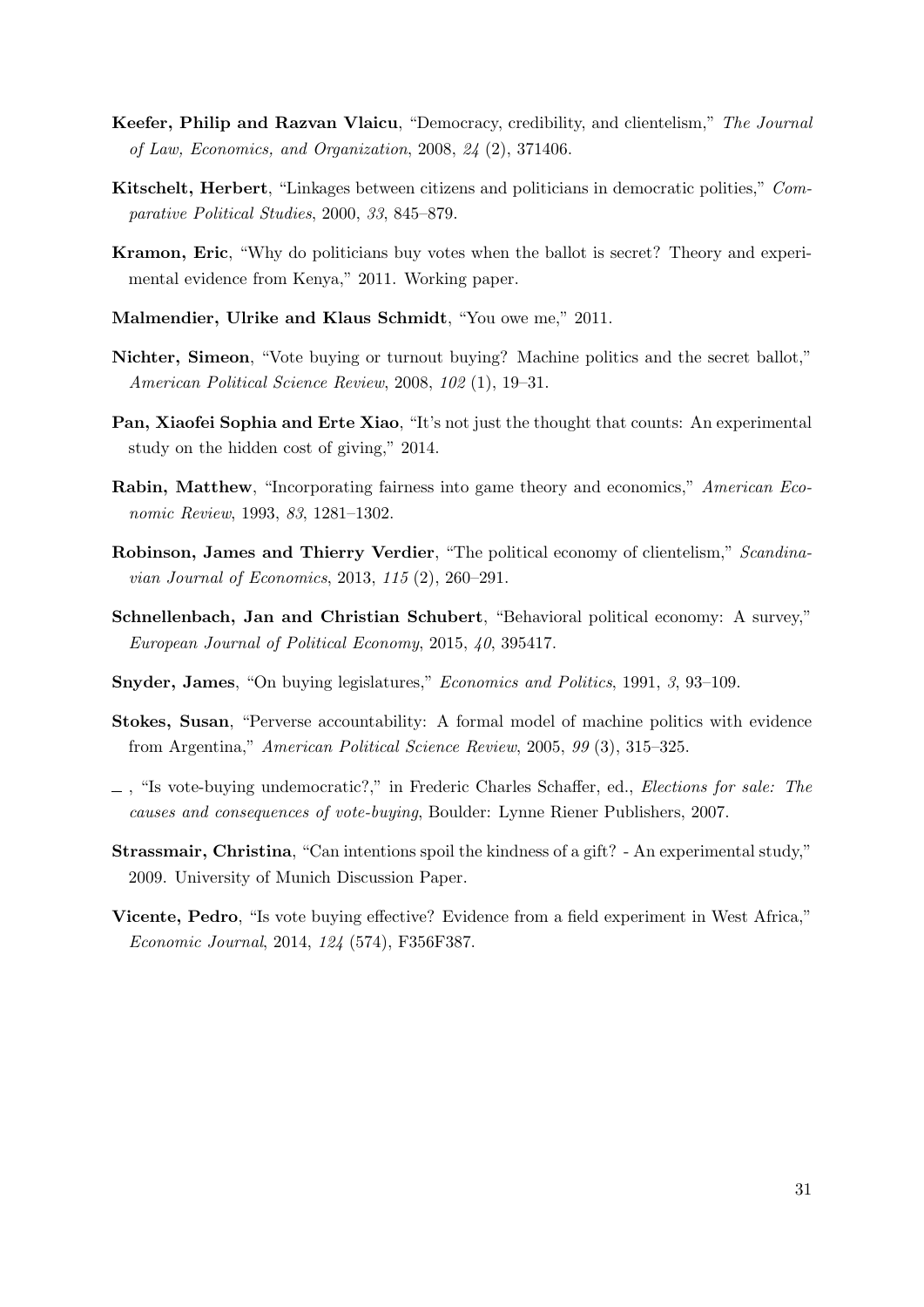# <span id="page-32-0"></span>7 Figures and Tables

|                                                      | U.S. mean | Kenya mean                              | U.S. obs. | Kenya obs. |
|------------------------------------------------------|-----------|-----------------------------------------|-----------|------------|
|                                                      |           | Panel A: Subject choices in voting game |           |            |
| Voter threshold                                      | 7.70      | 6.59                                    | 1794      | 886        |
| Dummy for threshold at zero                          | .11       | .16                                     | 1794      | 886        |
| Politician expropriation                             | 8.39      | 7.21                                    | 1236      | 610        |
| Dummy for zero expropriation                         | .09       | .26                                     | 1236      | 610        |
| Dummy for full expropriation                         | .20       | .22                                     | 1236      | 610        |
| Panel B: Experimental measures of social preferences |           |                                         |           |            |
| Dummy for sending in the dictator game               | .66       | .81                                     | 372       | 281        |
| Dummy for sending in trust game.                     | .83       | .64                                     | 372       | 281        |
| Dummy for returning in trust game.                   | .42       | .58                                     | 372       | 281        |
| Threshold in ultimatum game                          | 2.91      | 5.72                                    | 150       | 118        |
| Reciprocity                                          | .06       |                                         | 222       |            |

#### Table 1: Summary statistics

Notes: Each panel reports means of the specified characteristics by experimental site. The data reported for Kenyan subjects is restricted to subjects who exhibit monotonic behavior and are thus included in the primary sample. Panel A reports summary statistics for subjects' choices as voters and politicians, including the reelection threshold as a voter, a dummy for the threshold at zero, the amount expropriated as a politician, and dummy variables for expropriating the minimum or maximum amount. This data is reported at the level of the subject-game round-game decision.

Panel B reports summary statistics for subjects' social preferences; this sample includes all subjects other than those included in session type F (unequal endowments). The measures reported include a dummy variable for sending a positive amount in the dictator game, a dummy variable for sending a positive amount in the trust game, a dummy variable for whether the subject returned any funds in the trust game, a reciprocity index, and the threshold in the ultimatum game; the reciprocity index can be calculated only for U.S. subjects in 2014 and 2015, and the ultimatum game threshold is available only for subjects in 2014. The reciprocity index is defined as  $Perc_i^{high} - Perc_i^{low}$ , censored at zero. All variables are normalized with respect to the dollar scales employed in the U.S.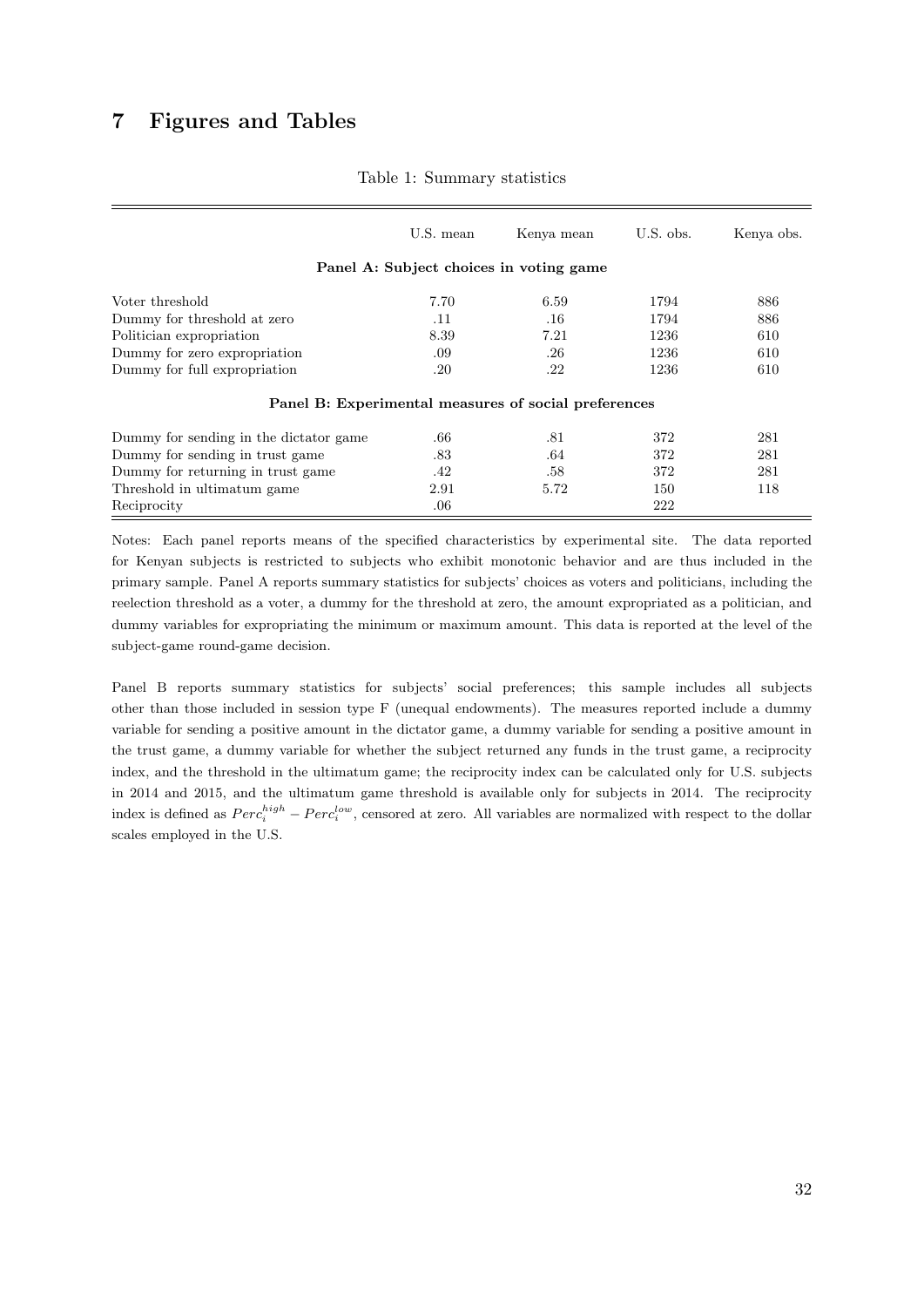Table 2: Voter behavior

<span id="page-33-0"></span>

|                           | Voter reelection threshold |                         |                         |                         |                        |                         |
|---------------------------|----------------------------|-------------------------|-------------------------|-------------------------|------------------------|-------------------------|
|                           | (1)                        | (2)                     | (3)                     | (4)                     | (5)                    | (6)                     |
| Recipient                 | .963<br>$(.138)$ ***       | .964<br>$(.135)$ ***    |                         |                         | .920<br>$(.185)$ ***   | .922<br>$(.179)$ ***    |
| Recipient x one payment   |                            |                         | .278<br>(.205)          | .278<br>(.205)          |                        |                         |
| Recipient x four payments |                            |                         | 1.116<br>$(.163)***$    | 1.116<br>$(.163)$ ***   |                        |                         |
| Recipient x gift          |                            |                         |                         |                         | .123<br>(.271)         | .121<br>(.269)          |
| Payment                   | $-.703$<br>$(.196)$ ***    | $-.670$<br>$(.188)$ *** |                         |                         | $-.702$<br>$(.279)$ ** | $-.687$<br>$(.255)$ *** |
| One payment               |                            |                         | $-.595$<br>$(.313)^*$   | $-.597$<br>$(.253)$ **  |                        |                         |
| Four payments             |                            |                         | $-.752$<br>$(.189)$ *** | $-.733$<br>$(.188)$ *** |                        |                         |
| All payments              |                            |                         | .593<br>$(.301)$ **     | .729<br>$(.224)$ ***    |                        |                         |
| Payment x gift            |                            |                         |                         |                         | $-.003$<br>(.393)      | .057<br>(.367)          |
| $\beta_1+\beta_2$         | .260<br>(.173)             | .294<br>$(.170)^*$      |                         |                         |                        |                         |
| $\beta_1 + \beta_3$       |                            |                         | $-.318$<br>(.270)       | $-.319$<br>(.224)       |                        |                         |
| $\beta_2+\beta_4$         |                            |                         | .364<br>$(.195)^*$      | .383<br>$(.191)$ **     |                        |                         |
| Sample                    |                            |                         |                         | Session types A-D       |                        |                         |
| Mean dep. var.            | 7.07                       | 7.07                    | 7.07                    | 7.07                    | 7.07                   | 7.07                    |
| Fixed effects             |                            | Subject                 |                         | Subject                 |                        | Subject                 |
| Obs.                      | 2136                       | 2136                    | 2136                    | 2136                    | 2136                   | $\boldsymbol{2136}$     |

Notes: The dependent variable is the maximum threshold of expropriation at which the subject will vote to reelect the politician. The independent variables are a dummy variable for receiving a payment and receiving a payment in a game with one or four payments; the dummy variables for the game including payments or including one or four payments; a dummy for the game including payments for all subjects; and the recipient and payment dummies interacted with a dummy for the gift framing.  $\beta_1 + \beta_2$  reports the sum of the coefficients on recipient and payment.  $\beta_1 + \beta_3$  and  $\beta_2 + \beta_4$  report the sum of the recipient and payment dummies interacted with the one payment and four payment dummies, respectively.

Fixed effects are as specified in the table; specifications without subject fixed effects include a Kenya dummy, a dummy for ordering of the payment questions, and comprehension index fixed effects. All specifications include standard errors clustered at the experimental session level. Asterisks indicate significance at the ten, five, and one percent level.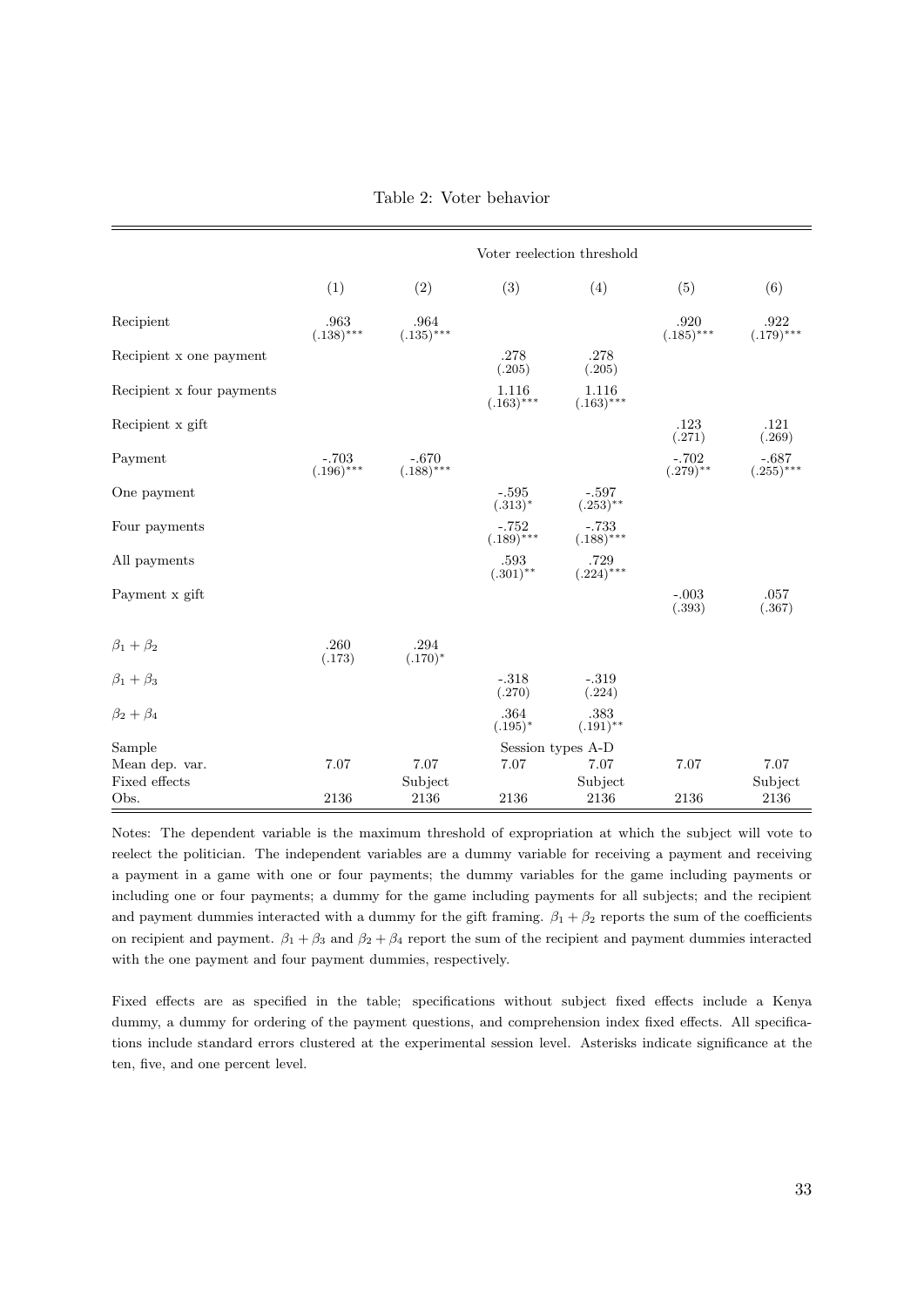<span id="page-34-0"></span>

|                | Politician expropriation |                     |                     |                     |                |                |  |
|----------------|--------------------------|---------------------|---------------------|---------------------|----------------|----------------|--|
|                | (1)                      | (2)                 | (3)                 | (4)                 | (5)            | (6)            |  |
| Payment        | .499<br>$(.211)$ **      | .553<br>$(.202)***$ |                     |                     | .432<br>(.285) | .427<br>(.277) |  |
| One payment    |                          |                     | .482<br>(.357)      | .478<br>$(.212)$ ** |                |                |  |
| Four payments  |                          |                     | .492<br>$(.242)$ ** | .523<br>$(.239)$ ** |                |                |  |
| All payments   |                          |                     | .561<br>(.364)      | .806<br>$(.256)***$ |                |                |  |
| Payment x gift |                          |                     |                     |                     | .205<br>(.442) | .381<br>(.356) |  |
| Sample         |                          |                     | Session types A-D   |                     |                |                |  |
| Mean dep. var. | 7.82                     | 7.82                | 7.82                | 7.82                | 7.82           | 7.82           |  |
| Fixed effects  |                          | Subject             |                     | Subject             |                | Subject        |  |
| Obs.           | 1404                     | 1404                | 1404                | 1404                | 1404           | 1404           |  |

## Table 3: Politician behavior

Notes: The dependent variable is the politician's level of expropriation. The independent variables are dummy variables for the game including payments, and for the game including one or four payments; a dummy for the game including payments for all subjects; and the payment dummy interacted with a dummy for the gift framing. Fixed effects are as specified in the table; specifications without subject fixed effects include a Kenya dummy, a dummy for ordering of the payment questions, and comprehension index fixed effects. All specifications include standard errors clustered at the experimental session level. Asterisks indicate significance at the ten, five, and one percent level.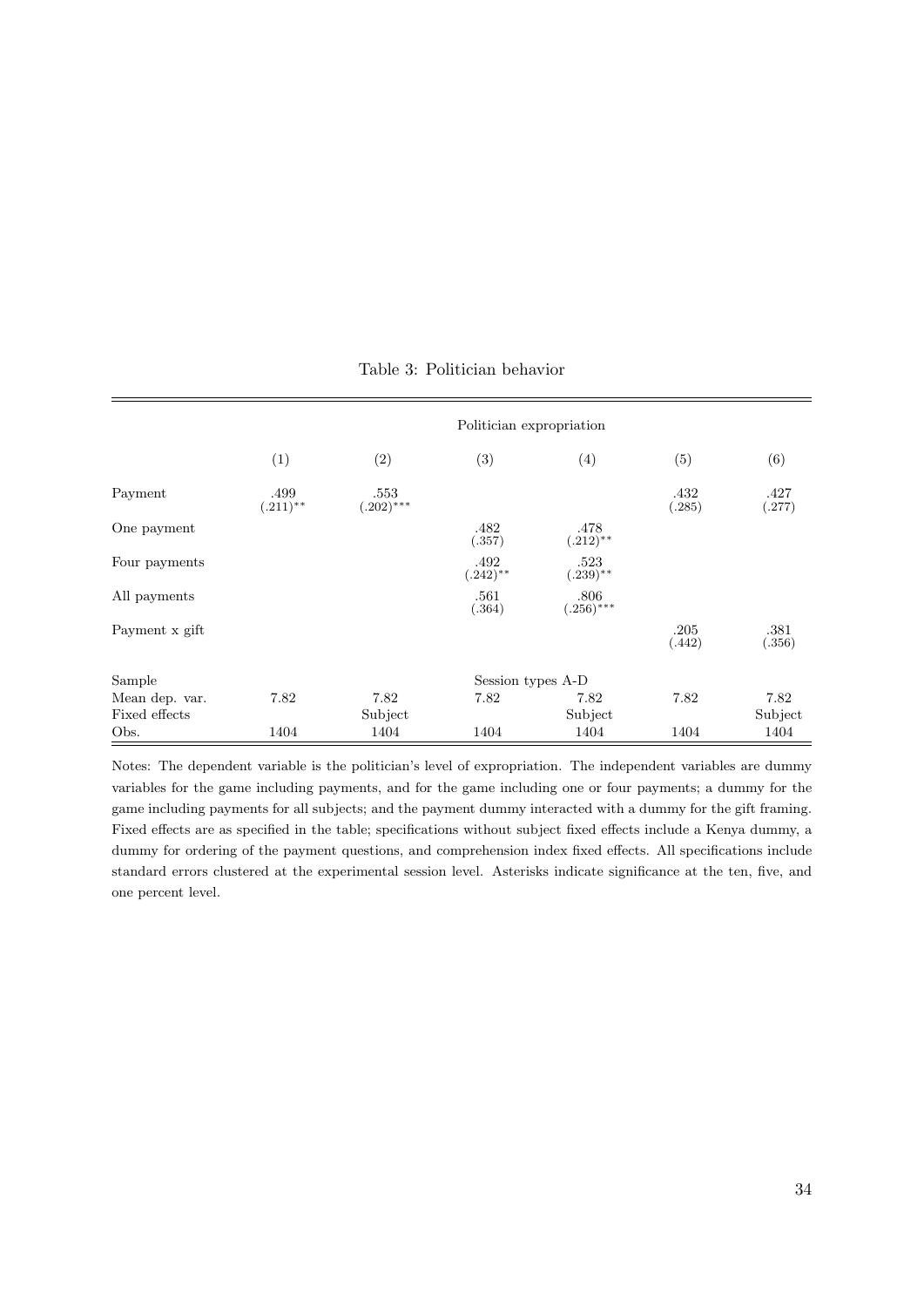<span id="page-35-0"></span>

|                                   | Voter threshold        |                        |                         |                         |                         |                        |
|-----------------------------------|------------------------|------------------------|-------------------------|-------------------------|-------------------------|------------------------|
|                                   | (1)                    | (2)                    | (3)                     | (4)                     | (5)                     | (6)                    |
| Recipient                         | .956<br>$(.158)$ ***   | .956<br>$(.158)$ ***   | .910<br>$(.139)$ ***    | .910<br>$(.139)$ ***    | .989<br>$(.142)$ ***    | .960<br>$(.133)***$    |
| Recipient x secret                | $-.536$<br>(.493)      | $-.536$<br>(.493)      |                         |                         |                         |                        |
| Recipient x consent               | .271<br>(.256)         | .271<br>(.256)         |                         |                         |                         |                        |
| Payment                           | $-.597$<br>$(.246)$ ** | $-.570$<br>$(.242)$ ** | $-.704$<br>$(.197)$ *** | $-.679$<br>$(.189)$ *** | $-.717$<br>$(.201)$ *** | $-.676$<br>$(.183)***$ |
| Payment x secret                  | $-.050$<br>(.464)      | $-.209$<br>(.446)      |                         |                         |                         |                        |
| Payment x consent                 | $-.314$<br>(.521)      | $-.341$<br>(.519)      |                         |                         |                         |                        |
| All payment                       | .774<br>(.557)         | .208<br>(.425)         | .498<br>(.328)          | .466<br>$(.208)$ **     |                         |                        |
| Big pot int.                      |                        |                        | $-.472$<br>(.426)       | $-.465$<br>(.368)       |                         |                        |
| Big pot                           |                        |                        | 2.978<br>$(.790)$ ***   | 12.946<br>$(.190)$ ***  |                         |                        |
| High endowment                    |                        |                        |                         |                         | .216<br>(.162)          | .216<br>(.162)         |
| Unequal endowment                 |                        |                        |                         |                         | 1.316<br>$(.531)$ **    | .877<br>$(.364)$ **    |
| $\beta_1+\beta_2+\beta_3+\beta_4$ |                        |                        | $-.018$<br>(.027)       | $-.020$<br>(.022)       |                         |                        |
| Sample                            |                        |                        |                         |                         |                         |                        |
| Mean dep. var.                    | 7.07                   | 7.07                   | 7.07                    | 7.07                    |                         |                        |
| Fixed effects<br>Obs.             | 2136                   | Subject<br>2136        | 2326                    | Subject<br>2326         | 2466                    | Subject<br>2466        |

Table 4: Comparative statics

Notes: The dependent variable is the maximum threshold of expropriation at which the subject will vote to reelect the politician. In Columns (1) and (2), the independent variables are a dummy variable for receiving a payment and its interactions with dummy variables for the secret payment framing and the prior consent framing, as well as a dummy variable for the game including payments, also interacted with the secret and prior consent framing. In Columns (3) and (4), the independent variables include the recipient and payment dummies, a dummy for the game including payments for all subjects, a dummy for the big pot game, and the interaction between the two. In Columns (5) and (6), the independent variables include the recipient and payment dummies, and the dummy variables for the unequal endowments framing and for an individual receiving a high endowment.  $\beta_1 + \beta_2 + \beta_3 + \beta_4$  reports the sum of the recipient and payment dummies, along with the all payment dummy and the interaction with big pot.

Fixed effects are as specified in the table; specifications without subject fixed effects include a Kenya dummy, a dummy for ordering of the payment questions, and comprehension index fixed effects. All specifications include standard errors clustered at the experimental session level. Asterisks indicate significance at the ten, five, and one percent level.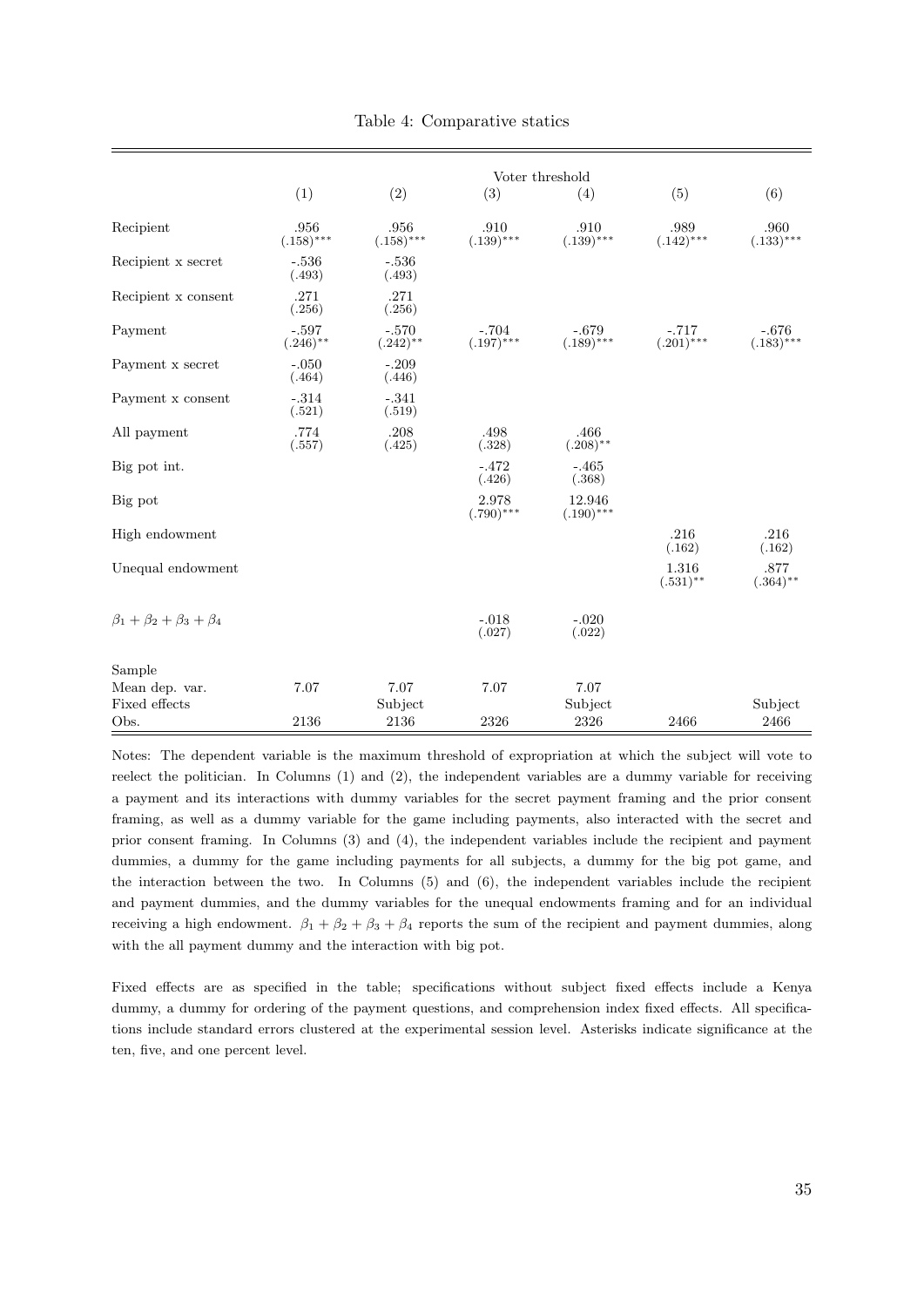# A Appendix - Proofs

#### <span id="page-36-0"></span>A.1 Characterization of pure strategy Nash equilibria

There are multiple pure strategy Nash equilibria in the voting game described in the main text. For any expropriation level  $\lambda_p \cdot T \geq \lambda^* \cdot T$ , where  $\lambda^* \cdot T = \lambda \cdot T - (0.5 \cdot y + \epsilon)$ , there exists an equilibrium in which the politician expropriates  $\lambda_p \cdot T$  and voters set the reelection threshold at  $\lambda_v = \lambda_p$ . For any expropriation level  $\lambda_p \cdot T \leq \lambda^* \cdot T$ , the politician's expected payoff from playing the strategy  $\lambda \cdot T$  is  $0.5 \cdot y + \lambda_p \cdot T + \epsilon$ . If he deviates to the maximum expropriation  $\lambda \cdot T$ , he obtains payoff  $0.5 \cdot y + \lambda \cdot T$ . Such a deviation would therefore be profitable. For any  $\lambda_p \cdot T > \lambda^* \cdot T$ , a deviation would yield a payoff of at most  $\lambda^* \cdot T$ . Accordingly, there is no profitable deviation for the politician. Similarly, each voter would receive zero benefit from altering his reelection threshold conditional on all other voters utilizing the threshold  $\lambda_p$ .

Notice that, with pure self-interest, the presence of vote payments does not affect the set of pure strategy Nash equilibria, since  $\lambda^*$  is independent of n.

## <span id="page-36-1"></span>A.2 Proof of Prediction [1](#page-10-1)

If the politician chooses to expropriate  $\lambda_p \cdot T$ , his utility can be described as follows, assuming each voter has the same income y.

$$
U_p = 0.5y + \lambda_p \tau Y + (1 - \rho)(0.5y + \epsilon)
$$
\n(10)

Thus regardless of the value of  $\rho$ , the expropriation level that maximizes the politician's utility is  $\lambda^* = \lambda$ .

We would like to derive the value  $\lambda^*$  above which a PSNE exists such that the politician expropriates  $\lambda_p \cdot T$  and the voters set threshold  $\lambda_p \tau Y$ . This value  $\lambda^*$  is given by the solution to the following equation.

$$
0.5y + \lambda \tau y = y + \epsilon + \lambda_p \tau y \tag{11}
$$

For any total expropriation level  $\lambda_p \cdot T \leq \lambda T - (0.5y + \epsilon)$ , the politician's expected payoff from playing the strategy  $\lambda_p$  is  $y + \lambda_p \cdot T + \epsilon$ . If he deviates to the maximum expropriation level  $\lambda \cdot T$ , he obtains payoff  $0.5y + \lambda T$ . For any  $\lambda_p \cdot T > \lambda T - (0.5y + \epsilon)$ , a deviation would yield a payoff of at most  $\lambda T - (0.5y + \epsilon)$ , and thus there is no profitable deviation for the politician. Similarly, each voter would receive zero benefit from altering his reelection threshold conditional on all other voters utilizing the threshold  $\lambda_v = \lambda_p$ .

The introduction of vote payments does not shift the above thresholds, as the effect of payments enters additively in the politician's utility function.

### <span id="page-36-2"></span>A.3 Proof of Prediction [2](#page-11-2)

(Part 1: Voter's choice of expropriation threshold) Given no payments, the voter's utility is maximized when the threshold for expropriation is set at the minimum level  $\lambda_v = \lambda^*$ . Consider voter i and denote by  $n_i$  the number of payments received by voters other than voter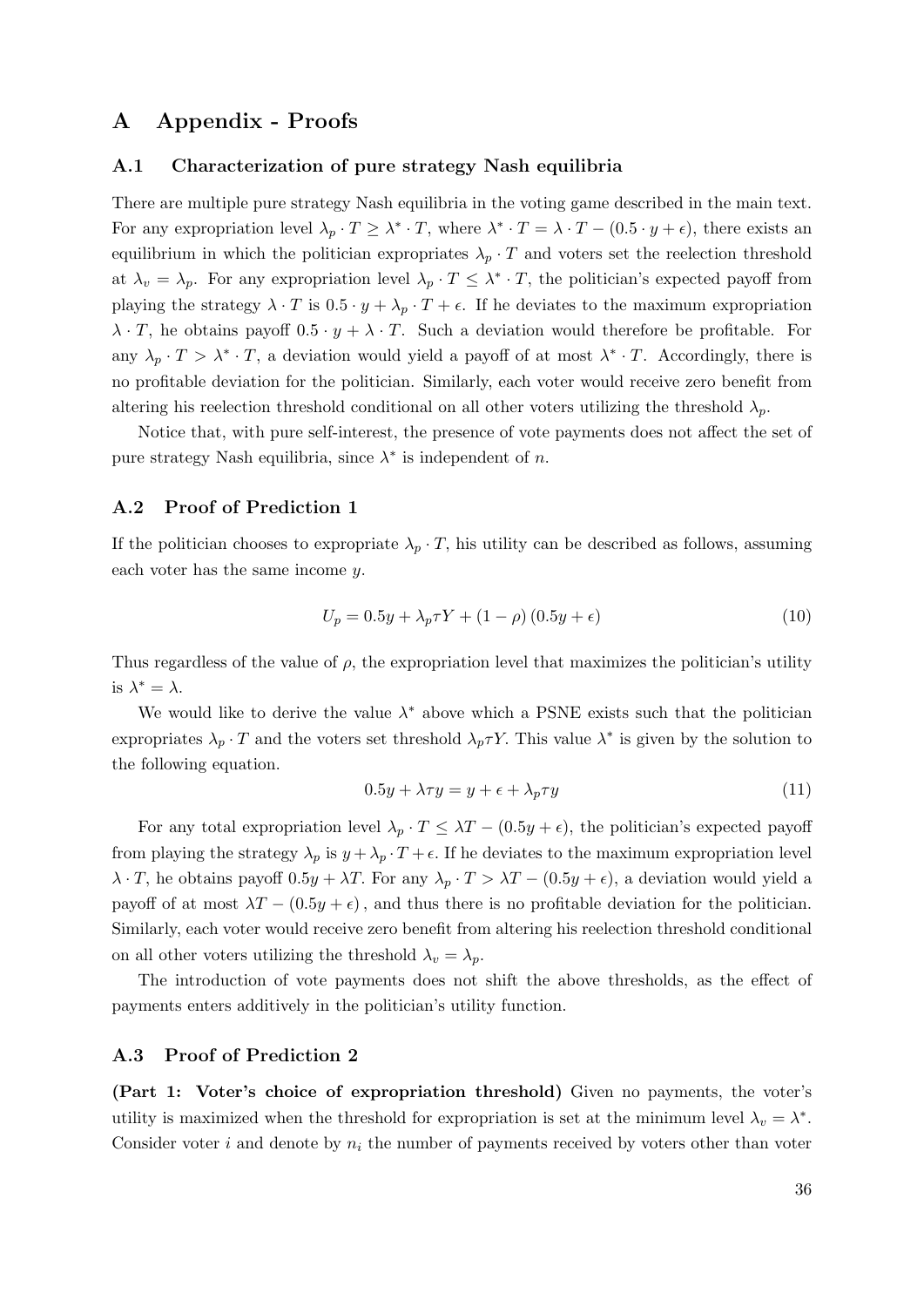i. If n is the total number of payments, then  $n_i = n$  if voter i did not receive a payment  $(p_i = 0)$ , and  $n_i = n - 1$  if voter i received a payment  $(p_i = p)$ . The welfare maximizing equilibrium for voter *i* is the one in which he chooses threshold  $\lambda_v$  such that

$$
\lambda_{i} = \arg \max_{\lambda_{i} \in [\lambda^{*}, \lambda]} E_{i} + \gamma f \left( \tau N y \left( \lambda_{i} - \lambda^{e} \right) \left( p_{i} - \frac{n}{N} p \right) \right)
$$
(12)

This yields

$$
\lambda_{i} = \arg \max_{\lambda_{v} \in [\lambda_{p}, \lambda]} y - \lambda_{i} \tau y + p_{i} + \gamma f \left( \tau y \left( \lambda_{i} - \lambda^{e} \right) \left( N p_{i} - n p \right) \right) \tag{13}
$$

This expression can be further simplified to the following.

$$
\lambda_{i} = \begin{cases}\n\lambda^{*} & \text{if } \gamma \left( Np_{i} - np \right) \cdot f' \left( \tau y \left( \lambda^{*} - \lambda^{e} \right) \left( Np_{i} - np \right) \right) \le 1 \\
\lambda_{i}^{*} & \text{otherwise}\n\end{cases} \tag{14}
$$

where  $\lambda_i^* \in (\lambda^*, \lambda]$  is defined implicitly by

$$
1 = \gamma (Np_i - np) f' (\tau y (\lambda_i^* - \lambda^e) (Np_i - np)) \tag{15}
$$

If  $p_i = 0$ , then

$$
\gamma\left(-np\right)f'\left(\tau y\left(\lambda_i-\lambda^e\right)\left(-np\right)\right) \quad < \quad 0\tag{16}
$$

$$
\lambda_i(p_i = 0) = \lambda^* \tag{17}
$$

If  $p_i = p$  and

$$
\gamma (Np - np) f' (\tau y (\lambda_i - \lambda^e) (Np - np)) < 1 \tag{18}
$$

then also

$$
\lambda_i(p_i = p) = \lambda^* \tag{19}
$$

Otherwise,

$$
\gamma (Np - np) f' (\tau y (\lambda_i - \lambda^e) (Np - np)) > 1
$$
\n(20)

and

$$
\lambda_i(p_i = p) = \lambda_i^* > \lambda^* \tag{21}
$$

(Part 2: Effect of increase in number of payments) For the voter who does not receive a payment,

$$
\lambda_i = \lambda^* = \lambda - \frac{0.5y + \epsilon}{\tau y} \tag{22}
$$

Accordingly, increasing *n* has no effect on  $\lambda_i$ .

For the voter who receives a payment, consider the case in which there is an interior solution,  $\lambda_i = \lambda_i^*$ . (If a corner solution holds, then the marginal change in n has no effect.) Then,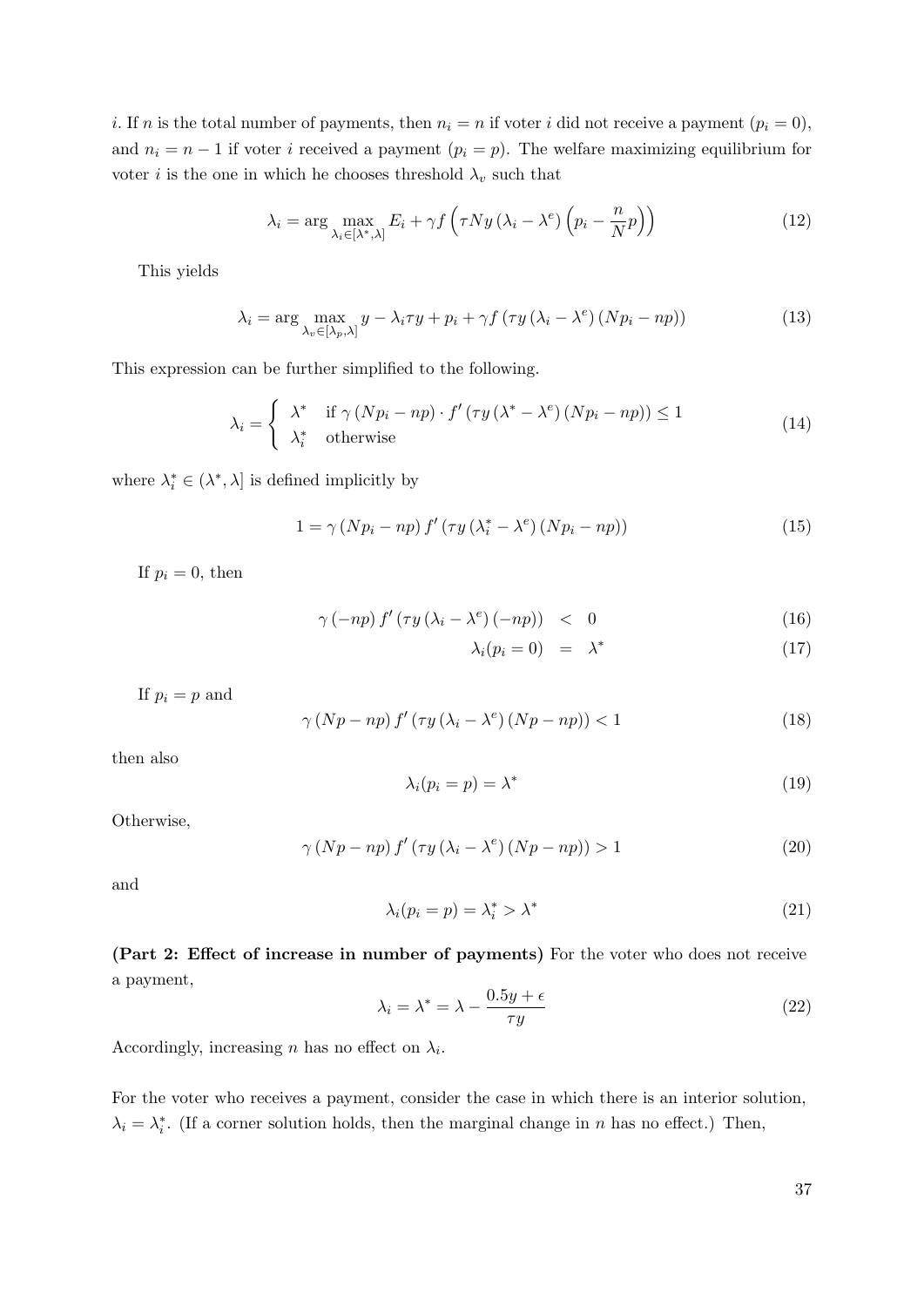applying the Envelope Theorem, the effect of a change in n on  $\lambda_i$ ,  $\frac{\partial \lambda_i}{\partial n}$ , is given by

$$
\frac{\partial \lambda_i}{\partial n} = (-\gamma p) f' (\tau y (\lambda_i - \lambda^e) (N - n) p)
$$
  
+ $\gamma p^2 (N - n)^2 \tau y f'' (\tau y (\lambda_i - \lambda^e) (N - n) p) \frac{\partial \lambda_i}{\partial n}$   
- $\gamma p^2 (N - n) (\lambda_i - \lambda^e) \tau y f'' (\tau y (\lambda_i - \lambda^e) (N - n) p)$  (23)

We can re-write  $\frac{\partial \lambda_i}{\partial n}$  as follows.

$$
= \frac{f'(\tau y (\lambda_i - \lambda^e) (Np - np)) + p (N - n) \tau y (\lambda_i - \lambda^e) f''(\tau y (\lambda_i - \lambda^e) (Np - np))}{(N - n)^2 p \tau y f''(\tau y (\lambda_i - \lambda^e) (Np - np))}
$$
(24)  

$$
\frac{1}{(N - n) \tau y (\lambda_i - \lambda^e) (Np - np)}
$$

$$
= \frac{\frac{1}{\gamma(N-n)p} + p(N-n)\,\tau y\left(\lambda_i - \lambda^e\right) f''\left(\tau y\left(\lambda_i - \lambda^e\right)\left(Np - np\right)\right)}{\left(N-n\right)^2 p\tau y f''\left(\tau y\left(\lambda_i - \lambda^e\right)\left(Np - np\right)\right)}\tag{25}
$$

$$
= f'(\tau y (\lambda_i - \lambda^e) (Np - np)) \frac{1 + p (N - n) \tau y (\lambda_i - \lambda^e) \frac{f''(\tau y (\lambda_i - \lambda^e) (Np - np))}{f'(\tau y (\lambda_i - \lambda^e) (Np - np))}}{(N - n)^2 p \tau y f''(\tau y (\lambda_i - \lambda^e) (Np - np))}
$$
(26)

$$
= \frac{1}{\gamma (N-n) p} \frac{1 + p (N-n) \tau y (\lambda_i - \lambda^e) \frac{f''(\tau y (\lambda_i - \lambda^e)(Np - np))}{f'(\tau y (\lambda_i - \lambda^e)(Np - np))}}{(N-n)^2 p \tau y f''(\tau y (\lambda_i - \lambda^e) (Np - np))}
$$
(27)

By assumption,

$$
1 + \frac{x f''(x)}{f'(x)} > 0 \tag{28}
$$

$$
1 + p(N - n)\tau y (\lambda_i - \lambda^e) \frac{f''(\tau y (\lambda_i - \lambda^e) (Np - np))}{f'(\tau y (\lambda_i - \lambda^e) (Np - np))} > 0
$$
\n(29)

(30)

Accordingly, we can conclude  $\frac{\partial \lambda_i}{\partial n} < 0$ .

## <span id="page-38-0"></span>A.4 Proof of Prediction [3](#page-12-1)

(Part 1: Set of thresholds sustainable in equilibrium) If the politician chooses to expropriate  $\lambda_p \tau Y$ , he derives utility

$$
U_p = 0.5y + \lambda_p \tau Y + (1 - \rho)(0.5y + \epsilon) + \eta m (Ny (1 - \lambda_p \tau) + \rho N \kappa y)
$$
\n(31)

Since he receives no payment, there is no reciprocal component to his utility function. Thus the politician's preferred expropriation level can be written as follows.

$$
\lambda_p^{DEV} = \begin{cases}\n\lambda & if 1 > \eta m' (Ny (1 - \lambda \tau) + N \kappa y) \\
\widehat{\lambda_p} & if 1 \le \eta m' (Ny (1 - \lambda \tau) + N \kappa y)\n\end{cases}
$$
\n(32)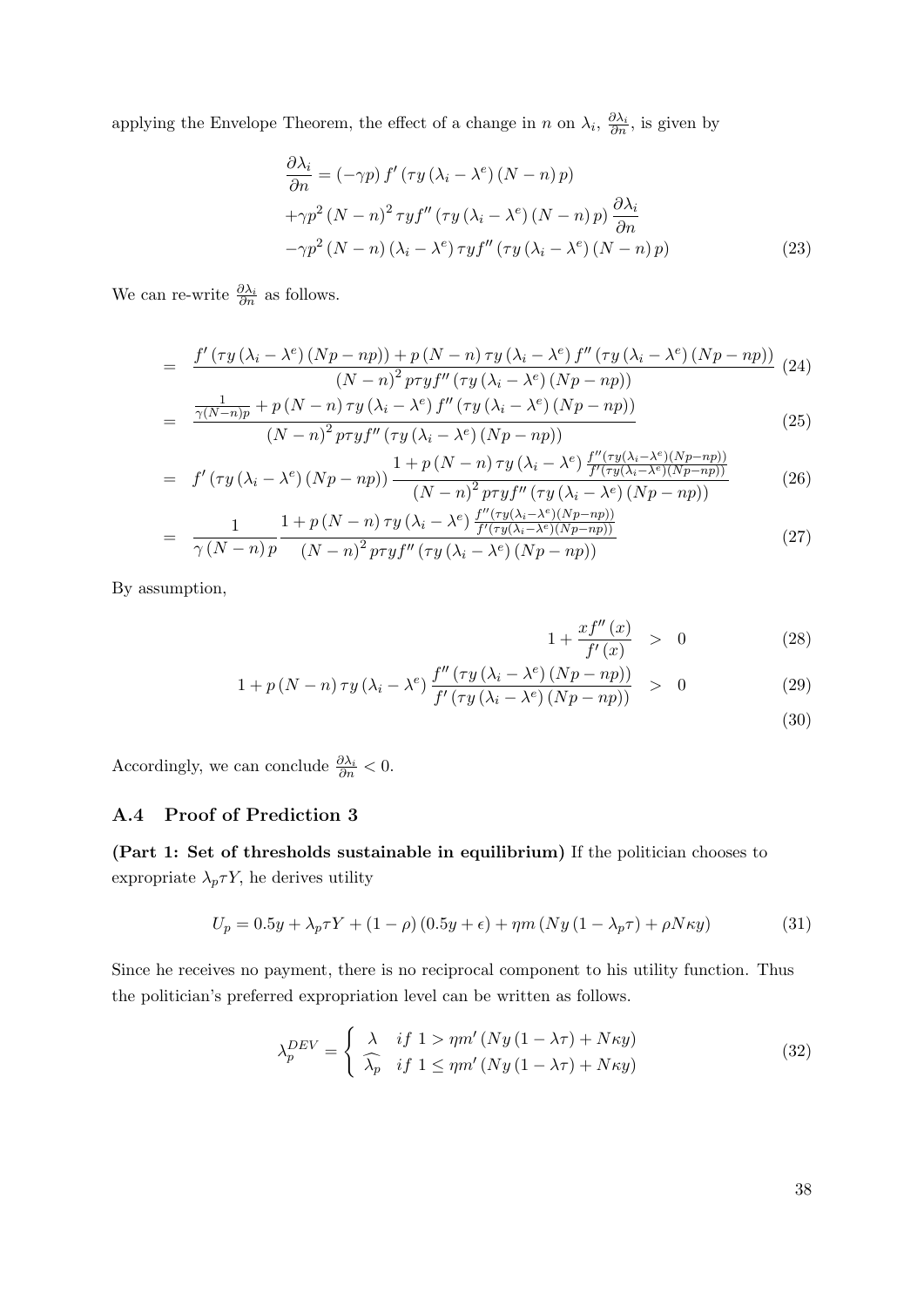where  $\widehat{\lambda_p}$  is defined implicitly by

$$
1 = \eta m' \left( N y \left( 1 - \widehat{\lambda_p} \tau \right) + N \kappa y \right) \tag{33}
$$

We would like to derive the minimum value  $\lambda^*$  above which a PSNE exists such that the politician expropriates  $\lambda_p \tau Y$  and the voters set threshold  $\lambda_p \tau Y$ . The value  $\lambda^*$  is defined implicitly by the minimum solution to the following equality:

$$
\lambda^* \tau Y + \eta m \left( N y \left( 1 - \lambda^* \tau \right) \right) = -0.5y - \epsilon + \lambda_p^{DEV} \tau Y + \eta m \left( N y \left( 1 - \lambda_p^{DEV} \tau - \kappa \right) \right) \tag{34}
$$

If  $\lambda_p^{DEV} = \lambda$ , then

$$
\lambda^* \tau Y + \eta m \left( N y \left( 1 - \lambda^* \tau \right) \right) = \lambda \tau Y - 0.5y - \epsilon + \eta m \left( N y \left( 1 - \lambda \tau - \kappa \right) \right) \tag{35}
$$

Since  $\eta m(Ny(1-\lambda\tau-\kappa)) < \eta m(Ny(1-\lambda^*\tau))$ , it follows from the above equality that  $\lambda^*$ when preferences exhibit altruism is lower than the corresponding value calculated in Proposition [1.](#page-10-1)

(Part 2: Voter's choice of expropriation threshold) If subjects' preferences exhibit both reciprocity and altruism, the utility of voter  $i$  is given by

$$
U_i = E_i + \eta m \left(\sum_{j \neq i} E_j\right) + \gamma f \left(\tau Y \left(\lambda_i - \lambda^e\right) \left(p_i - \frac{n}{N} p\right)\right) \tag{36}
$$

Consider voter *i*. Denote by  $n_i$  the the number of payments received by voters other than voter *i*. If *n* is the total number of payments,  $n<sub>i</sub> = n$  if voter *i* did not receive a payment  $(p_i = 0)$ , and  $n_i = n - 1$  if voter i received a payment  $(p_i = p)$ . The welfare maximizing equilibrium for voters is the one in which they choose threshold  $\lambda_i$  such that

$$
\lambda_i = \arg \max_{\lambda_i \in [\lambda^*, \lambda]} E_i + \gamma f \left( \tau Y (\lambda_i - \lambda^e) \left( p_i - \frac{n}{N} p \right) \right) + \eta m (Ny + \epsilon + \lambda_i \tau y N + (N - 1) y (-\lambda_i \tau) + n_i p)
$$
(37)

This yields

$$
\lambda_i = \arg \max_{\lambda_i \in [\lambda^*, \lambda]} y - \lambda_i \tau y + p_i + \gamma f (\tau y (\lambda_i - \lambda^e) (N p_i - n p)) + \eta m (\lambda_i \tau y + N y + \epsilon + n_i p)
$$
\n(38)

Hence

$$
\lambda_i = \begin{cases}\n\lambda^* & \text{if } \gamma (Np_i - np) f' (\tau y (\lambda^* - \lambda^e) (Np_i - np)) + \\
\eta m' (\lambda^* \tau y + \epsilon + Ny + n_i p) < 1 \\
\lambda_i^* & \text{otherwise}\n\end{cases} \tag{39}
$$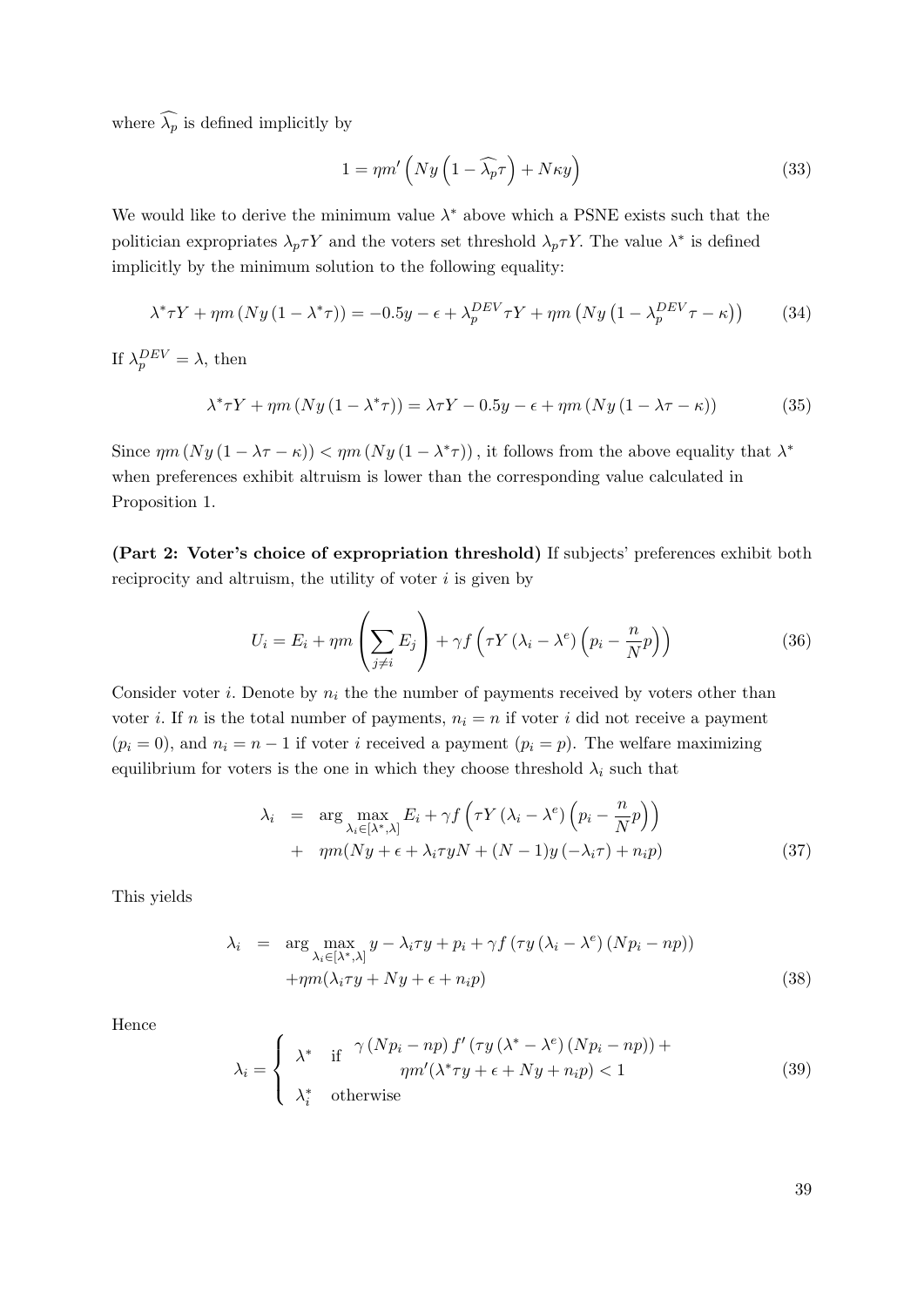where  $\lambda_i^*$  is defined implicitly by

$$
1 = \gamma (Np_i - np) f'(\tau y (\lambda_i^* - \lambda^e) (Np_i - np)) + \eta m'(\lambda_i^* \tau y + \epsilon + Ny + n_i p) \tag{40}
$$

Consider the case in which  $p_i = 0$ . In this case,

$$
\gamma\left(-np\right)f'\left(\tau y\left(\lambda^*-\lambda^e\right)\left(-np\right)\right)<0\tag{41}
$$

If

$$
\eta m'(\lambda^* \tau y + \epsilon + Ny + np) < 1 + \gamma npf'(\tau y (\lambda^* - \lambda^e)(-np)),\tag{42}
$$

then

$$
\lambda_i(p_i = 0) = \lambda^* \tag{43}
$$

and otherwise,

$$
\lambda_i(p_i = 0) > \lambda^*.\tag{44}
$$

Note that the latter case requires

$$
\eta m'(\lambda_i \tau y + \epsilon + Ny + np) > 1. \tag{45}
$$

Consider now the case when  $p_i = p$ . In this case

$$
\gamma (Np - np) f' (\tau y (\lambda_i - \lambda^e) (Np - np)) > 0,
$$
\n(46)

and

$$
m'(Ny + \lambda_i \tau y + \epsilon + (n-1)p) > m'(Ny + \lambda_i \tau y + \epsilon + np)
$$
\n(47)

due to concavity. Accordingly, we can conclude

$$
\lambda_i(p_i = p) \ge \lambda_i(p_i = 0) \tag{48}
$$

and

$$
\lambda_i(p_i = 0) \le \lambda_i(nopayments) \le \lambda_i(p_i = p) \tag{49}
$$

(Part 3: Effect of increase in number of payments) For the voter who does not receive a payment, consider first the case in which

$$
\lambda_i(p_i = 0) = \lambda^*,\tag{50}
$$

and thus  $\eta m'(\lambda_i \tau y + \epsilon + N y + n p)$  is sufficiently small such that

$$
\eta m'(\lambda^* \tau y + \epsilon + Ny + np) < 1 + \gamma npf' \left( \tau y (\lambda^* - \lambda^e) (-np) \right). \tag{51}
$$

40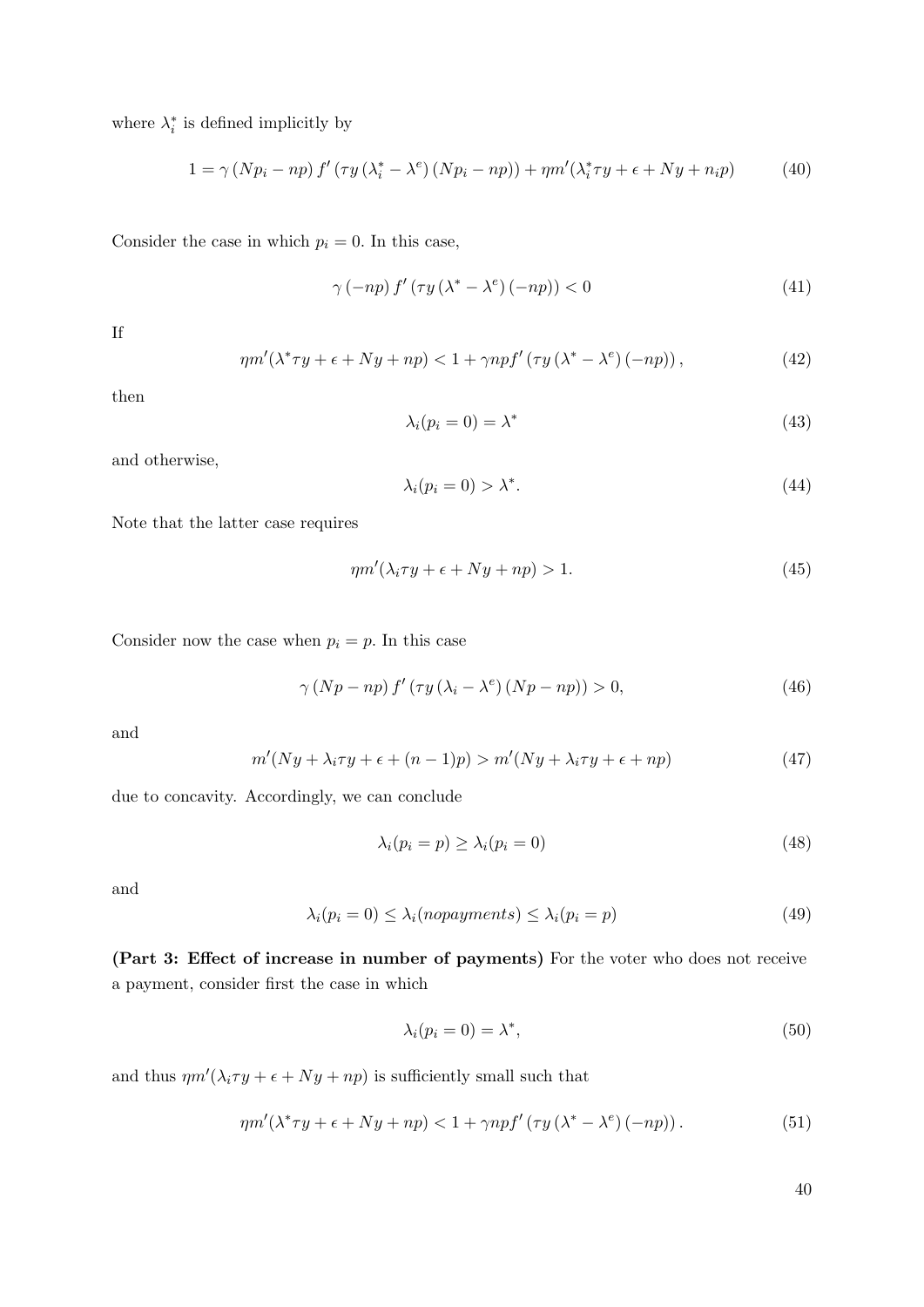We denote this case as **weak altruism**. In this case, the effect of a change in  $n$  is

$$
\frac{\partial \lambda_i(p_i = 0)}{\partial n} = \frac{\partial \lambda^*}{\partial n} > 0
$$
\n(52)

Consider now a voter for whom the solution for  $\lambda_i$  is interior, i.e.

$$
\eta m'(Ny + \lambda_i \tau y + \epsilon + n_i p) = 1 + \gamma n g f' (\tau y (\lambda_i - \lambda^e) (-np))
$$
\n(53)

We denote this case as **strong altruism**. The effect of a change in  $n$  can be derived applying the Envelope Theorem to the first-order condition for  $\lambda_i^* \colon$ 

$$
0 = -\gamma p f' (\tau y (\lambda_i - \lambda^e) (-ng)) + \gamma n \tau y p^2 f''(\cdot) \left( (\lambda_i - \lambda^e) + n \frac{\partial \lambda_i}{\partial n} \right) + \eta m''(\cdot) \left( p + y \tau \frac{\partial \lambda_i}{\partial n} \right)
$$
(54)

$$
\frac{\partial \lambda_i}{\partial n} = \frac{p}{\tau y} \frac{\gamma f'(\tau y (\lambda_i - \lambda^e)(-np)) - \gamma n \tau y p f''(\cdot) (\lambda_i - \lambda^e) - \eta m''(\cdot)}{\gamma n^2 p^2 f''(\cdot) + \eta (N-1) m''(\cdot)}
$$
(55)

$$
\frac{\partial \lambda_i}{\partial n} < 0 \tag{56}
$$

For the voter who receives a payment, consider the case in which we have an interior solution, and thus  $\lambda_i = \lambda_i^*$ . In this case:

$$
1 = \gamma (Np - np) f'(\tau y (\lambda_i^* - \lambda^e) (Np - np)) + \eta m'(y_p + \lambda_i^* \tau y + \epsilon + (N - 1)y + (n - 1)p)
$$
 (57)

The effect of a change in n on  $\lambda_i$  is given by

$$
(-1)\gamma p f'(\cdot) - \gamma p^2 (N - n)\tau y (\lambda_i - \lambda^e) \gamma f''(\cdot) + (N - n)^2 p \tau y \gamma f''(\cdot) \frac{\partial \lambda_i}{\partial n} + \eta p m''(\cdot)
$$

$$
+ \eta \tau y m''(\cdot) \frac{\partial \lambda_i}{\partial n} = 0
$$
(58)

$$
\frac{\partial \lambda_i}{\partial n} = \frac{\gamma g f'(\cdot) + \gamma p^2 (N - n) \tau y (\lambda_i - \lambda^e) \gamma f''(\cdot) - \eta p m''(\cdot)}{(N - n)^2 p \tau y \gamma f''(\cdot) + \eta \tau y m''(\cdot)}
$$
(59)

$$
= f'(\cdot) \frac{1 + p(N-n)\tau y(\lambda_i - \lambda^e) \frac{f''(\tau y(\lambda_i - \lambda^e)(Np - np))}{f'(\tau y(\lambda_i - \lambda^e)(Np - np))} - \frac{npm''(\cdot)}{f'(\tau y(\lambda_i - \lambda^e)(Np - np))}}{(N-n)^2 p\tau y f''(\tau y(\lambda_i - \lambda^e)(Np - np)) + \eta \tau y m''(\cdot)}
$$
(60)  
< 0 (61)

Given that by assumption  $1 + \frac{x f''(x)}{f'(x)} > 0$ , we can conclude the following.

$$
1 + p(N - n)\tau y (\lambda_i - \lambda^e) \frac{f''(\tau y (\lambda_i - \lambda^e) (Np - np))}{f'(\tau y (\lambda_i - \lambda^e) (Np - np))} > 0
$$
\n(62)

41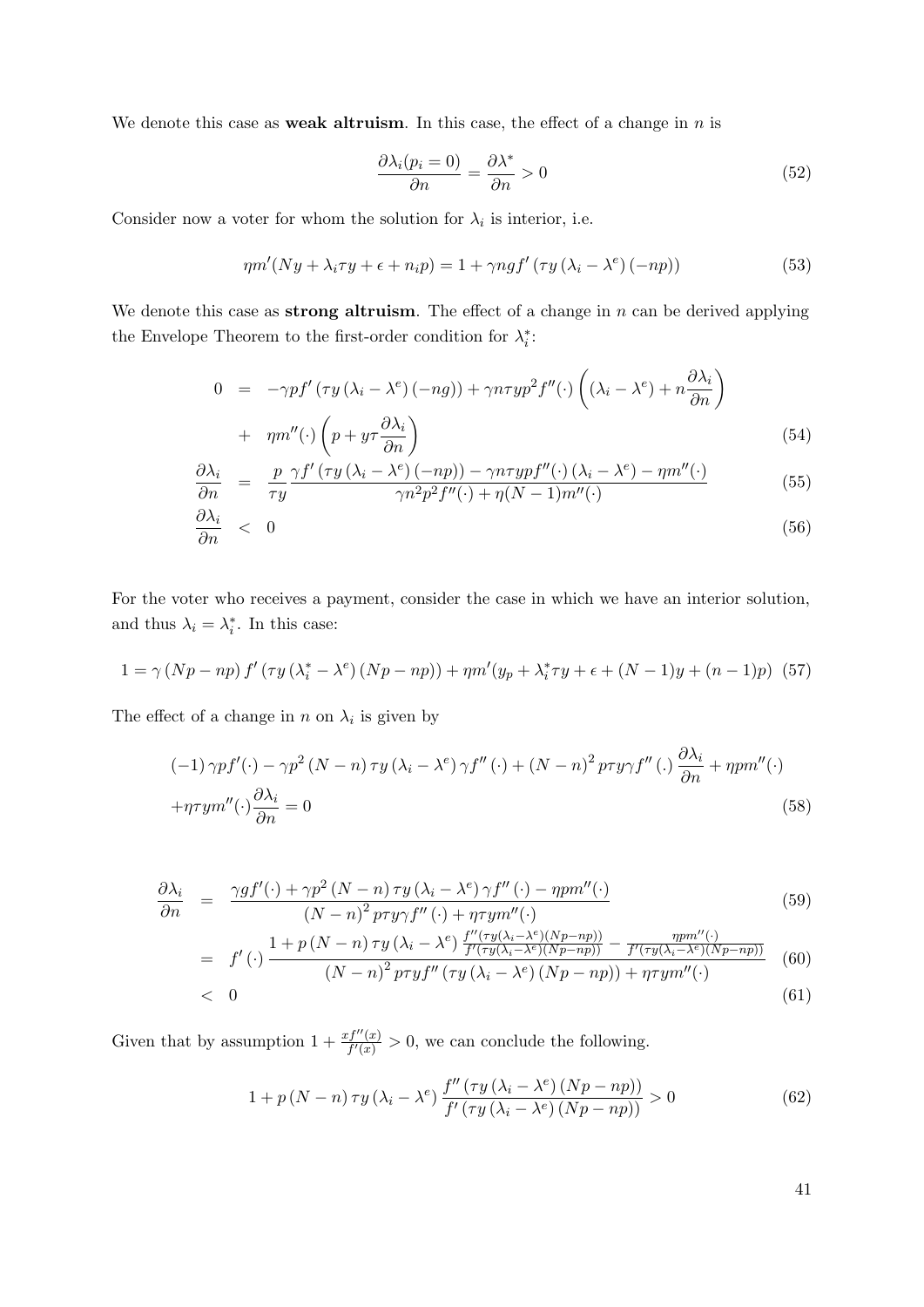## <span id="page-42-0"></span>A.5 Proof of Prediction [4](#page-13-0)

(Part 1: Set of thresholds sustainable in equilibrium) If the politician chooses to expropriate  $\lambda_p \tau Y$ , he derives utility

$$
U_p = 0.5y + \lambda_p \tau Ny + (1 - \rho) (0.5y + \epsilon)
$$
  
- $\alpha h (0.5y + \lambda_p \tau Ny + (1 - \rho) (0.5y + \epsilon) - ((1 - \tau)y + (1 - \lambda_p) \tau y - \rho \kappa y))$  (63)

This can be simplified to

$$
U_p = 0.5y + \lambda_p \tau Ny + (1 - \rho) (0.5y + \epsilon)
$$
  
-
$$
-\alpha h (\lambda_p \tau (N + 1) y + \epsilon - \rho (0.5y + \epsilon) + \rho \kappa y)
$$
(64)

Consider the case in which  $\rho = 1$  (i.e., the politician fails to be reelected). Then, the politician's payoff is higher than the voter's when the following condition holds.

$$
0.5y + \lambda_p \tau Y > (1 - \tau)y + (1 - \lambda_p)\tau y - \kappa y \tag{65}
$$

$$
\lambda_p > \frac{y(1 - \tau - \kappa) + \tau y - 0.5y_p}{\tau y(N + 1)} = \frac{y(1 - \kappa) - 0.5y_p}{\tau y(N + 1)}
$$
(66)

In this case, the first-order condition for  $\lambda_p$  in the politician's problem is given by

$$
N - (N+1) \cdot \alpha \cdot h' \left(\lambda_p \tau \left(N+1\right) y + \epsilon - (0.5y + \epsilon) + \kappa y\right) \le 0\tag{67}
$$

If

$$
\alpha h' \left(\lambda \tau \left(N+1\right) y - 0.5y + \kappa y\right) < \frac{N}{N+1} \tag{68}
$$

then the politician's choice of expropriation threshold can be written as follows

$$
\lambda_p^* = \lambda > \frac{0.5 - \kappa}{\tau (N + 1)}\tag{69}
$$

Now, consider the case in which  $\rho = 0$  (the politician is re-elected). Then, the politician's payoff is higher than the voters' when the following condition holds.

$$
y_p + \epsilon + \lambda_p \tau N y > (1 - \tau)y + (1 - \lambda_p)\tau y \tag{70}
$$

$$
\lambda_p > \frac{(1-\tau)y + \tau y - y - \epsilon}{\tau y \left(N+1\right)} = \frac{-\epsilon}{\tau y \left(N+1\right)}\tag{71}
$$

Since  $y_v = y = y_p$ , the politician's payoff is always higher than the voters' payoff.

To characterize the optimal level  $\lambda^*$ , two cases must be considered.

• If  $h'(\lambda \tau (N+1) y - 0.5y + \kappa y) \leq \frac{N}{(N+1)^2}$  $\frac{N}{(N+1)\alpha}$ , then the politician's preferred expropriation in case of failing to win reelection is  $\lambda$ . In this case, if the voters set the threshold  $\lambda^* > 0$ ,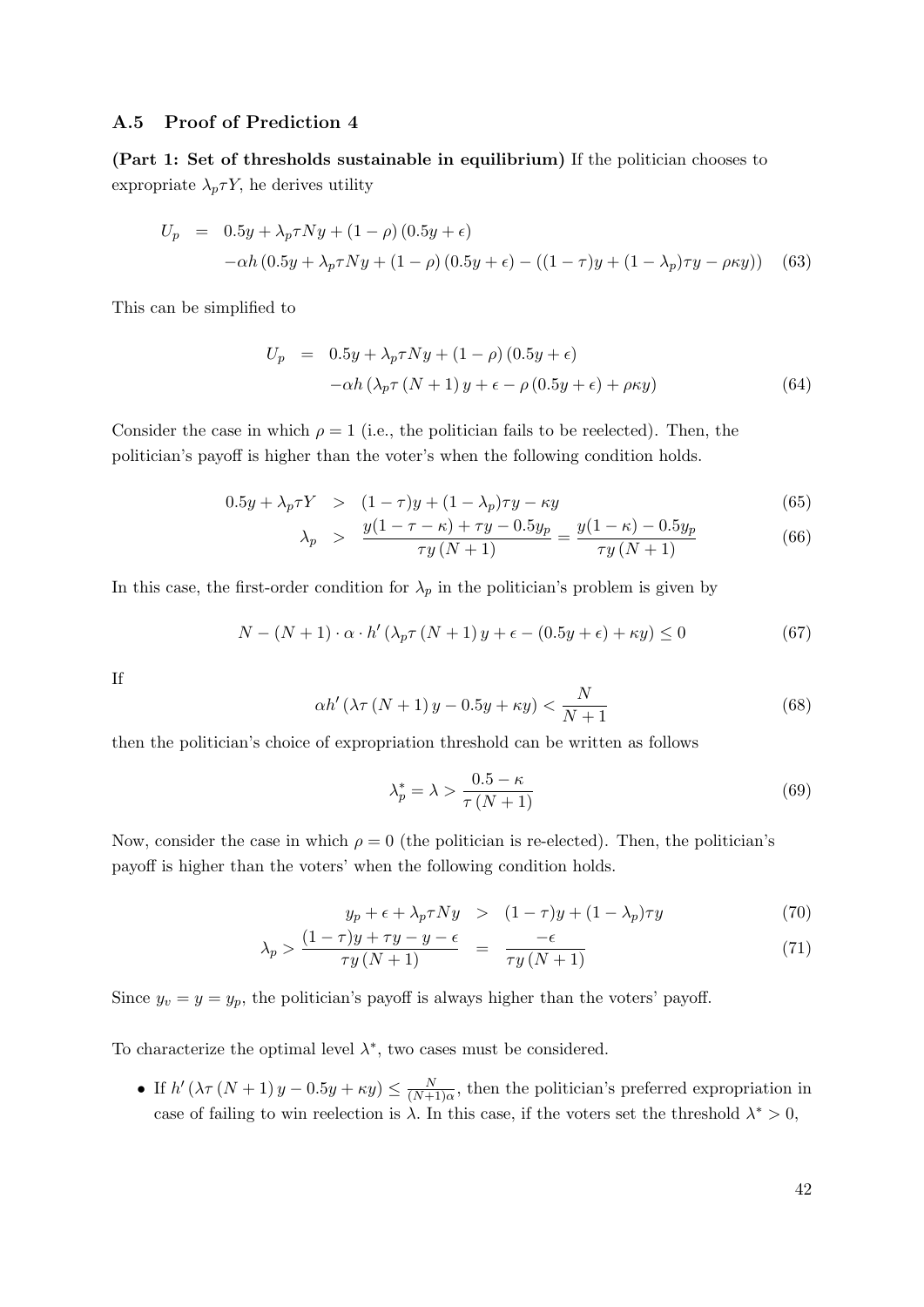and the politician expropriates exactly  $\lambda^*$ , he obtains utility:

$$
U_p = y + \lambda^* \tau N y + \epsilon - \alpha h \left(\lambda^* \tau \left(N + 1\right) y + \epsilon\right) \tag{72}
$$

However, if the politician deviates, he obtains utility

$$
0.5y + \lambda \tau Ny - \alpha h \left(\lambda \tau \left(N + 1\right)y - 0.5y + \kappa y\right) \tag{73}
$$

Therefore, the value of  $\lambda^*$  is defined implicitly by

<span id="page-43-0"></span>
$$
\lambda^* \tau N y - \alpha h (\lambda^* \tau (N+1) y + \epsilon) = \lambda \tau N y - 0.5y - \epsilon - \alpha h (\lambda \tau (N+1) y - 0.5y + \kappa y).
$$
 (74)

• If  $h'(\lambda \tau (N+1) y - 0.5y + \kappa y) > \frac{N}{(N+1)^2}$  $\frac{N}{(N+1)\alpha}$ , then there exists a  $\lambda_{\max}^* < \lambda$  such that the politician's preferred expropriation is  $\lambda_{\text{max}}^*$ , where  $\lambda_{\text{max}}^*$  is given by:

$$
h'(\lambda_{\max}^* \tau(N+1)y - 0.5y + \kappa y) = \frac{N}{\alpha(N+1)}.
$$
\n(75)

In this case, the value of  $\lambda^*$  is defined implicitly by

$$
\lambda^* \tau N y - \alpha h \left( \lambda^* \tau \left( N + 1 \right) y + \epsilon \right) = \lambda^*_{\max} \tau N y - 0.5y - \epsilon - \alpha h \left( \lambda^*_{\max} \tau \left( N + 1 \right) y - 0.5y + \kappa y \right) \tag{76}
$$

#### (Part 2: Voter's choice of expropriation threshold) The utility of voter  $i$  is given by

$$
U_i = \max E_i - \alpha \cdot h\left(\left| E_p - \frac{1}{N} \sum_j E_j \right|\right) + \gamma \cdot f\left(\tau y N \left(\lambda_i - \lambda^e\right) \left(p_i - \frac{n}{N} p\right)\right). \tag{77}
$$

If the politician wins reelection, then the voters' earnings are below the average, and  $\lambda^*$  is derived from equation  $(74)$ . Voter i's preferred level of expropriation is then given by:

$$
\lambda_i = \arg \max_{\lambda_i \in [\lambda^*, \lambda]} y (1 - \lambda_i \tau) + p_i - \alpha \cdot h \left( \epsilon + (N+1) \lambda_i \tau y - \frac{n}{N} p \right) + \gamma \cdot f \left( \tau y N (\lambda_i - \lambda^e) \left( p_i - \frac{n}{N} p \right) \right).
$$
 (78)

The first-order condition for an internal solution for  $\lambda_i$  can be written as follows.

<span id="page-43-1"></span>
$$
-1 - (N+1)\alpha h' \left(\epsilon + (N+1)\lambda_p \tau y - \frac{n}{N}p\right) + \gamma (Np_i - np) f' (\tau y (\lambda_i - \lambda^e) (Np_i - np)) = 0.
$$
 (79)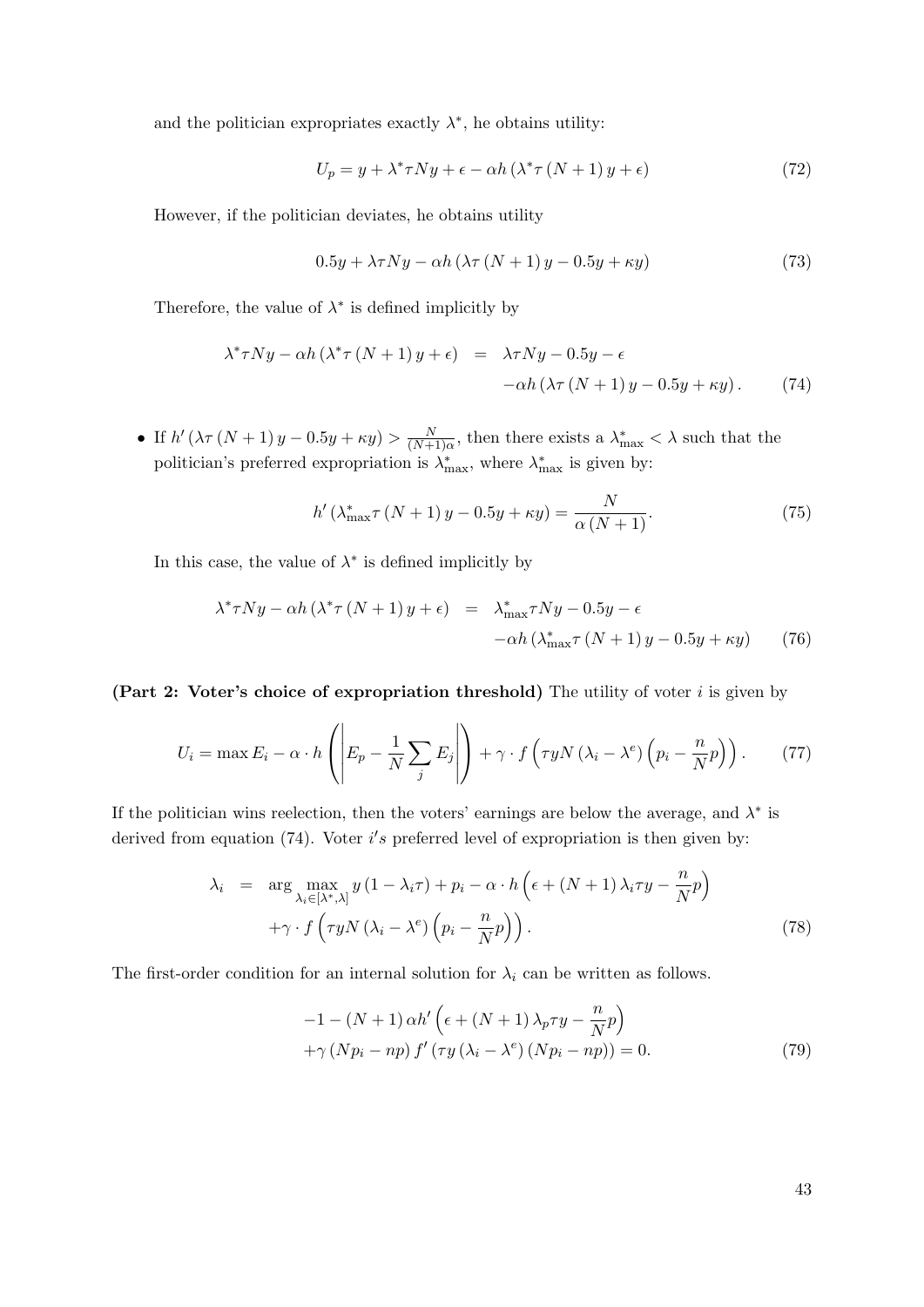If  $p_i = 0$ , the first-order condition is

$$
-1 - \alpha (N + 1) h' \left( \epsilon + (N + 1) \lambda_i \tau y - \frac{n}{N} p \right)
$$
  
+ \gamma (-np) f' (\tau y (\lambda\_i - \lambda^e) (-np)) < 0. \tag{80}

Since the left-hand side is always negative, it follows that

$$
\lambda_i(p_i = 0) = \lambda^*.\tag{81}
$$

If  $p_i = p$ , the first-order condition is

$$
-1 - (N+1)\alpha h' \left(\epsilon + (N+1)\lambda_i \tau y - \frac{n}{N}p\right) + \gamma (N-n)pf' \left(\tau y \left(\lambda_i - \lambda^e\right) (N-n)p\right) \le 0. \tag{82}
$$

Accordingly, we can conclude that  $\lambda_i(p_i = p) \geq \lambda_i(p_i = 0)$ , with strict inequality when the following condition holds.

$$
1 + (N+1)\alpha h' \left(\epsilon + (N+1)\lambda_i \tau y - \frac{n}{N}p\right) = \gamma (N-n) p f' \left(\tau y (\lambda_i - \lambda^e) (N-n)p\right). \tag{83}
$$

(Part 3: Effect of increase in number of payments) If  $n$  voters receive a payment, then the value  $\lambda^*$  changes as follows:

• If 
$$
h'(\lambda \tau (N + 1) y - 0.5y + \kappa y) \le \frac{N}{(N+1)\alpha}
$$
, then  
\n
$$
\frac{\partial \lambda^*}{\partial n} = \frac{\alpha \frac{p}{N} \left( h'(\lambda \tau (N + 1) y - 0.5y + \kappa y - \frac{np}{N}) - h'(\lambda^* \tau (N + 1) y + \epsilon - \frac{np}{N}) \right)}{\tau N y \left( 1 - \frac{\alpha (N+1)}{N} \cdot h'(\lambda^* \tau (N + 1) y + \epsilon - \frac{np}{N}) \right)}
$$
(84)

This implies  $\frac{\partial \lambda^*}{\partial n} > 0$ .

• If  $h'(\lambda \tau (N+1) y - 0.5y + \kappa y) > \frac{N}{(N+1)^2}$  $\frac{N}{(N+1)\alpha}$ , then applying the Envelope Theorem, we obtain  $\frac{\partial \lambda^*}{\partial n} > 0$  as above.

If the voter receives no payment,  $p_i = 0$  and  $\lambda_i(p_i = 0) = \lambda^*$ . From the previous results,  $\lambda^*$ increases in n. If the voter receives a payment,  $p_i = p$  and applying the Envelope Theorem in [\(79\)](#page-43-1),

$$
\gamma(-1) p f'(\tau y (\lambda_i - \lambda^e) (N - n) p)
$$
  
\n
$$
- \gamma \tau y (\lambda_i - \lambda^e) (N - n) p^2 f''(\tau y (\lambda_i - \lambda^e) (N - n) p)
$$
  
\n
$$
+ \gamma \tau y (N - n)^2 p^2 f''(\tau y (\lambda_i - \lambda^e) (N - n) p) \frac{\partial \lambda_p}{\partial n}
$$
  
\n
$$
- \alpha (N + 1) ((N + 1) \tau y \frac{\partial \lambda_i}{\partial n} - \frac{p}{N}) h''((N + 1) \lambda_i \tau y + \epsilon - \frac{n}{N} p) = 0
$$
 (85)

$$
\frac{\partial \lambda_i}{\partial n} = \frac{p}{\tau y} \frac{\gamma \left( f'(x_i) + x_i f''(x_i) \right) - \alpha \frac{N+1}{N} h''(a_i)}{\gamma \left( N - n \right)^2 p^2 f''(x_i) - \alpha \left( N + 1 \right)^2 h''(a_i)}
$$
(86)

44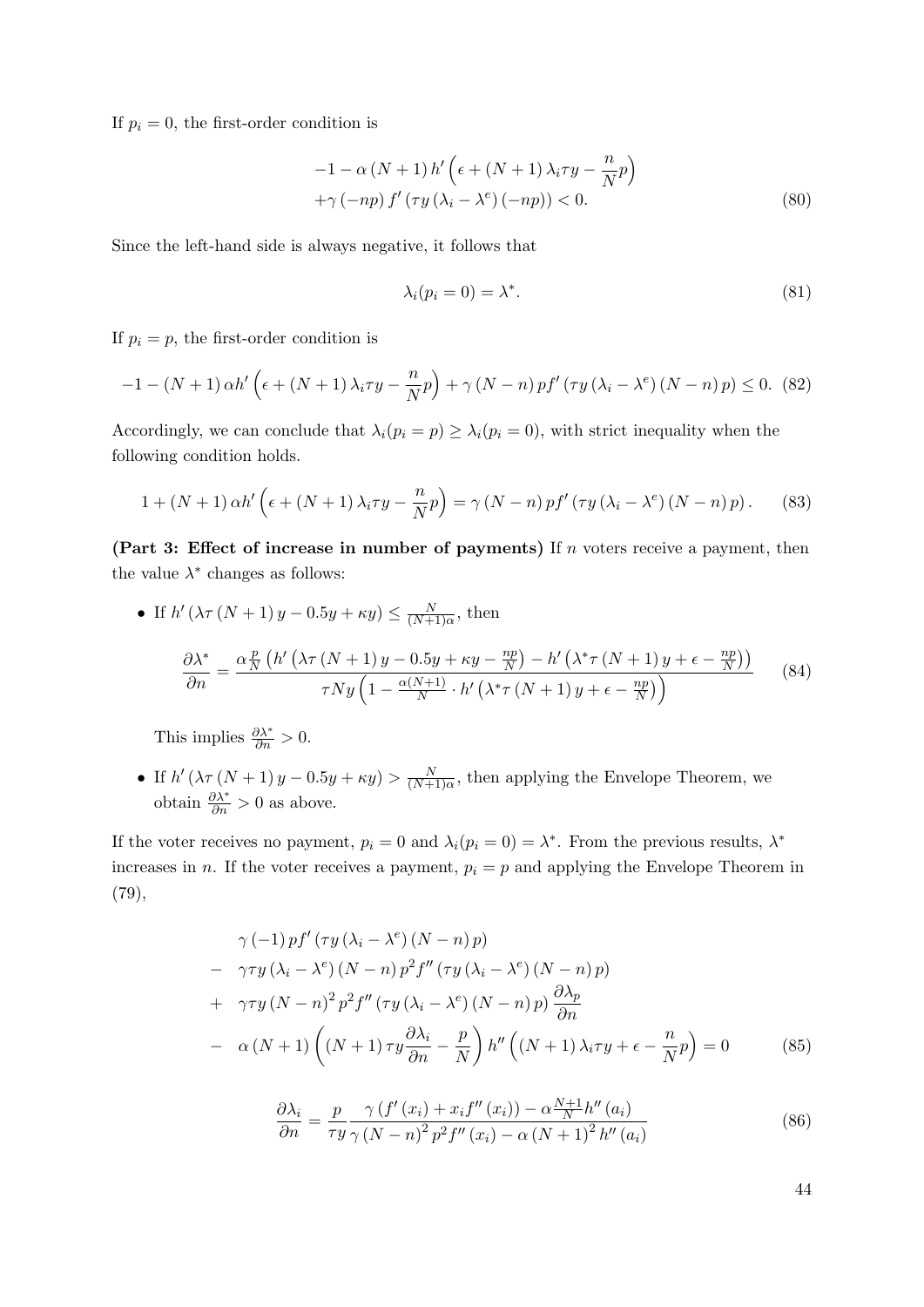where

$$
a_i = (N+1)\lambda_i \tau y + \epsilon - \frac{n}{N}p \tag{87}
$$

$$
x_i = \tau y (\lambda_i - \lambda^e) (N - n) p \tag{88}
$$

By assumption,  $f'(x_i) + x_i f''(x_i) > 0$ . Since  $h''(a_i) > 0$ , this implies that

$$
\frac{\partial \lambda_i}{\partial n} < 0 \text{ if } \gamma \left( f'(x_i) + x_i f''(x_i) \right) > \alpha \frac{N+1}{N} h''(a_i) \tag{89}
$$

and

$$
\frac{\partial \lambda_i}{\partial n} > 0 \text{ if } \gamma \left( f'(x_i) + x_i f''(x_i) \right) < \alpha \frac{N+1}{N} h''(a_i)
$$
\n
$$
(90)
$$

Accordingly,  $\frac{\partial \lambda_i}{\partial n} > 0$  if the reciprocity effect (the reduced benefit of offering a higher threshold to the politician) is smaller than the inequality aversion effect (the reduced cost of a lower level of inequality).

### <span id="page-45-0"></span>A.6 Proof of Prediction [5](#page-13-1)

(Part 1: Set of thresholds sustainable in equilibrium) The politician does not receive a payment, and therefore he does not act reciprocally. His preferences take the form:

$$
U_p = \max E_p + \eta \cdot m \left( \sum_{i=1}^N E_i \right) - \alpha \cdot h \left( \left| E_p - \frac{1}{N} \sum_{i=1}^N E_i \right| \right) \tag{91}
$$

that is, he derives utility from his own earnings and disutility from inequality (how much his earnings deviate from the mean voter income).

If he chooses to expropriate  $\lambda_p \tau Y$ , the politician derives utility

$$
U_p = 0.5y + \lambda_p \tau Y + (1 - \rho) (0.5y + \epsilon) + \eta m (Ny (1 - \lambda_p \tau - \rho \kappa) + np)
$$
  
-
$$
-\alpha h \left( \left| 0.5y + \lambda_p \tau Ny + (1 - \rho) (0.5y + \epsilon) - \left( (1 - \lambda_p \tau - \rho \kappa) y + \frac{n}{N} p \right) \right| \right) \tag{92}
$$

(Part 1a: Politician's expropriation if he fails to win reelection) Consider the case in which  $\rho = 1$  (i.e., the politician fails to win reelection). Then, the politician's payoff is higher than the average payoff of voters whenever the following conditions hold — in other words, whenever his level of expropriation is sufficiently high.

$$
0.5y + \lambda_p \tau Y > (1 - \lambda_p \tau - \kappa) y + \frac{n}{N} p
$$
  

$$
\lambda_p \ge \frac{\lambda_p}{\tau} = \frac{(1 - \kappa) y + \frac{n}{N} p - 0.5y}{\tau y (N + 1)}
$$
 (93)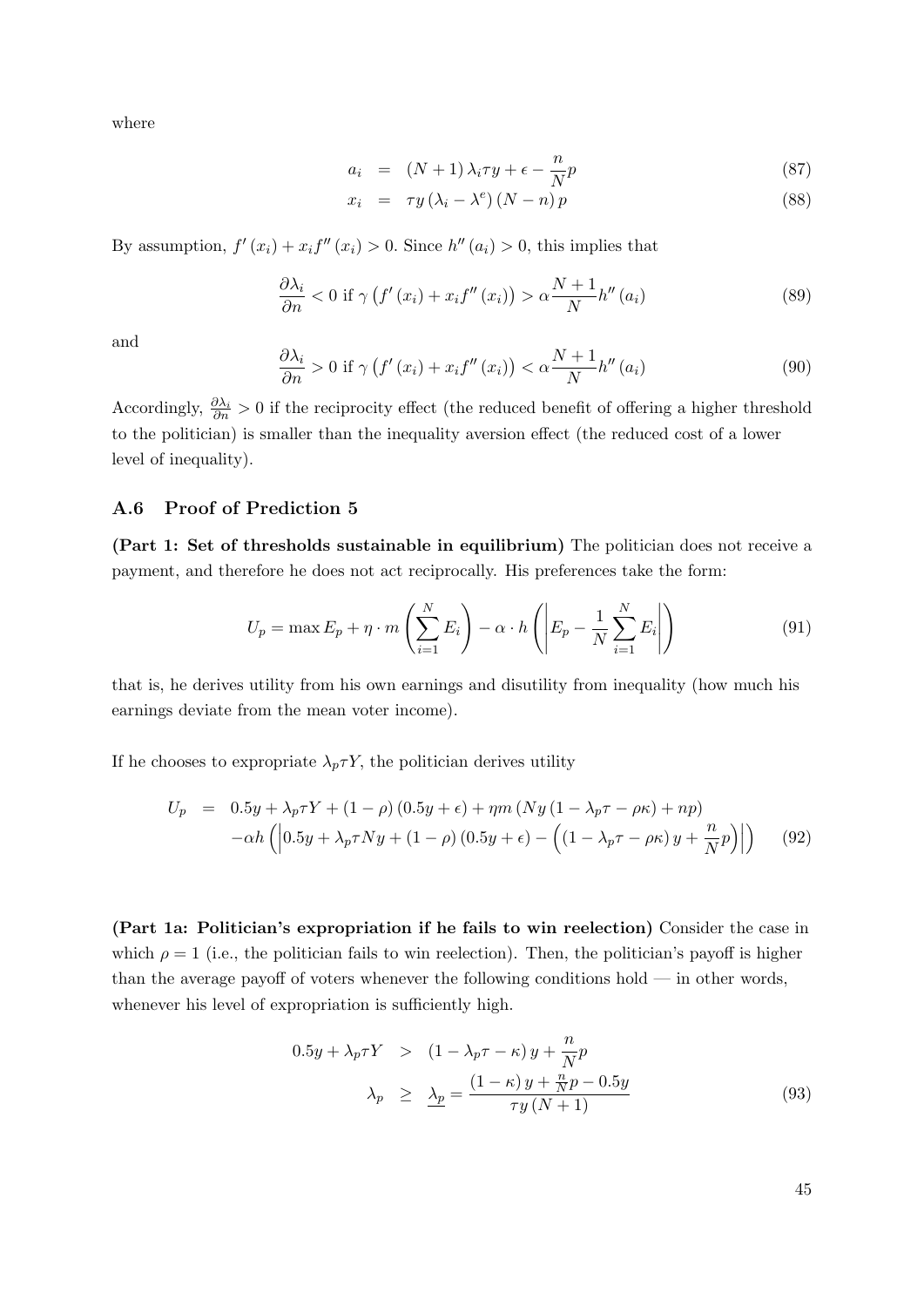In this case, the politician's utility is maximized at expropriation level  $\lambda_p^{DEV}$  such that

$$
\tau Y - \eta \tau Y m' \left( N y \left( 1 - \lambda_p^{DEV} \tau - \rho \kappa \right) + n p \right) - \alpha h' \left( \left| 0.5 y + \lambda_p^{DEV} \tau Y - \left( \left( 1 - \lambda_p^{DEV} \tau - \kappa \right) \frac{Y}{N} + \frac{n}{N} p \right) \right| \right) \tau Y \left( 1 + \frac{1}{N} \right) = 0 \quad (94)
$$

This can be rewritten as follows.

<span id="page-46-1"></span>
$$
1 - \eta m' (N (1 - \lambda_p \tau - \rho \kappa) y + np) =
$$
  
\n
$$
\alpha \frac{N+1}{N} h' \left( \frac{N+1}{N} \tau Y \lambda_p^{DEV} + 0.5y - \left( (1 - \kappa) y + \frac{n}{N} p \right) \right)
$$
\n(95)

If  $\lambda_p^{DEV} \geq \lambda_p$ , then the most profitable deviation for the politician would be choose  $\lambda_p^{DEV} \in [\lambda_p, \lambda]$ . The value  $\lambda_p^{DEV} = \lambda$  if

$$
T - \eta T m' (Ny (1 - \lambda \tau - \rho \kappa) + np)
$$
  
-
$$
\alpha h' \left( \left| 0.5y + \lambda \tau Y - \left( (1 - \lambda \tau - \kappa) y + \frac{n}{N} p \right) \right| \right) \tau y (N + 1) > 0
$$
 (96)

(Part 1b: Politician's expropriation if he wins reelection) Now, consider the case in which  $\rho = 0$  (i.e., the politician wins reelection). Then, the politician's payoff is always higher than the average payoff of voters. The politician's utility is maximized at  $\lambda_p^{RE}$  (denoting reelection) such that

<span id="page-46-2"></span>
$$
1 - \eta m' \left( N \left( 1 - \lambda_p^{KEPT} \tau - \rho \kappa \right) y + np \right) = \alpha \frac{N+1}{N} h' \left( \frac{N+1}{N} \tau Y \lambda_p^{RE} + y + \epsilon - \frac{1}{N} \left( Y + np \right) \right).
$$
  
If  $\kappa \frac{Y}{N} < 0.5y_p + \epsilon$  (as in the experiment), then  $\lambda_p^{RE} < \lambda_p^{BEV}$ . (97)

## (Part 1c: Determining the minimum threshold sustainable in equilibrium)

Consider the minimum value of  $\lambda^*$  at which the politician would not be replaced, and a deviation with replacement would not be profitable. This is defined implicitly by the minimum of the set of solutions to:

<span id="page-46-0"></span>
$$
y_p + \lambda^* \tau Y + \epsilon + \eta m \left( N \left( 1 - \lambda^* \tau - \rho \kappa \right) y + np \right) - \alpha h \left( y_p + \frac{N+1}{N} \lambda^* \tau Y + \epsilon - \frac{1}{N} \left( Y + np \right) \right) 0.5y + \lambda_p^{BEV} \tau Y + \eta m \left( N \left( 1 - \lambda_p^{BEV} \tau - \rho \kappa \right) y + np \right) - \alpha h \left( 0.5y + \frac{N+1}{N} \lambda_p^{BEV} \tau Y + \frac{1}{N} \left( (1 - \kappa) Y + np \right) \right)
$$
(98)

To characterize the set of PSNE, we need to compare  $\lambda^*$  and  $\lambda_p^{KEPT}$ . Since the politician's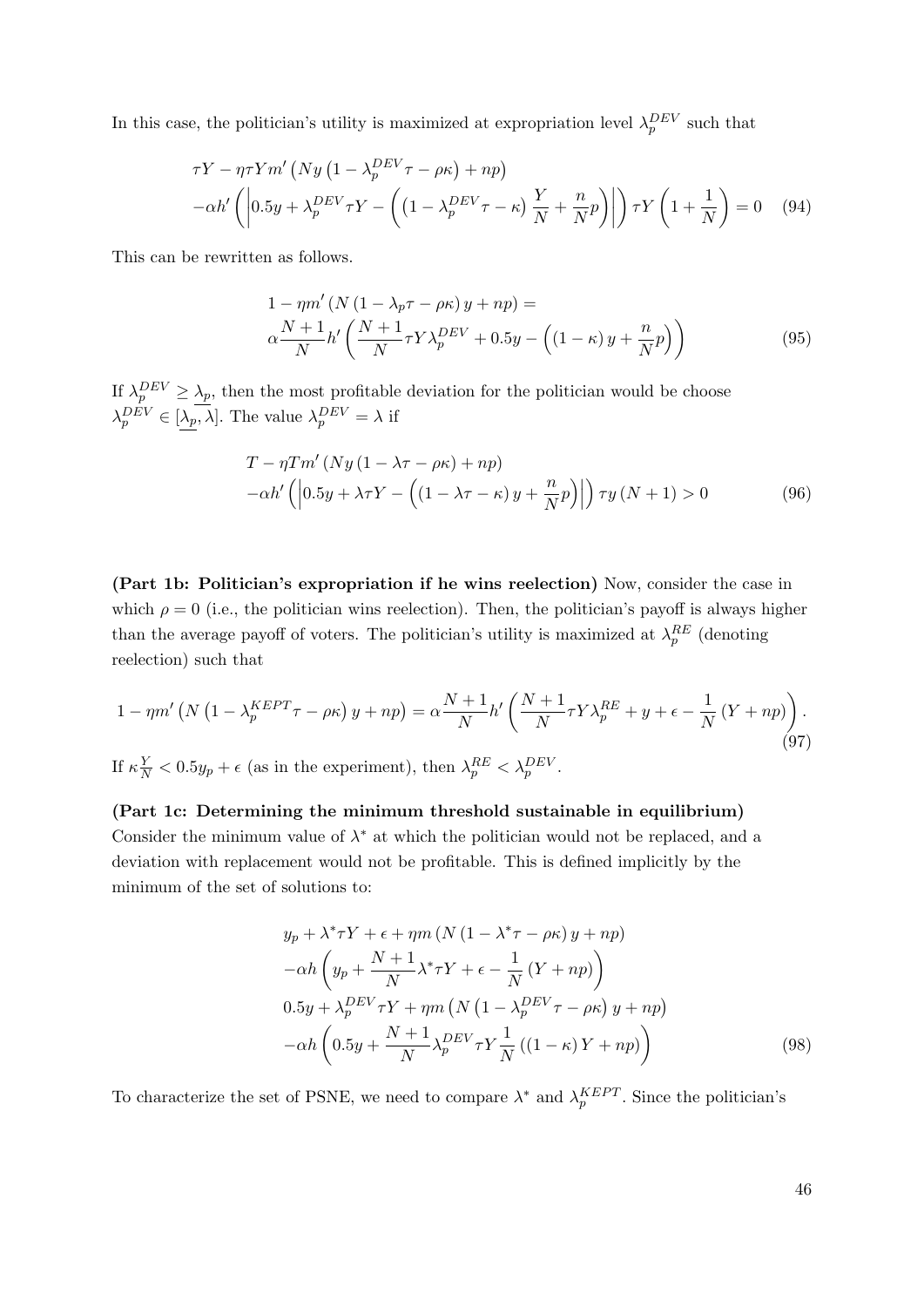utility with reelection is maximized at  $\lambda_p^{KEPT}$ , we know that

$$
u_p\left(\lambda^*|\rho=0\right) \le u_p\left(\lambda_p^{KEPT}|\rho=0\right) \tag{99}
$$

Notice that, given the strict concavity of  $U_p$ , with an interior  $\lambda_p^{KEPT}$ , the solution to equation [\(98\)](#page-46-0) may not be unique: there exists an interval  $\left[\lambda_p^l, \lambda_p^r\right]$ , with  $\lambda_p^l \leq \lambda_p^{KEPT} \leq \lambda_p^r$  such that the politician would not find it profitable to deviate whenever  $\lambda_p \in \left[\lambda_p^l, \lambda_p^r\right]$ . However, if the politician is reelected and has the ability to choose  $\lambda_p^{KEPT}$ , the politician will choose  $\lambda_p^{KEPT}$ . Thus for values  $\lambda_p \geq \lambda_p^r$ , the politician would deviate. Hence, we can conclude that  $\lambda^* = \lambda_p^l$ , and  $\lambda^* < \lambda_p^{KEPT}$ .

(Part 2: Effect of increasing n on the set of thresholds sustainable in equilibrium) Consider the change in  $n$  in equation [\(98\)](#page-46-0):

$$
\frac{\partial \lambda^*}{\partial n} = \frac{\frac{\partial \lambda_P^{BEV}}{\partial n} \tau Y \left(1 - \alpha \frac{N+1}{N} h'(W) - \eta m'(Z_D)\right) + \alpha \left[h'(W) - h'(X)\right] \frac{p}{N} + \eta N \left[m'(Z_D) - m'(Z_P)\right]}{\tau Y \left(1 - \alpha \frac{N+1}{N} h'(X) - \eta m'(Z_P)\right)}
$$
(100)

We define the following variables.

$$
W = \left( (N+1)\tau y \lambda_p^{BEV} + 0.5y - \left( (1-\kappa)y + \frac{n}{N}p \right) \right)
$$
(101)

$$
X = y + (N+1)\lambda^* \tau y + \epsilon - \left(y + \frac{n}{N}p\right)
$$
\n
$$
(102)
$$

$$
Z_D = Ny \left(1 - \lambda_p^{DEV} \tau - \rho \kappa\right) + np \tag{103}
$$

$$
Z_P = Ny(1 - \lambda^* \tau - \rho \kappa) + np \tag{104}
$$

We can note that  $Z_D < Z_P$ ,  $m'(Z_D) - m'(Z_P) > 0$ Notice that, from [\(95\)](#page-46-1),

$$
1 - \eta m'(Z_D) - \alpha \frac{N+1}{N} h'(W) = 0 \tag{105}
$$

In addition, from  $\lambda^* < \lambda_p^{RE}$  and equation [\(97\)](#page-46-2),

$$
1 - \eta m'(Z_P) - \alpha \frac{N+1}{N} h'(X) > 0
$$
\n(106)

This yields

$$
\frac{\partial \lambda^*}{\partial n} = \frac{\frac{p}{N} \left( 1 - \alpha \frac{N+1}{N} h'(X) - \eta m'(Z_D) \right)}{\tau Y \left( 1 - \alpha \frac{N+1}{N} h'(X) - \eta m'(Z_P) \right)}
$$
(107)

$$
\frac{\partial \lambda^*}{\partial n} > 0 \tag{108}
$$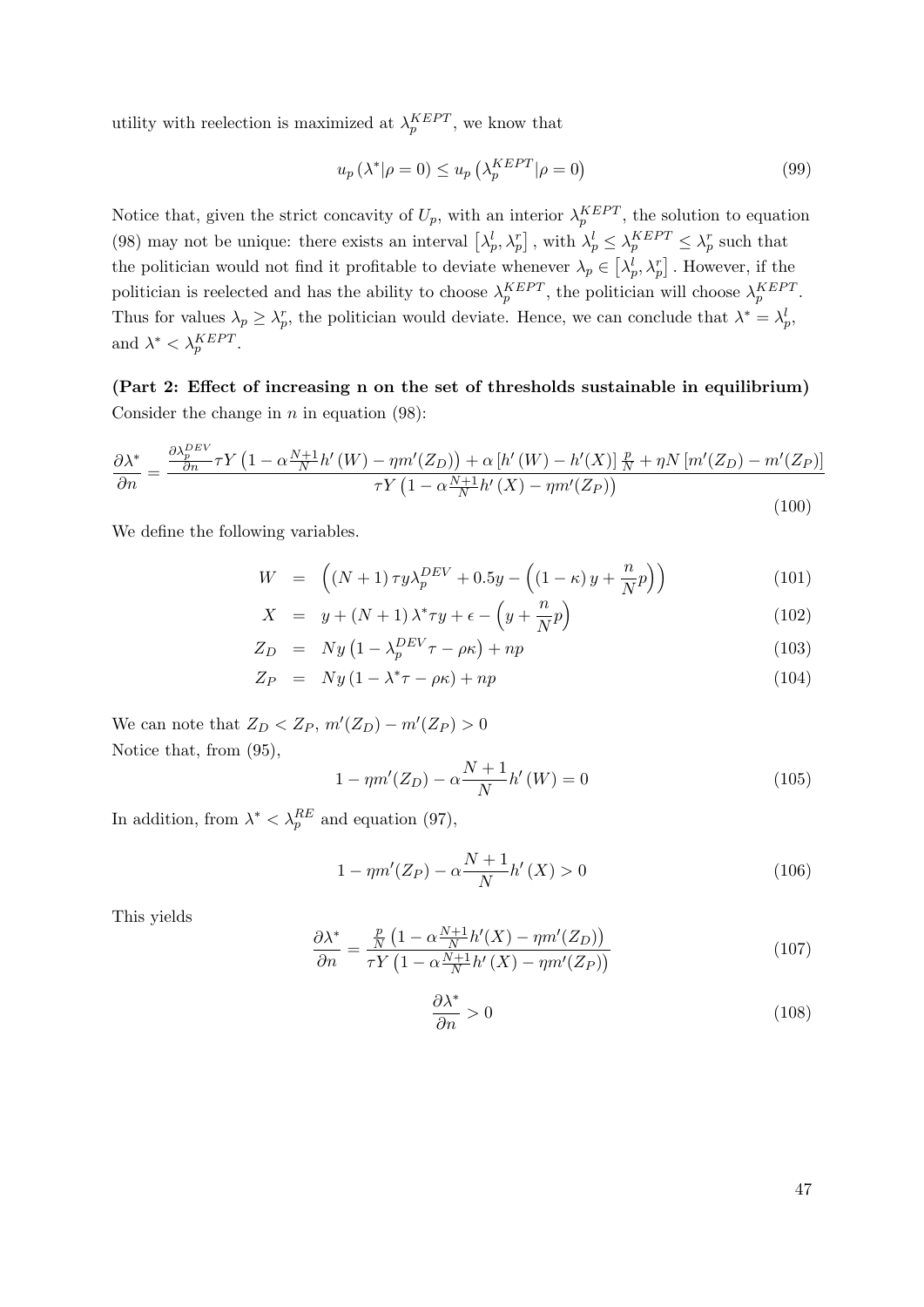#### (Part 3: Voter's choice of expropriation threshold)

The utility of voter i when the expropriation fraction is  $\lambda_p$  can be written as follows.

$$
U_i = \max E_i + \eta m \left( E_p + (N - 1) \sum_{j \neq i} E_j \right) - \alpha \cdot h \left( \left| E_p - \frac{1}{N} \sum_{j=1}^N E_j \right| \right)
$$
  
+ $\gamma \cdot f \left( \tau y N \left( \lambda_p - \lambda^e \right) \left( p_i - \frac{n}{N} p \right) \right)$  (109)

Denote by  $n_i$  the number of payments given to other voters than voter i. Thus  $n_i = n$  if  $p_i = 0$ and  $n_i = n - 1$  if  $p_i = p$ . If the politician is reelected, then the voters' earnings are below the average. Voter  $i's$  preferred level of expropriation is then given by:

$$
\lambda_i = \arg \max_{\lambda_p \in [\lambda^*, \lambda]} y (1 - \lambda_p \tau) + p_i + \eta m (Ny + \lambda_p \tau y + \epsilon + n_i p)
$$
  
 
$$
-\alpha \cdot h \left( y + \epsilon + \frac{N+1}{N} \lambda_p \tau Y - y - \frac{n}{N} p \right) + \gamma \cdot f \left( \tau y N (\lambda_p - \lambda^e) \left( p_i - \frac{n}{N} p \right) \right) (110)
$$

Accordingly, the first-order condition for an internal solution for  $\lambda_i$  is as follows.

$$
-1 + \eta m' (Ny + \lambda_p \tau y + \epsilon + n_i p) - \alpha (N+1) h' \left( \epsilon + \frac{N+1}{N} \lambda_p \tau Y - \frac{n}{N} p \right)
$$
  
+  $\gamma (N p_i - n p) f' (\tau y (\lambda_p - \lambda^e) (N p_i - n p)) = 0$  (111)

If  $p_i = 0$ , the first-order condition is

$$
-1 + \eta m' (Ny + \lambda_p \tau y + \epsilon + np) - \alpha (N+1) h' \left( \epsilon + \frac{N+1}{N} \lambda_p \tau Y - \frac{n}{N} p \right)
$$
  
 
$$
+ \gamma (-np) f' (\tau y (\lambda_p - \lambda^e) (-np)) \le 0
$$
 (112)

Since

$$
\gamma\left(-np\right)f'\left(\tau y\left(\lambda_p - \lambda^e\right)\left(-np\right)\right) < 0\tag{113}
$$

if  $\eta m'(Ny + \lambda_p \tau y + \epsilon + n_i p)$  is sufficiently high, then  $\lambda_i(p_i = 0) > \lambda^*$ . Otherwise,  $\lambda_i(p_i=0)=\lambda^*$ .

If  $p_i = p$ , the first-order condition is

$$
-1 + \eta m'(Ny + \lambda_p \tau y + \epsilon + np - p) - \alpha (N+1) h'\left(\epsilon + \frac{N+1}{N} \lambda_p \tau Y - \frac{n}{N} p\right)
$$
  
 
$$
+ \gamma \left(-np\right) f'\left(\tau y \left(\lambda_p - \lambda^e\right)(-np)\right) \le 0
$$
 (114)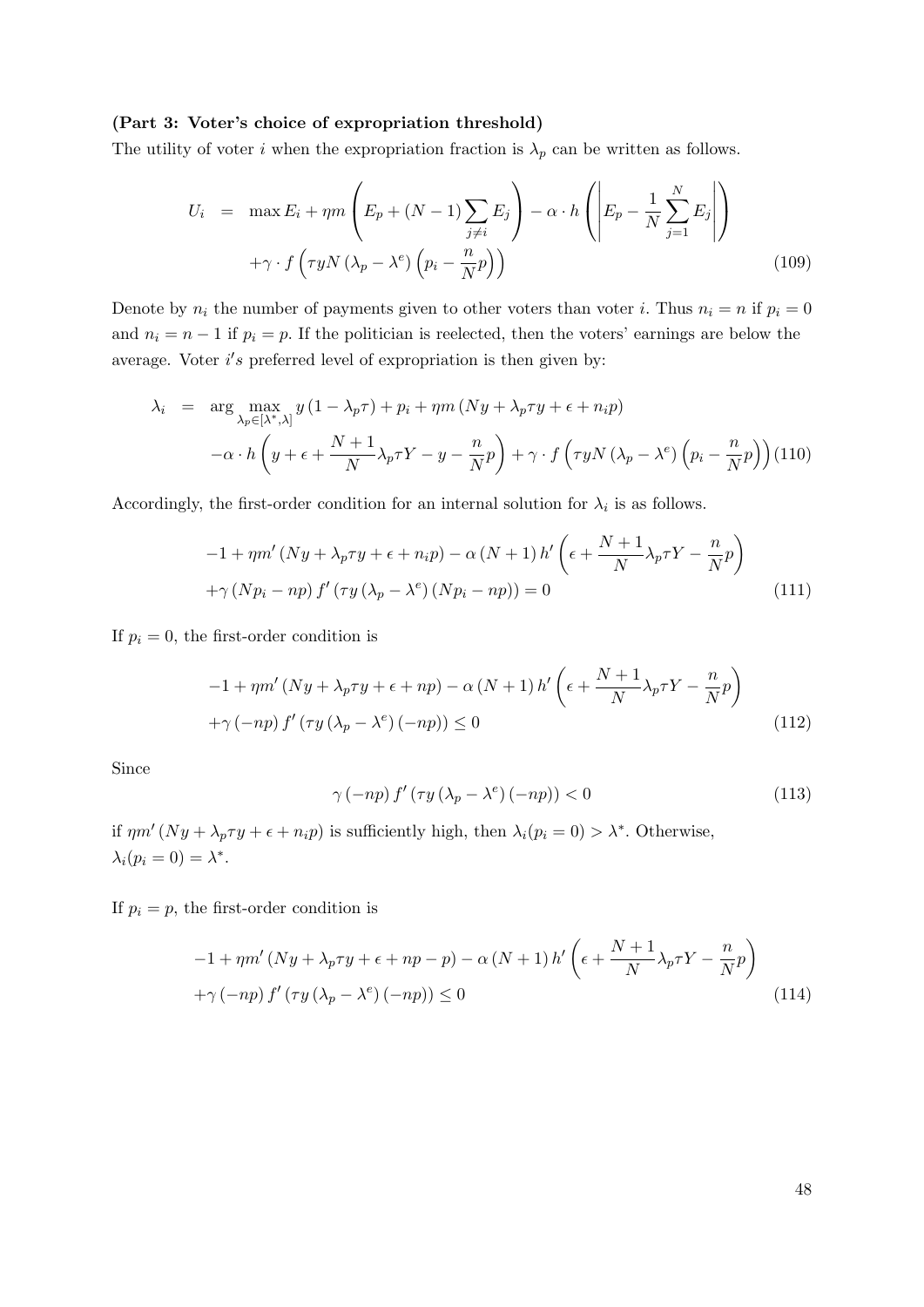Then,  $\lambda_i(p_i = p) \geq \lambda^*$ , holding with strict inequality when the following condition holds.

$$
-1 + \eta m' (Ny + \lambda_p \tau y + \epsilon + np - p)
$$
  

$$
- \alpha (N+1) h' \left( \epsilon + \frac{N+1}{N} \lambda_p \tau Y - \frac{n}{N} p \right)
$$
  

$$
+ \gamma (N-n) p f' (\tau y (\lambda_p - \lambda^e) (N-n) p) = 0
$$
 (115)

Since

$$
m'(Ny + \lambda_p \tau y + \epsilon + np - p) > m'(Ny + \lambda_p \tau y + \epsilon + np)
$$
\n(116)

and

$$
\gamma (N-n) gf' (\tau y (\lambda_p - \lambda^e) (N-n) p) > 0 > \gamma (-np) f' (\tau y (\lambda_p - \lambda^e) (-np))
$$
 (117)

it follows that

$$
\lambda_i(p_i = p) \ge \lambda_i(p_i = 0) \ge \lambda^* \tag{118}
$$

#### (Part 4: Effect of increase in number of payments)

If  $p_i = p$ , and the reciprocity or altruism effects are of sufficient magnitude,  $\lambda_i(p_i = p) > \lambda^*$ . The first-order condition for  $\lambda_i$  is

$$
-1 + \eta m' (Ny + \lambda_i \tau y + \epsilon + (n - 1)p) - \alpha (N + 1) h' \left( \epsilon + (N + 1) \lambda_i \tau y - \frac{n}{N} p \right)
$$
  
+ $\gamma (Np - np) f' (\tau y (\lambda_i - \lambda^e) (Np - np)) = 0$  (119)

Applying the Envelope Theorem yields

$$
\frac{\partial \lambda_i}{\partial n} = \frac{p}{\tau y} \frac{\gamma f'(x_i) + \gamma x_i f''(x_i) - \eta m''(b_i) - \alpha \frac{N+1}{N} h''(a_i)}{\gamma (N-n)^2 p^2 f''(x_i) + \eta m''(b_i) - \alpha (N+1)^2 \lambda_p h''(a_i)}
$$
(120)

where

$$
x_i = \tau y (\lambda_i - \lambda^e) (N - n) p \tag{121}
$$

$$
b_i = Ny + \lambda_i \tau y + \epsilon + np - p \tag{122}
$$

By assumption,  $f'(x_i) + x_i f''(x_i) > 0$ . Since  $h''(a_i) > 0$  this implies that

$$
\frac{\partial \lambda_i}{\partial n} < 0 \text{ if } \gamma \left( f'(x_i) + x_i f''(x_i) \right) - \eta m''(b_i) > \alpha \frac{N+1}{N} h''(a_i) \tag{123}
$$

and

$$
\frac{\partial \lambda_i}{\partial n} > 0 \text{ if } \gamma \left( f'(x_i) + x_i f''(x_i) \right) - \eta m''(b_i) < \alpha \frac{N+1}{N} h''(a_i) \tag{124}
$$

Given weak altruism, the voter who does not receive a payment chooses  $\lambda_i(p_i = 0) = \lambda^*$ . Then,

$$
\frac{\partial \lambda_i(p_i = 0)}{\partial n} = \frac{\partial \lambda^*}{\partial n} > 0.
$$
\n(125)

49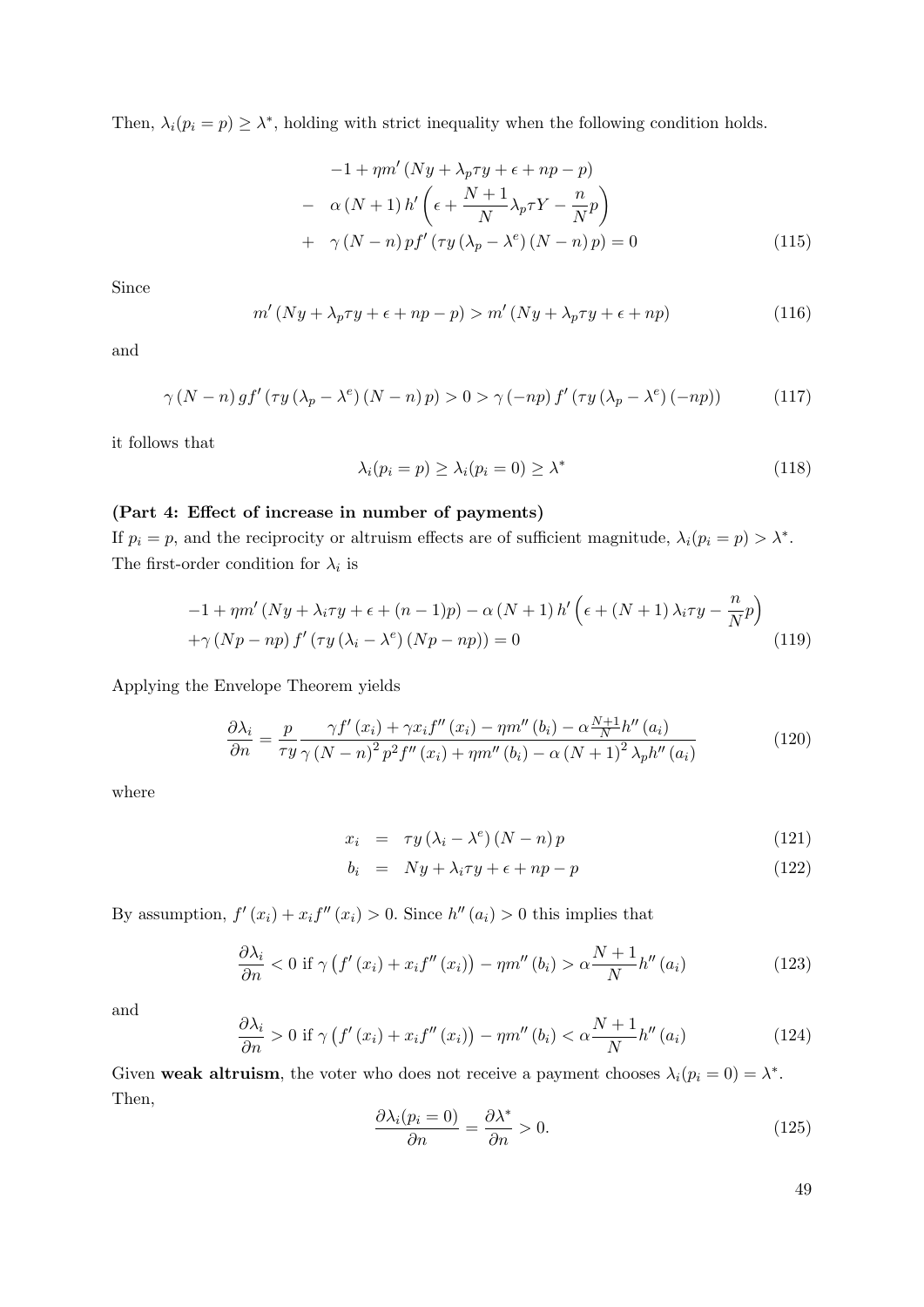Given strong altruism, if the voter receives no payment,  $p_i = 0$ , and

$$
1 + \alpha (N + 1) h' \left( \epsilon + (N + 1) \lambda_i \tau y - \frac{n}{N} p \right)
$$
  
+ 
$$
\gamma n p f' (\tau y (\lambda_i - \lambda^e) (-np)) = \eta m' (Ny + \lambda_p \tau y + \epsilon + np)
$$
 (126)

Applying the Envelope Theorem,

$$
\eta p m''(\cdot) + \eta \tau y m''(\cdot) \frac{\partial \lambda_i}{\partial n} + \alpha (N+1) \frac{p}{N} h''(\cdot) - \alpha (N+1)^2 \lambda_p \tau y h''(\cdot) \frac{\partial \lambda_i}{\partial n}
$$

$$
+ \gamma \tau y (\lambda^V - \lambda^e) n p^2 f''(\cdot) + \gamma \tau y n^2 p^2 f''(\cdot) \frac{\partial \lambda_i}{\partial n} - \gamma p f'(\cdot) = 0 \qquad (127)
$$

Thus

$$
\frac{\partial \lambda_i(p_i = 0)}{\partial n} = \frac{p}{\tau y} \frac{\gamma f'(x_{i0}) + \gamma x_{i0} f''(x_{i0}) - \eta m''(b_{i0}) - \alpha \frac{N+1}{N} h''(a_i)}{\gamma n^2 p^2 f''(x_{i0}) + \eta m''(b_{i0}) - \alpha (N+1)^2 \lambda_i h''(a_i)}
$$
(128)

where

$$
a_i = (N+1)\lambda_i \tau y + \epsilon - \frac{n}{N}p \tag{129}
$$

$$
x_{i0} = \tau y (\lambda_i - \lambda^e) (-n) p \tag{130}
$$

$$
b_{i0} = Ny + \lambda_i \tau y + \epsilon + ng \tag{131}
$$

Then,

$$
\frac{\partial \lambda_i(p_i = 0)}{\partial n} < 0 \text{ if } \gamma \left( f'(x_{i0}) + x_{i0} f''(x_{i0}) \right) - \eta m''(b_{i0}) > \alpha \frac{N+1}{N} h''(a_i) \tag{132}
$$

and

$$
\frac{\partial \lambda_i(p_i = 0)}{\partial n} > 0 \text{ if } \gamma \left( f'(x_{i0}) + x_{i0} f''(x_{i0}) \right) - \eta m''(b_{i0}) < \alpha \frac{N+1}{N} h''(a_i) \tag{133}
$$

(Part 5: Existence of functions such that responses to increasing n diverge) Since  $x_{i0} < x_i$ , it follows that  $f'(x_{i0}) > f'(x_i)$ . Thus for any functions  $m(\cdot)$  and  $h(\cdot)$ , there exists function  $f(.)$  such that

$$
\gamma \left( f'(x_{i0}) + x_{i0} f''(x_{i0}) \right) - \eta m''(b_{i0}) > \alpha \frac{N+1}{N} h''(a_i) > \gamma \left( f'(x_i) + x_i f''(x_i) \right) - \eta m''(b_i)
$$
 (134)

and so

$$
\frac{\partial \lambda_i(p_i = 0)}{\partial n} < 0 \text{ and } \frac{\partial \lambda_i(p_i = p)}{\partial n} > 0 \tag{135}
$$

Note that  $\frac{\partial \lambda_i}{\partial n} > 0$  if the reciprocity effect and the altruism effect are jointly smaller in magnitude than the inequality aversion effect (the reduced cost of lower levels of inequality).

## <span id="page-50-0"></span>A.7 Proof of Prediction [7](#page-15-0)

We can demonstrate the result by considering an example. Consider a polity with  $N = 3$ voters who vote retrospectively. Each voter chooses to reelect the incumbent if his utility  $U_i$ from reelection is higher than some benchmark  $\underline{U}_i$ , where  $\underline{U}_1 < \underline{U}_2 < \underline{U}_3$ . This is equivalent to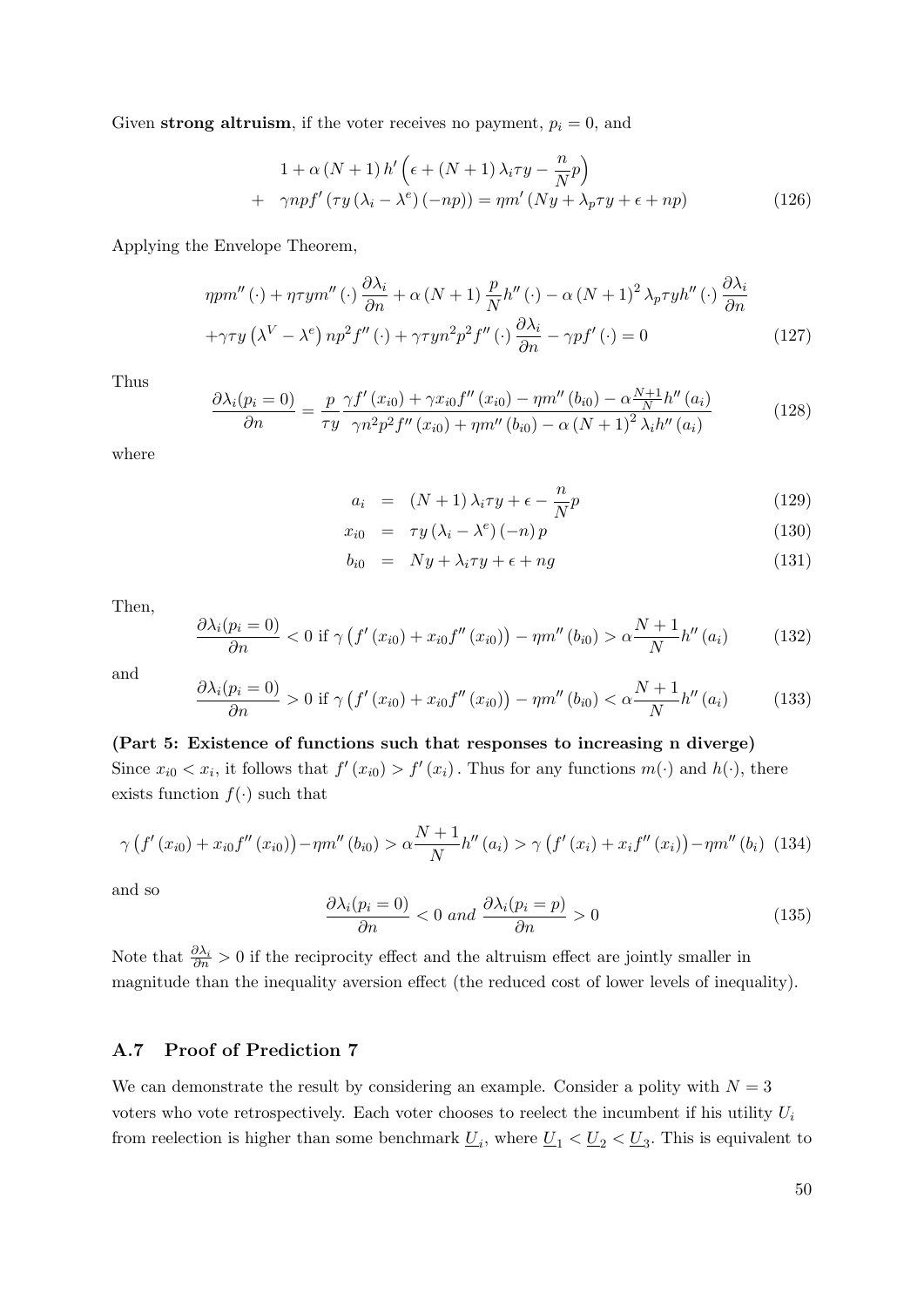a valence parameter that varies across voters. Each voter's utility when the politician extracts  $\lambda_p$  and remains in office is given by

$$
U_i = E_i + p_i + \gamma f \left( \tau y N \left( \lambda_p - \lambda^e \right) \left( p_i - p^e \right) \right) + \eta m \left( \sum_{j \neq i} E_j \right) - \alpha \cdot h \left( \left| E_p - \frac{1}{N} \sum_{j=1}^N E_j \right| \right) \tag{136}
$$

where

$$
E_i = (1 - \tau) \cdot y_i + (1 - \lambda_p) \cdot \tau \tag{137}
$$

and

$$
E_p = y + \epsilon + \lambda_p \cdot \tau \cdot N \tag{138}
$$

First, without any payments, utility in the case of reelection can be written as

$$
U_i = E_i + \eta m \left( \sum_{j \neq i} E_j \right) - \alpha \cdot h \left( \left| E_p - \frac{1}{N} \sum_{j=1}^N E_j \right| \right) \tag{139}
$$

Thus, we can conclude

$$
U_i = U = y(1 - \lambda_p \tau) + \eta \cdot m (Ny + \epsilon + \lambda_p \tau y) - \alpha \cdot h ((N+1)\lambda_p \tau y + \epsilon).
$$
 (140)

Assume that, without any payments  $\underline{U}_1 < U < \underline{U}_2 < \underline{U}_3$ .

(Part 1: Vote-buying with individual targeting) The politician has a fixed budget  $P = p$  to use for vote buying. With individual targeting, the politician can make a payment p to voter 2 to ensure that this voter is at least indifferent between the utility from reelecting the politician and the outside option. However, voter 1 responds to the payment as well due to the reciprocal function  $f(.)$ , yielding a new level of utility in case of reelection.

$$
U_1^{new} = y(1 - \lambda_p \tau) + \eta \cdot m (Ny + \epsilon + \lambda_p \tau y) - \alpha \cdot h ((N + 1)\lambda_p \tau y + \epsilon)
$$
  
+ $\gamma f \left( \tau y N (\lambda_p - \lambda^e) \left( -\frac{p}{N} \right) \right).$  (141)

If  $U_1^{new} < \underline{U}_1$ , then the politician fails to win reelection due to the backlash from voter 1.

Let  $\lambda_p^{ind}$  be the maximum value of the expropriation fraction that the politician can choose in equilibrium such that, with the payment  $p$ , voter 2 is indifferent between reelecting the politician or not. If p is paid to voter 2 only (individual targeting), such that  $U_2(\lambda_p^{ind}) = \underline{U}_2$ ,

$$
p - \alpha \cdot h\left((N+1)\lambda_p^{ind}\tau y + \epsilon - \frac{p}{N}\right) + \alpha \cdot h\left((N+1)\lambda_p^{ind}\tau y + \epsilon\right) + \gamma f\left(\tau y N\left(\lambda_p^{ind} - \lambda^e\right)\left(p - \frac{p}{N}\right)\right) = \underline{U}_2 - U.
$$
\n(142)

51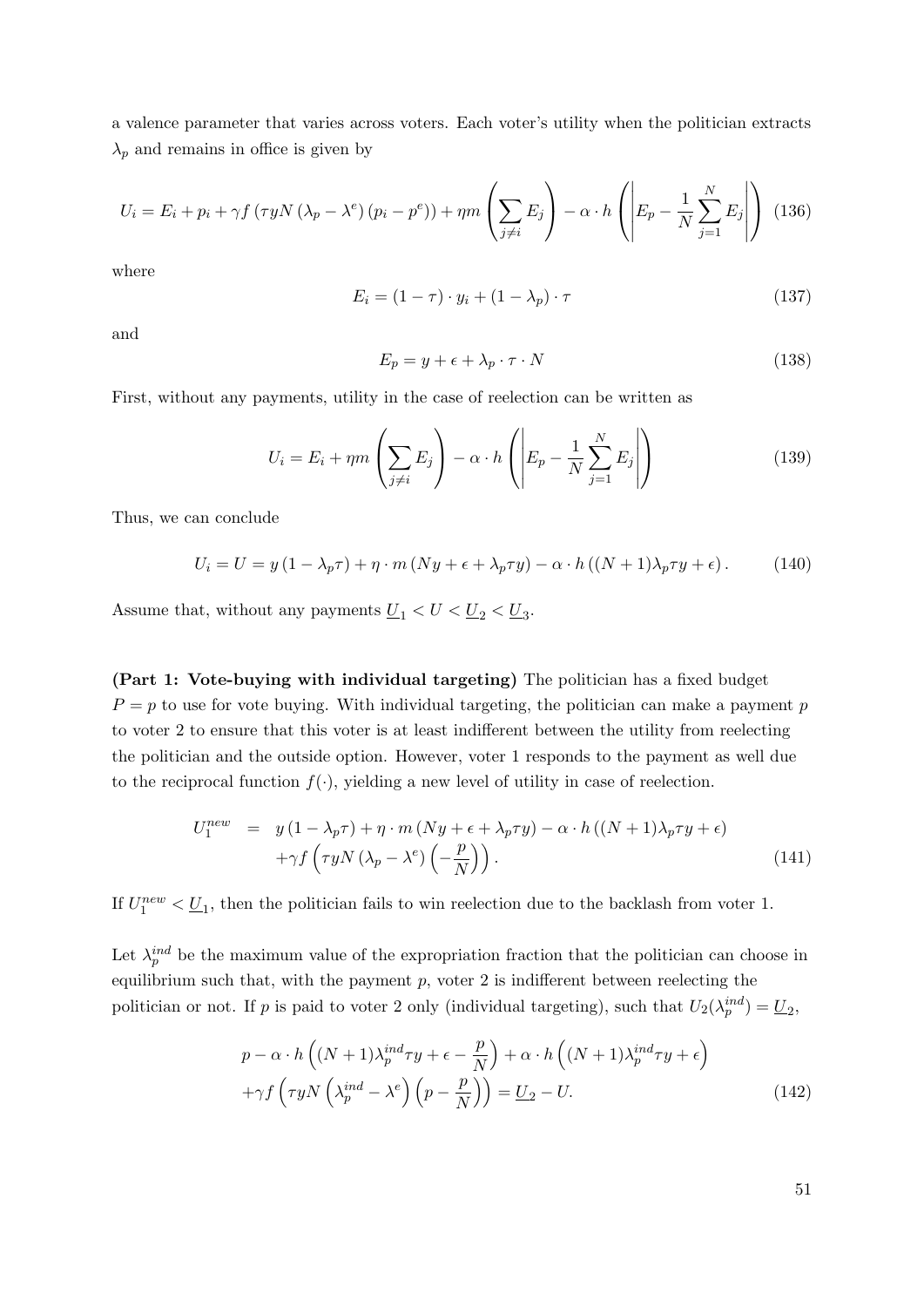#### (Part 2: Vote-buying with community targeting)

With community-level targeting, the budget P is split among multiple voters. If  $\frac{p}{2}$  is paid to voters 1 and 2 instead (community targeting), and the politician expropriates  $\lambda_p$ , with  $\rho = 0$ , voters 1 and 2 each receive utility

$$
U_i\left(\lambda_p; \frac{p}{2}\right) = U + \frac{p}{2} - \alpha \cdot h\left((N+1)\lambda_p \tau y + \epsilon - \frac{p}{N}\right) + \alpha \cdot h\left((N+1)\lambda_p \tau y + \epsilon\right) + \gamma f\left(\tau y N\left(\lambda_p - \lambda^e\right)\left(\frac{p}{2} - \frac{p}{N}\right)\right) + \eta m\left(Ny + \epsilon + \lambda_p \tau y + \frac{p}{2}\right) - \eta m\left(Ny + \epsilon + \lambda_p \tau y\right)
$$
143)

Let  $\lambda_p^*$  be the value of  $\lambda_p$  at which the above expression equals  $\underline{U}_2$ .

#### (Part 3: Comparing individual and community targeting)

Consider a politician who expropriates  $\lambda_p^{ind}$ . Then

$$
U_i\left(\lambda_p^{ind};\frac{p}{2}\right) - U_2(\lambda_p^{ind}) = \alpha \cdot \left[ h\left((N+1)\lambda_p^{ind}\tau y + \epsilon - \frac{p}{N}\right) - h\left((N+1)\lambda_p^{ind}\tau y + \epsilon - \frac{p}{N}\right) \right]
$$
  
\n
$$
- \alpha \cdot \left[ h\left((N+1)\lambda_p^{ind}\tau y + \epsilon\right) - h\left((N+1)\lambda_p^{ind}\tau y + \epsilon\right) \right]
$$
  
\n
$$
+ \gamma \cdot \left[ f\left(\tau y N\left(\lambda_p^{ind} - \lambda^e\right) \left(\frac{p}{2} - \frac{p}{N}\right)\right) - f\left(\tau y N\left(\lambda_p^{ind} - \lambda^e\right) \left(p - \frac{p}{N}\right)\right) \right]
$$
  
\n
$$
+ \eta \cdot \left[ m\left(Ny + \epsilon + \lambda_p^{ind}\tau y + \frac{p}{2}\right) - m\left(Ny + \epsilon + \lambda_p^{ind}\tau y\right) \right] - \frac{p}{2}.
$$
\n(144)

This can be re-written as follows.

$$
U_i\left(\lambda_p^{ind};\frac{p}{2}\right) - U_2(\lambda_p^{ind}) =
$$
  
\n
$$
\gamma \cdot \left[ f\left(\tau y N\left(\lambda_p^{ind} - \lambda^e\right) \left(\frac{p}{2} - \frac{p}{N}\right)\right) - f\left(\tau y N\left(\lambda_p^{ind} - \lambda^e\right) \left(p - \frac{p}{N}\right)\right) \right]
$$
  
\n
$$
+ \eta \cdot \left[ m\left(Ny + \epsilon + \lambda_p^{ind}\tau y + \frac{p}{2}\right) - m\left(Ny + \epsilon + \lambda_p^{ind}\tau y\right) \right] - \frac{p}{2}.
$$
\n(145)

If  $U_i\left(\lambda_p^{ind};\frac{p}{2}\right)$  $(\lambda_p^{\text{ind}}) - U_2(\lambda_p^{\text{ind}})$ , then  $U_i(\lambda_p^{\text{ind}}; \frac{p}{2})$  $\left(\frac{p}{2}\right) > \underline{U}_2$ , and the politician can increase  $\lambda_p$  above  $\lambda_p^{ind}$ . For a very small value of  $p$ , this condition requires that the voters exhibit sufficiently strong altruism:

$$
\eta \cdot m' \left( Ny + \epsilon + \lambda_p^{ind} \tau y + \frac{p}{2} \right) > 1 + \gamma \tau y \cdot \left( \lambda_p^{ind} - \lambda^e \right) \cdot f' \left( \tau y N \left( \lambda_p^{ind} - \lambda^e \right) \left( \frac{p}{2} - \frac{p}{N} \right) \right) (146)
$$

Thus, when the marginal utility from altruism is sufficiently large, we conclude that the politician can expropriate more and still win reelection when payments are distributed to two voters instead of just one voter.

## <span id="page-52-0"></span>A.8 Proof of Prediction [8](#page-15-1)

The first order condition with respect to  $\lambda$  leads to an expression in which the term

$$
\gamma (N-n) gf' (\tau y (\lambda_i - \lambda^e) (N-n) p) \tag{147}
$$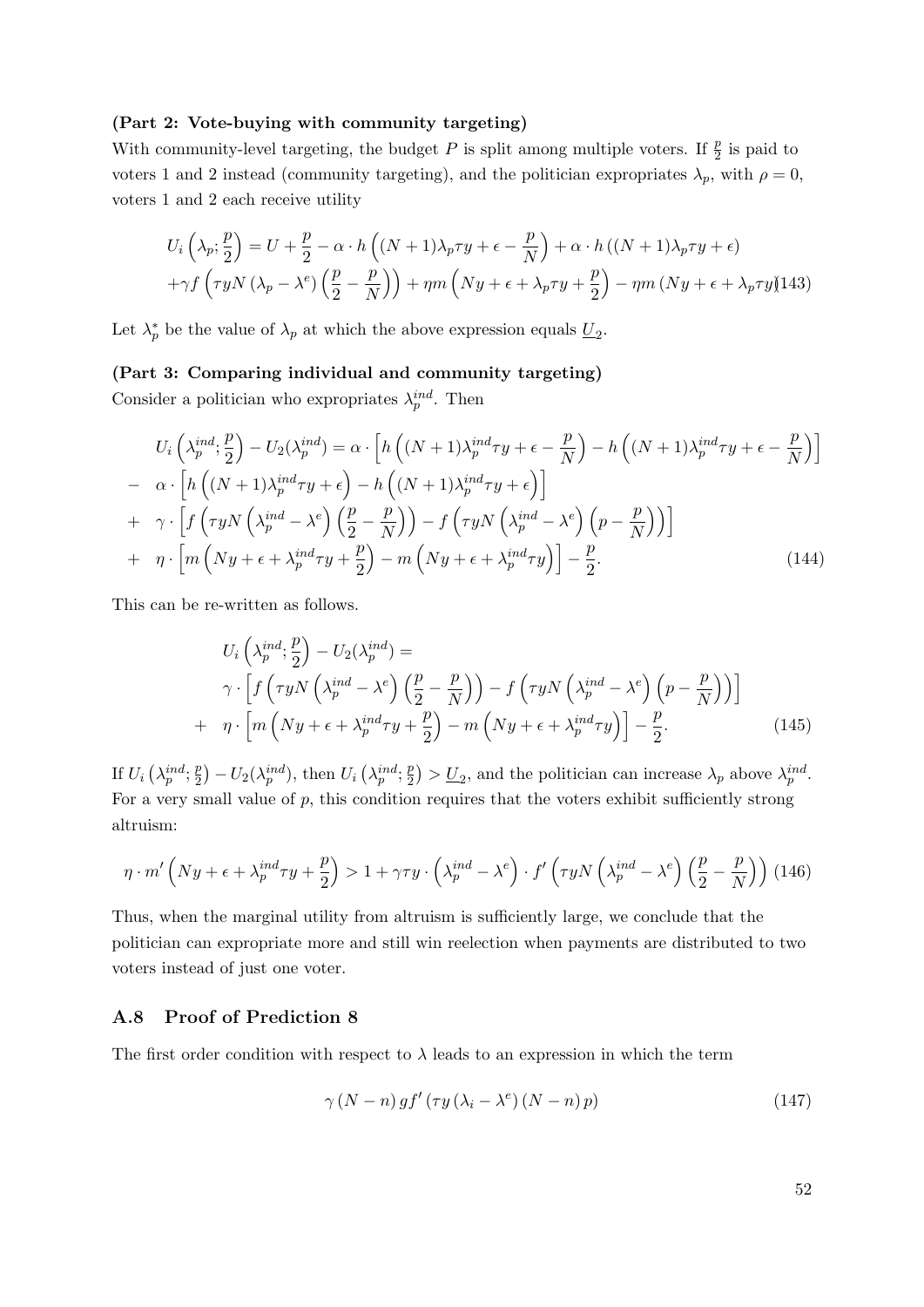enters additivively. Applying the Envelope Theorem, it follows that an increase in  $\gamma$  leads to an increase in  $\lambda_i$ , given the concavity of the  $f(\cdot)$  function.

## <span id="page-53-0"></span>A.9 Proof of Prediction [9](#page-15-2)

A higher value of  $\lambda$  increases the politician's income in case of deviation. Thus, the minimum value  $\lambda^*$  that can be sustained in equilibrium (weakly) decreases. This follows from applying the Envelope Theorem to the condition for determining  $\lambda^*$ .

## <span id="page-53-1"></span>A.10 Proof of Prediction [10](#page-16-1)

With altruism and inequality aversion (reciprocity is not relevant, since there are no payments), the maximization problem for voter  $i$  is:

$$
\lambda_i = \arg \max_{\lambda_p \in [\lambda^*, \lambda]} y_i - \lambda_p \tau y + \eta m \left( y + \lambda_p \tau y + \epsilon + \sum_{j \neq i} y_j \right)
$$

$$
-\alpha \cdot h \left( y + \epsilon + (N+1) \lambda_p \tau y - \sum_j y_j \right) \tag{148}
$$

Notice that all voters still pay the same tax, regardless of their endowment.

With weak altruism,

$$
\eta m' \left( y + \sum_{j \neq i} y_j + \lambda_p \tau y + \epsilon \right) < 1 \tag{149}
$$

Thus the first-order condition for  $\lambda_i$  is

$$
-1 - \alpha \cdot (N+1) \cdot h' \left( y + \epsilon + (N+1) \lambda_p \tau y - \frac{\sum_j y_j}{N} \right)
$$

$$
+ \eta m \left( y + \sum_{j \neq i} y_j + \lambda_p \tau y + \epsilon \right) < 0 \tag{150}
$$

and therefore  $\lambda_i = \lambda^*$ , regardless of the value of  $y_i$ .

With strong altruism,

$$
\eta m' \left( y_p + \sum_{j \neq i} y_j + \lambda_p \tau y + \epsilon \right) > 1 \tag{151}
$$

Accordingly, there will be an interior solution to the voter's problem if  $\eta m'$  ( $\cdot$ ) is sufficiently